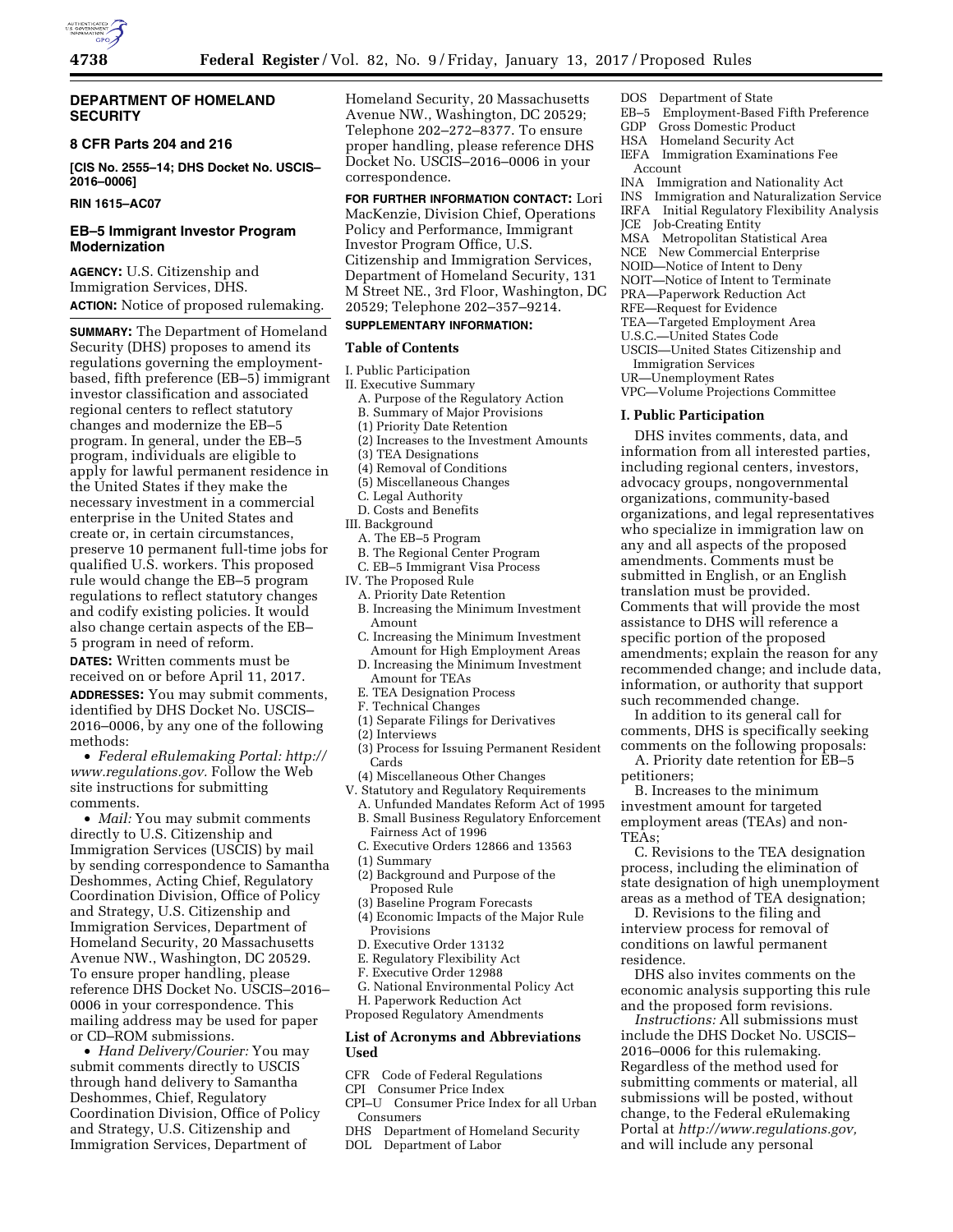information you provide. Therefore, submitting this information makes it public. You may wish to consider limiting the amount of personal information that you provide in any voluntary public comment submission you make to DHS. DHS may withhold information provided in comments from public viewing that it determines may impact the privacy of an individual or is offensive. For additional information, please read the Privacy Act notice that is available via the link in the footer of *[http://www.regulations.gov.](http://www.regulations.gov)* 

*Docket:* For access to the docket to read background documents or comments received, go to *[http://](http://www.regulations.gov) [www.regulations.gov.](http://www.regulations.gov)* 

## **II. Executive Summary**

### *A. Purpose of the Regulatory Action*

DHS proposes to update its regulations governing EB–5 immigrant investors and regional centers to reflect statutory changes and codify existing policies. DHS also proposes changes to areas of the EB–5 program in need of reform.

## *B. Summary of Major Provisions*

DHS proposes the following major revisions to the EB–5 program regulations.

#### (1) Priority Date Retention

DHS proposes to authorize certain EB–5 petitioners to retain the priority date 1 of an approved EB–5 immigrant petition for use in connection with any subsequent EB-5 immigrant petition.<sup>2</sup> Petitioners with approved immigrant petitions might need to file new petitions due to circumstances beyond their control (for instance, DHS might have terminated a regional center associated with the original petition), or might choose to do so for other reasons (for instance, a petitioner may seek to materially change aspects of his or her qualifying investment). DHS is proposing to generally allow EB–5 petitioners to retain the priority dates of previously approved petitions so as to avoid further delays on immigrant visa processing associated with the loss of priority dates. DHS believes that priority date retention may become increasingly important due to the strong possibility that the EB–5 visa category will remain

oversubscribed for the foreseeable future.

(2) Increases to the Investment Amounts

DHS is proposing to increase the minimum investment amounts for all new EB–5 petitioners. The increase would ensure that program requirements reflect the present-day dollar value of the investment amounts established by Congress in 1990. Specifically, DHS proposes to initially increase the standard minimum investment amount, which also applies to high employment areas, from \$1 million to \$1.8 million. This change would represent an adjustment for inflation from 1990 to 2015 as measured by the unadjusted Consumer Price Index for All Urban Consumers (CPI–U),<sup>3</sup> an economic indicator that tracks the prices of goods and services in the United States. For those investors seeking to invest in a new commercial enterprise that will be principally doing business in a targeted employment area (TEA), DHS proposes to increase the minimum investment amount from \$500,000 to \$1.35 million, which is 75 percent of the proposed standard minimum investment amount. In addition, DHS is proposing to make regular CPI–U-based adjustments in the standard minimum investment amount, and conforming adjustments to the TEA minimum investment amount, every 5 years, beginning 5 years from the effective date of these regulations.

## (3) TEA Designations

DHS proposes to reform the TEA designation process to ensure consistency in TEA adjudications and ensure that designations more closely adhere to Congressional intent. First, DHS proposes to allow any city or town with high unemployment<sup>4</sup> and a population of 20,000 or more to qualify as a TEA. Currently, TEA designations are not available at the city or town level, unless a state designates the city or town as a TEA and provides evidence of such designation to a prospective EB– 5 investor for submission with the Form I–526. *See* 8 CFR 204.6(i). Second, DHS proposes to eliminate the ability of a state to designate certain geographic and political subdivisions as highunemployment areas; instead, DHS would make such designations directly, using standards described in more detail elsewhere in this proposed rule. DHS believes these changes would help address inconsistencies between and

within states in designating high unemployment areas, and better ensure that the reduced investment threshold is reserved for areas experiencing significantly high levels of unemployment.

#### (4) Removal of Conditions

DHS proposes to revise the regulations to clarify that derivative family members must file their own petitions to remove conditions on their permanent residence when they are not included in a petition to remove conditions filed by the principal investor. In addition, DHS is proposing to improve the adjudication process for removing conditions by providing flexibility in interview locations and to update the regulation to conform to the current process for issuing permanent resident cards.

### (5) Miscellaneous Changes

Lastly, DHS proposes to update the regulations to reflect miscellaneous statutory changes made since the regulation was first published in 1991, as well as to clarify definitions of key terms for the program. By aligning DHS regulations with statutory changes and defining key terms, this proposed rule will provide greater certainty regarding the eligibility criteria for investors and their family members.

## *C. Legal Authority*

The Secretary of Homeland Security's authority for the proposed regulatory amendments is found in various provisions of the Immigration and Nationality Act (INA), 8 U.S.C. 1101 *et seq.,* as well as the Departments of Commerce, Justice, and State, the Judiciary, and Related Agencies Appropriations Act, 1993, Public Law 102–395, 106 Stat. 1828; the 21st Century Department of Justice Appropriations Authorization Act, Public Law 107–273, 116 Stat. 1758; and the Homeland Security Act of 2002 (HSA), Public Law 107–296, 116 Stat. 2135, 6 U.S.C. 101 *et seq.* General authority for issuing the proposed rule is found in section 103(a) of the INA, 8 U.S.C. 1103(a), which authorizes the Secretary to administer and enforce the immigration and nationality laws, including establishing such regulations as the Secretary deems necessary to carry out his authority; section 101(b)(1)(F) of the HSA, 6 U.S.C.  $111(b)(1)(F)$ , which establishes that a primary mission of DHS is to ensure that the economic security of the United States is not diminished by the Department's efforts, activities, and programs; and section 102 of the HSA, 6 U.S.C. 112, which vests all of the

<sup>1</sup>An EB–5 immigrant petition's priority date is normally the date on which the petition was properly filed. In general, when demand exceeds supply for a particular visa category, an earlier priority date is more advantageous than a later one.

<sup>2</sup>The priority date retention proposal, like other proposals described in this Executive Summary, is subject to important conditions and limitations described in more detail elsewhere in this proposed rule.

<sup>3</sup>*See* Bureau of Labor Statistics, CPI–U Inflation Calculator, *[http://data.bls.gov/cgi-bin/cpicalc.pl.](http://data.bls.gov/cgi-bin/cpicalc.pl)* 

<sup>4</sup>An area has ''high unemployment'' if it has an average unemployment rate of at least 150 percent of the national average rate.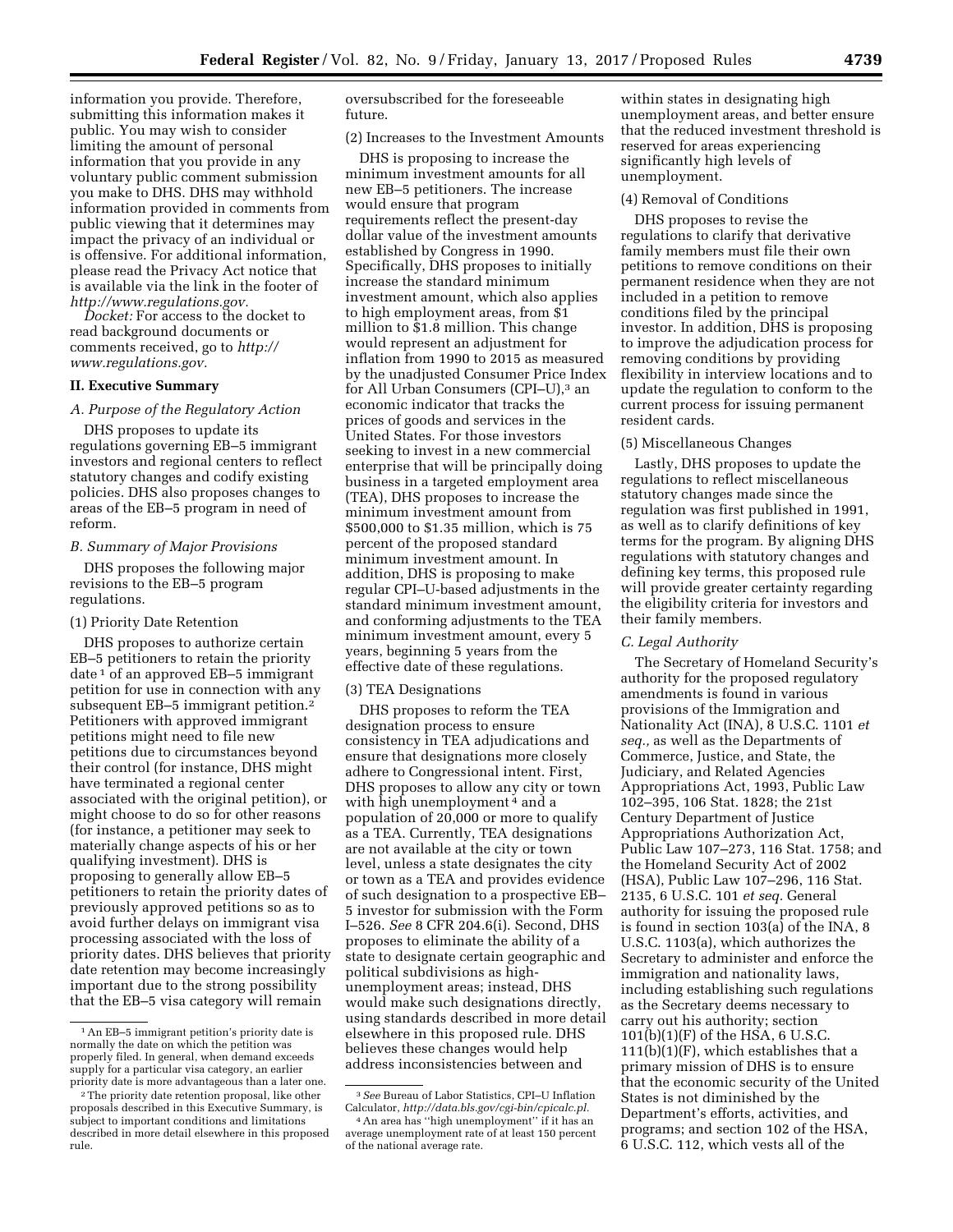functions of DHS in the Secretary and authorizes the Secretary to issue regulations.

The aforementioned authorities for the proposed regulatory amendments include:

• Section 203(b)(5) of the INA, 8 U.S.C. 1153(b)(5), which makes visas available to immigrants investing in new commercial enterprises in the United States that will benefit the U.S. economy and create full-time employment for not fewer than 10 U.S. workers.

• Section  $204(a)(1)(H)$  of the INA, 8 U.S.C. 1154(a)(1)(H), which requires individuals to file petitions with DHS when seeking classification under section 203(b)(5);

• Section 216A of the INA, 8 U.S.C. 1186b, which places conditions on permanent residence obtained under section 203(b)(5) and authorizes the Secretary to remove such conditions for immigrant investors who have met the applicable investment requirements, sustained such investment, and otherwise conformed to the requirements of sections 203(b)(5) and 216A.

• Section 610 of Public Law 102–395, 8 U.S.C. 1153 note, as amended, which created the Immigrant Investor Pilot Program (the ''Regional Center Program''), authorizing the designation of regional centers for the promotion of economic growth, and which authorizes

the Secretary to set aside visas authorized under section 203(b)(5) of the INA for individuals who invest in regional centers.

## *D. Costs and Benefits*

This rule proposes changes to certain aspects of the EB–5 program that are in need of reform, and would also update the regulations to reflect statutory changes and codify existing policies. There are three major provisions proposed with several minor provisions and some miscellaneous technical changes. DHS has analyzed these provisions carefully and has determined that due to data limitations and the complexity of EB–5 investment structures, which typically involve multiple layers of investment, finance, development, and legal business entities, it is difficult to quantify and monetize the costs and benefits of the proposed provisions, with the exception of total estimated costs of approximately \$91,000 5 annually for dependents who would file the Petition by Entrepreneur to Remove Conditions on Permanent Resident Status (Form I–829) separately from principal investors, and familiarization costs to review the rule, estimated at \$501,154 annually.

However, DHS does provide qualitative discussions on the potential costs and benefits of these proposed provisions. One of the main proposed provisions increases the standard

minimum investment amount to \$1.8 million and the minimum investment amount for TEAs to \$1.35 million in order to account for inflation since the inception of the program. DHS has no way to assess the potential reduction in investments either in terms of past activity or forecasted activity, and cannot therefore estimate any impacts concerning job creation, losses or other downstream economic impacts driven by the proposed investment amount increases. DHS provides a full qualitative analysis and discussion on the increase in investment amounts in the executive orders 12866 and 13563 section of this proposed rule. DHS believes these provisions would increase the integrity, effectiveness, and economic impact of the program positively, stimulating investment in areas where it is needed most and generating jobs.

The costs and benefits summary of the proposed provisions is provided in Table 1, below. In addition, DHS has prepared an Initial Regulatory Flexibility Analysis (IRFA) under the Regulatory Flexibility Act (RFA) to discuss any potential impacts to small entities. As discussed further in the IRFA, DHS cannot estimate the exact impact to small entities. DHS, however, does expect some impact to regional centers and non-regional center projects, although it does not anticipate that this impact will be substantial or significant.

## TABLE 1—SUMMARY OF CHANGES AND IMPACT OF THE PROPOSED PROVISIONS

| Current policy                                                                                                                                                                                                                                                                                                                                                                                                                                                                                                                                                                                                   | Proposed change                                                                                                                                                                                                                                                                                                                                                                                                                                                                                                                                                                                                                                                                                                                                                                                                                                                                                                                                                                          | Impact                                                                                                                                                                                                                                                                                                                                                                                                                                                                                                                                                                                                                                                                                                                                                                                                                                                                                                                                                                                                                                                                                                                                                                     |
|------------------------------------------------------------------------------------------------------------------------------------------------------------------------------------------------------------------------------------------------------------------------------------------------------------------------------------------------------------------------------------------------------------------------------------------------------------------------------------------------------------------------------------------------------------------------------------------------------------------|------------------------------------------------------------------------------------------------------------------------------------------------------------------------------------------------------------------------------------------------------------------------------------------------------------------------------------------------------------------------------------------------------------------------------------------------------------------------------------------------------------------------------------------------------------------------------------------------------------------------------------------------------------------------------------------------------------------------------------------------------------------------------------------------------------------------------------------------------------------------------------------------------------------------------------------------------------------------------------------|----------------------------------------------------------------------------------------------------------------------------------------------------------------------------------------------------------------------------------------------------------------------------------------------------------------------------------------------------------------------------------------------------------------------------------------------------------------------------------------------------------------------------------------------------------------------------------------------------------------------------------------------------------------------------------------------------------------------------------------------------------------------------------------------------------------------------------------------------------------------------------------------------------------------------------------------------------------------------------------------------------------------------------------------------------------------------------------------------------------------------------------------------------------------------|
| Current DHS regulations do not permit investors<br>to use the priority date of an approved EB-5<br>immigrant petition for a subsequently filed EB-5<br>immigrant petition.                                                                                                                                                                                                                                                                                                                                                                                                                                       | DHS proposes to allow an EB-5 immigrant petitioner<br>to use the priority date of an approved EB-5 immi-<br>grant petition for a subsequently filed EB-5 immi-<br>grant petition for which the petitioner qualifies.                                                                                                                                                                                                                                                                                                                                                                                                                                                                                                                                                                                                                                                                                                                                                                     | Benefits:<br>• Makes visa allocation more predictable for investors<br>with less possibility for large fluctuations in visa avail-<br>ability dates due to regional center termination.<br>• Provides greater certainty and stability regarding the<br>timing of eligibility for investors pursuing permanent<br>residence in the U.S. and thus lessens the burden of<br>unexpected changes in the underlying investment.<br>• Provides more flexibility to investors to contribute into<br>more viable investments, potentially reducing fraud<br>and improving potential for job creation.<br>Costs:<br>• Not identified.                                                                                                                                                                                                                                                                                                                                                                                                                                                                                                                                                |
| The standard minimum investment amount has<br>been \$1 million since 1990 and has not kept<br>pace with inflation.<br>Further, the statute authorizes a reduction in the<br>minimum investment amount when such invest-<br>ment is made in a TEA by up to 50 percent of<br>the standard minimum investment amount.<br>Since 1991, DHS regulations have set the TEA<br>investment threshold at 50 percent of the min-<br>imum investment amount.<br>Similarly, DHS has not proposed to increase the<br>minimum investment amount for investments<br>made in a high employment area beyond the<br>standard amount. | DHS proposes to account for inflation in the invest-<br>ment amount since the inception of the program.<br>DHS proposes to raise the minimum investment<br>amount to \$1.8 million. DHS also proposes to in-<br>clude a mechanism to automatically adjust the min-<br>imum investment amount based on the unadjusted<br>CPI-U every 5 years.<br>DHS proposes to decrease the reduction for TEA in-<br>vestment thresholds, and set the TEA minimum in-<br>vestment at 75 percent of the standard amount.<br>Assuming the standard investment amount is \$1.8<br>million, investment in a TEA would initially increase<br>to $$1.35$ million.<br>DHS is not proposing to change the equivalency be-<br>tween the standard minimum investment amount<br>and those made in high employment areas. As<br>such, DHS proposes that the minimum investment<br>amounts in high employment areas would be \$1.8<br>million, and follow the same mechanism for future<br>inflationary adjustments. | Benefits:<br>• Increases in investment amounts are necessary to<br>keep pace with inflation and real value of investments;<br>• Raising the investment amounts increases the amount<br>invested by each investor and potentially increases the<br>total amount invested under this program.<br>• For regional centers, the higher investment amounts<br>per investor would mean that fewer investors would<br>have to be recruited to pool the requisite amount of<br>capital for the project, so that searching and matching<br>of investors to projects could be less costly.<br>Costs:<br>• Some investors may be unable or unwilling to invest at<br>the higher proposed levels of investment.<br>• There may be fewer jobs created if fewer investors in-<br>vest at the proposed higher investment amounts.<br>• For regional centers, the higher amounts could reduce<br>the number of investors in the global pool and result in<br>fewer investors and thus make search and matching of<br>investors to projects more costly.<br>• Potential reduced numbers of EB-5 investors could<br>prevent projects from moving forward due to lack of<br>requisite capital. |

<sup>5</sup>The cost estimate is rounded from \$90,762.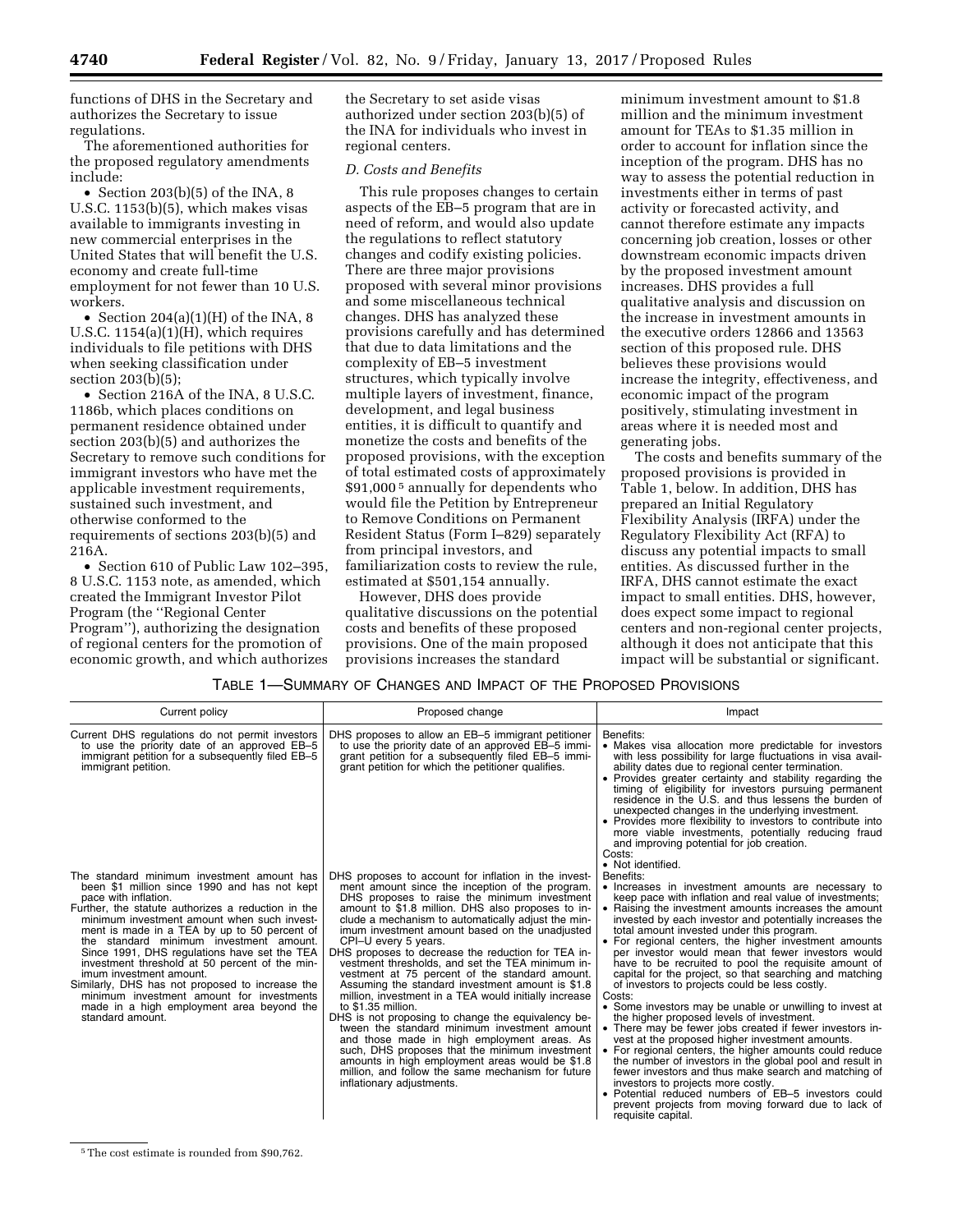# TABLE 1—SUMMARY OF CHANGES AND IMPACT OF THE PROPOSED PROVISIONS—Continued

| Current policy                                                                                                                                                                                                                                                                                                                                                                                                                                                                                                                                                                                                                                                                                                                                                                                                                                                                                                                                                                                                                                                                                                               | Proposed change                                                                                                                                                                                                                                                                                                                                                                                                                                                                                                                                                                                                                                                                                                                                                                                                                                                                                                                                                                                                                                                                                                                                                                                                        | Impact                                                                                                                                                                                                                                                                                                                                                                                                                                                                                                                                                                                                                                                                                                                                                                                                                                                                                                                                                    |  |  |
|------------------------------------------------------------------------------------------------------------------------------------------------------------------------------------------------------------------------------------------------------------------------------------------------------------------------------------------------------------------------------------------------------------------------------------------------------------------------------------------------------------------------------------------------------------------------------------------------------------------------------------------------------------------------------------------------------------------------------------------------------------------------------------------------------------------------------------------------------------------------------------------------------------------------------------------------------------------------------------------------------------------------------------------------------------------------------------------------------------------------------|------------------------------------------------------------------------------------------------------------------------------------------------------------------------------------------------------------------------------------------------------------------------------------------------------------------------------------------------------------------------------------------------------------------------------------------------------------------------------------------------------------------------------------------------------------------------------------------------------------------------------------------------------------------------------------------------------------------------------------------------------------------------------------------------------------------------------------------------------------------------------------------------------------------------------------------------------------------------------------------------------------------------------------------------------------------------------------------------------------------------------------------------------------------------------------------------------------------------|-----------------------------------------------------------------------------------------------------------------------------------------------------------------------------------------------------------------------------------------------------------------------------------------------------------------------------------------------------------------------------------------------------------------------------------------------------------------------------------------------------------------------------------------------------------------------------------------------------------------------------------------------------------------------------------------------------------------------------------------------------------------------------------------------------------------------------------------------------------------------------------------------------------------------------------------------------------|--|--|
| A TEA is defined by statute as a rural area or an<br>area which has experienced high unemploy-<br>ment (of at least 150 percent of the national av-<br>erage rate). Currently, investors demonstrate<br>that their investments are in a high unemploy-<br>ment area in two ways:<br>(1) Providing evidence that the Metropolitan Sta-<br>tistical Area (MSA), the specific county within<br>the MSA, or the county in which a city or town<br>with a population of 20,000 or more is located,<br>in which the new commercial enterprise is prin-<br>cipally doing business, has experienced an av-<br>erage unemployment rate of at least 150 per-<br>cent of the national average rate or<br>(2) Submitting a letter from an authorized body of<br>the government of the state in which the new<br>commercial enterprise is located, which certifies<br>that the geographic or political subdivision of<br>the metropolitan statistical area or of the city or<br>town with a population of 20,000 or more in<br>which the enterprise is principally doing busi-<br>ness has been designated a high unemploy-<br>ment area. | DHS proposes to eliminate state designation of high<br>unemployment areas. DHS also proposes to<br>amend the manner in which investors can dem-<br>onstrate that their investments are in a high unem-<br>ployment area.<br>(1) In addition to MSAs, specific counties within<br>MSAs, and counties in which a city or town with a<br>population of 20,000 or more is located, DHS pro-<br>poses to add cities and towns with a population of<br>20,000 or more to the types of areas that can be<br>designated as a high unemployment area.<br>(2) DHS is proposing that a TEA may consist of a<br>census tract or contiguous census tracts in which<br>the new commercial enterprise is principally doing<br>business if the weighted average of the unemploy-<br>ment rate for the tract or tracts is at least 150 per-<br>cent of the national average.<br>(3) DHS is also proposing that a TEA may consist of<br>an area comprised of the census tract(s) in which<br>the new commercial enterprise is principally doing<br>business, including any and all adjacent tracts, if<br>the weighted average of the unemployment rate for<br>all included tracts is at least 150 percent of the na-<br>tional average. | • An increase in the investment amount could make for-<br>eign investor visa programs offered by other countries<br>more attractive.<br>Benefits:<br>• Rules out TEA configurations that rely on a large num-<br>ber of census tracts indirectly linked to the actual<br>project tract by numerous degrees of separation.<br>• Potential to better stimulate job growth in areas where<br>unemployment rates are the highest.<br>Costs:<br>• The proposed TEA provision could cause some<br>projects and investments to not qualify. DHS presents<br>the potential number of projects and investments that<br>could be affected in Table 5.                                                                                                                                                                                                                                                                                                               |  |  |
| Current technical issues:<br>• The current regulation does not clearly define<br>the process by which derivatives may file a<br>Form I-829 petition when they are not included<br>on the principal's petition.<br>• Interviews for Form I-829 petitions are gen-<br>erally scheduled at the location of the new com-<br>mercial enterprise.<br>• The current regulations require an immigrant in-<br>vestor and his or her derivatives to report to a<br>district office for processing of their permanent<br>resident cards.                                                                                                                                                                                                                                                                                                                                                                                                                                                                                                                                                                                                | DHS is proposing the following technical changes:<br>• Clarify the filing process for derivatives who are fil-<br>ing a Form I-829 petition separately from the immi-<br>grant investor.<br>• Provide flexibility in determining the interview loca-<br>tion related to the Form I-829 petition.<br>• Amend the regulation by which the immigrant in-<br>vestor obtains the new permanent resident card<br>after the approval of his or her Form I-829 petition<br>because DHS captures biometric data at the time<br>the immigrant investor and derivatives appear at<br>an ASC for fingerprinting.                                                                                                                                                                                                                                                                                                                                                                                                                                                                                                                                                                                                                   | Conditions of Filing:<br>Benefits:<br>• Adds clarity and eliminates confusion for the process<br>of derivatives who file separately from the principal im-<br>migrant investor.<br>Costs:<br>• Total cost to applicants filing separately would be<br>\$90.762 annually.<br>Conditions of Interview:<br>Benefits:<br>• Interviews may be scheduled at the USCIS office hav-<br>ing jurisdiction over either the immigrant investor's<br>commercial enterprise, the immigrant investor's resi-<br>dence, or the location where the Form I-829 petition is<br>being adjudicated, thus making the interview program<br>more effective and reducing burdens on the immigrant<br>investor.<br>• Some applicants may have cost savings from lower<br>travel costs.<br>Costs:<br>• Not estimated.<br>Investors obtaining a permanent resident card:<br>Benefits:<br>• Cost and time savings for applicants for biometrics<br>data.<br>Costs:<br>• Not estimated. |  |  |
| Current miscellaneous items:<br>• 8 CFR 204.6(j)(2)(iii) refers to the former U.S.<br>Customs Service.<br>• Public Law 107-273 eliminated the requirement<br>that alien entrepreneurs establish a new com-<br>mercial enterprise from both INA $\S 203(b)(5)$<br>and INA $§$ 216A.<br>• 8 CFR 204.6(j)(5) and 8 CFR 204.6(j)(5)(iii) ref-<br>erence "management";<br>• Current regulation at 8 CFR 204.6(j)(5) has the<br>phrase "as opposed to maintain a purely pas-<br>sive role in regard to the investment";<br>• Public Law 107-273 allows limited partnerships<br>to serve as new commercial enterprises;<br>• Current regulation references the former Asso-<br>ciate Commissioner for Examinations.<br>• 8 CFR 204.6(k) requires USCIS to specify in its<br>Form I-526 decision whether the new commer-<br>cial enterprise is principally doing business in a<br>targeted employment area.<br>• Sections 204.6 and 216.6 use the term "entre-<br>preneur" and "deportation." These sections also<br>refer to Forms I-526 and I-829.<br>Miscellaneous Cost:<br>• Familiarization cost of the rule.                   | DHS is proposing the following<br>miscellaneous<br>changes:<br>· DHS is updating references<br>at 8 CFR<br>204.6(j)(2)(iii) from U.S. Customs Service to U.S.<br>Customs and Border Protection.<br>Removing references to requirements that alien<br>٠<br>entrepreneurs establish a new commercial enter-<br>prise in 8 CFR 204.6 and 216.6.<br>• Removing references to "management" at 8 CFR<br>$204.6(j)(5)$ and 8 CFR 204.6(j)(5)(iii);<br>· Removing the phrase "as opposed to maintain a<br>purely passive role in regard to the investment"<br>from $8$ CFR 204.6(i)(5);<br>• Clarifies that any type of entity can serve as a new<br>commercial enterprise;<br>• Replacing the reference to the former Associate<br>Commission for Examinations with a reference to<br>the USCIS AAO.<br>• Amending 8 CFR 204.6(k) to specify how USCIS<br>will issue a decision.<br>• Revising sections 204.6 and 216.6 to use the term "investor" instead of "entrepreneur" and to use the<br>term "removal" instead of "deportation."<br>Applicants would need to read and review the rule to<br>become familiar with the proposed provisions.                                                                              | These provisions are technical changes and will have no<br>impact on investors or the government. Therefore, the<br>benefits and costs for these changes were not esti-<br>mated.<br>Familiarization costs to read and review the rule are esti-<br>mated at \$501,154 annually.                                                                                                                                                                                                                                                                                                                                                                                                                                                                                                                                                                                                                                                                          |  |  |

# **III. Background**

## *A. The EB–5 Program*

As part of the Immigration Act of 1990, Public Law 101–649, 104 Stat. 4978, Congress established the EB–5 immigrant visa classification to incentivize employment creation in the United States. Under the EB–5 program, lawful permanent resident (LPR) status is available to foreign nationals who

invest at least \$1 million in a new commercial enterprise (NCE) that will create at least 10 full-time jobs in the United States. *See* INA section 203(b)(5), 8 U.S.C. 1153(b)(5). A foreign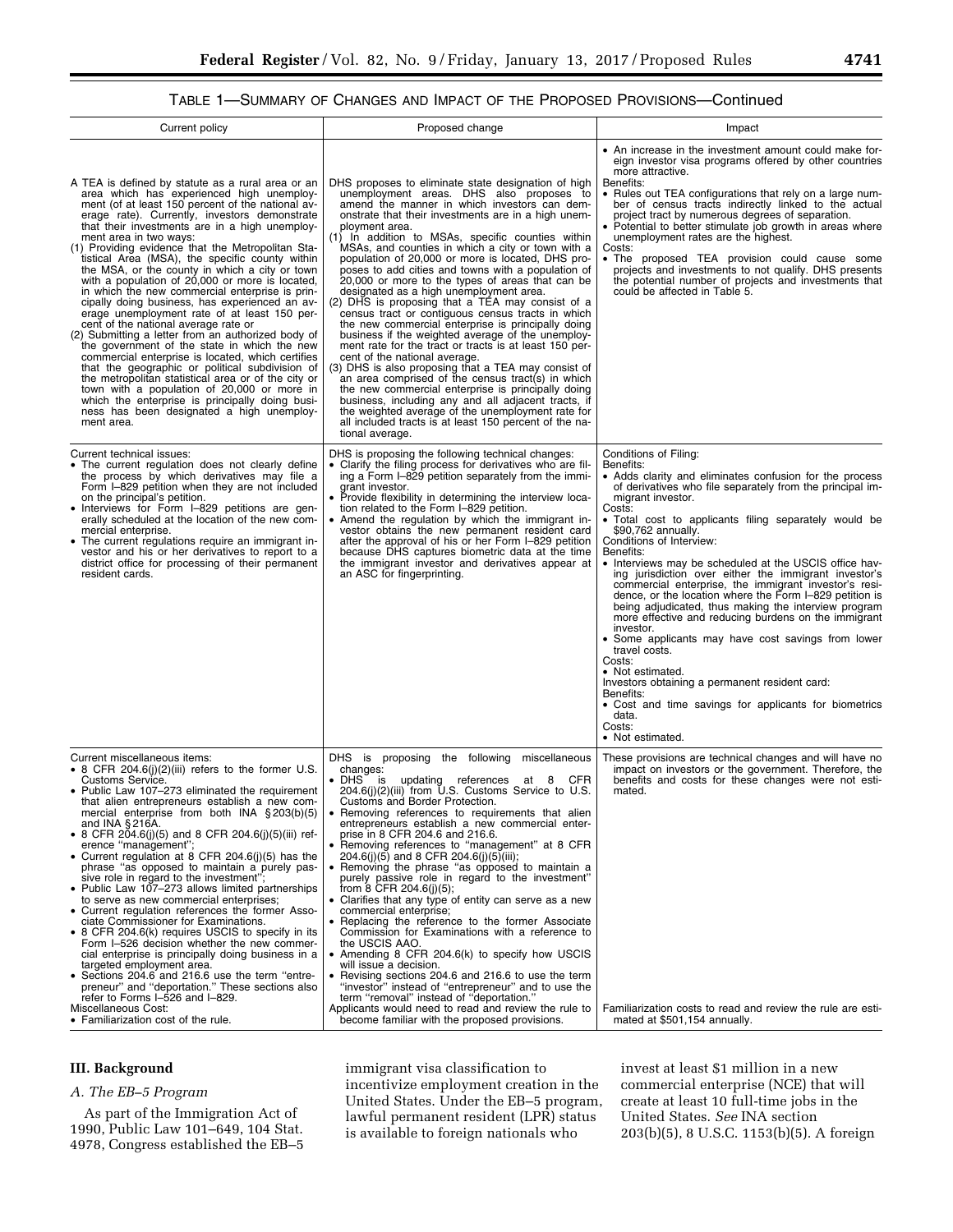national may also invest \$1 million if the investment is in a high employment area or \$500,000 if the investment is in a TEA, defined to include certain rural areas and areas of high unemployment. *Id.;* 8 CFR 204.6(f). The INA allots 9,940 immigrant visas each fiscal year for foreign nationals seeking to enter the United States under the EB–5 classification.6 *See* INA section 201(d), 8 U.S.C. 1151(d); INA section 203(b)(5), 8 U.S.C. 1153(b)(5). Not less than 3,000 of these visas must be reserved for foreign nationals investing in TEAs. *See* INA section 203(b)(5)(B), 8 U.S.C. 1153(b)(5)(B).

#### *B. The Regional Center Program*

Enacted in 1992, section 610 of the Departments of Commerce, Justice, and State, the Judiciary, and Related Agencies Appropriations Act, 1993, Public Law 102–395, 106 Stat. 1828, established a pilot program that requires the allocation of a limited number of EB–5 immigrant visas to individuals who invest through DHS-designated regional centers.7 The Regional Center Program was initially designed as a pilot program set to expire after 5 years, but Congress has continued to extend the program to the present day.8 The Regional Center Program was last extended in December 2016.9

Under the Regional Center Program, foreign nationals base their EB–5 petitions on investments in new commercial enterprises located within ''regional centers.'' DHS regulations define a regional center as an economic unit, public or private, that promotes economic growth, regional productivity, job creation, and increased domestic capital investment. *See* 8 CFR 204.6(e). While all EB–5 petitioners go through the same petition process, those petitioners participating in the Regional Center Program may meet statutory job creation requirements based on economic projections of either *direct* or *indirect* job creation, rather than only on jobs directly created by the new commercial enterprise. *See* 8 CFR 204.6(m)(3). In addition, Congress authorized the Secretary to give priority

8*See* Section 116 of Public Law 105–119, 111 Stat. 2440, 2467 (Nov. 26, 1997); Section 1 of Public Law 112–176, 126 Stat. 1325, 1325 (Sept. 28, 2012); Section 575 of Public Law 114–113, 129 Stat. 2242, 2526 (Dec. 18, 2015).

9*See* Public Law 114–254 (Dec. 10, 2016).

to EB–5 petitions filed through the Regional Center Program. *See* section 601(d) of Public Law 102–395, 106 Stat. 1828, as amended by Public Law 112– 176, Sec. 1, 126 Stat. 1326 (Sept. 28, 2012).

Requests for regional center designation must be filed with USCIS on the Application for Regional Center Under the Immigrant Investor Program (Form I–924). *See* 8 CFR 204.6(m)(3)– (4). Once designated, regional centers must provide USCIS with updated information to demonstrate continued eligibility for the designation by submitting an Annual Certification of Regional Center (Form I–924A) on an annual basis or as otherwise requested by USCIS. *See* 8 CFR 204.6(m)(6)(i)(B). USCIS may seek to terminate a regional center's participation in the program if the regional center no longer qualifies for the designation, the regional center fails to submit the required information or pay the associated fee, or USCIS determines that the regional center is no longer promoting economic growth. *See*  8 CFR 204.6(m)(6)(i). As of November 1, 2016, there were 864 designated regional centers.10

## *C. EB–5 Immigrant Visa Process*

A foreign national seeking LPR status under the EB–5 immigrant visa classification must go through a multistep process. The individual must first file an Immigrant Petition by Alien Entrepreneur (Form I–526, or ''EB–5 petition'') with USCIS. The petition must be supported by evidence that the foreign national's lawfully obtained investment capital is invested (*i.e.,*  placed at risk), or is actively in the process of being invested, in a new commercial enterprise in the United States that will create full-time positions for not fewer than 10 qualifying employees. *See* 8 CFR 204.6(j).

If USCIS approves the EB–5 petition, the petitioner must take additional steps to obtain LPR status. In general, the petitioner may either apply for an immigrant visa through a Department of State consular post abroad 11 or, if the petitioner is already in the United States and is otherwise eligible to adjust status, the petitioner may seek adjustment of status by filing an Application to Register Permanent Residence or Adjust Status (Form I–485) with USCIS.12 Congress has imposed limits on the

availability of such immigrant visas, including by capping the annual number of visas available in the EB–5 category and by separately limiting the percentage of immigrant visas that may be issued on an annual basis to individuals born in any one country.13

To request an immigrant visa while abroad, an EB–5 petitioner must apply at a U.S. consular post. *See* INA sections 203(e) and (g), 221 and 222, 8 U.S.C. 1153(e) and (g), 1201 and 1202; *see also*  22 CFR part 42, subparts F and G. The petitioner must generally wait to receive a visa application packet from the DOS National Visa Center to commence the visa application process. After receiving this packet, the petitioner must collect required information and file the immigrant visa application with DOS. As noted above, the wait for a visa depends on the demand for immigrant visas in the EB–5 category and the petitioner's country of birth.14 Generally, DOS authorizes the issuance of a visa and schedules the petitioner for an immigrant visa interview for the month in which the priority date will be current. If the petitioner's immigrant visa application is ultimately approved, he or she is issued an immigrant visa and, on the date of admission to the United States, obtains LPR status on a conditional basis. *See* INA sections 211, 216A and 221; 8 U.S.C. 1181, 1186b and 1201.

Alternatively, an EB–5 petitioner who is in the United States in lawful nonimmigrant status generally may seek LPR status by filing with USCIS an Application to Register Permanent Residence or Adjust Status (Form I–485, or ''application for adjustment of status''). *See* INA section 245, 8 U.S.C. 1255; 8 CFR part 245. Before filing such an application, however, the EB–5 petitioner must wait until an immigrant visa is ''immediately available.'' *See*  INA section 245(a), 8 U.S.C. 1255(a); 8 CFR 245.2(a) $(2)(i)(A)$ . Generally, an immigrant visa is considered

 $^{\rm 6}$  An immigrant investor, his or her spouse, and children (if any) will each use a separate visa

number. 7Current law requires that DHS annually set aside 3,000 EB–5 immigrant visas for regional center investors. Section 116 of Public Law 105– 119, 111 Stat. 2440 (Nov. 26, 1997). If this full annual allocation is not used, remaining visas may be allocated to foreign nationals who do not invest in regional centers.

<sup>10</sup>USCIS, Immigrant Investor Regional Centers, *https://www.uscis.gov/working-united-states/ permanent-workers/employment-based[immigration-fifth-preference-eb-5/immigrant](https://www.uscis.gov/working-united-states/permanent-workers/employment-based-immigration-fifth-preference-eb-5/immigrant-investor-regional-centers)[investor-regional-centers.](https://www.uscis.gov/working-united-states/permanent-workers/employment-based-immigration-fifth-preference-eb-5/immigrant-investor-regional-centers)* 

<sup>11</sup>*See* INA sections 203, 221 and 222; 8 U.S.C. 1153, 1201, and 1202.

<sup>12</sup>*See* INA section 245, 8 U.S.C. 1255.

<sup>13</sup>*See* INA sections 201, 202 and 203; 8 U.S.C. 1151, 1152 and 1153.

<sup>14</sup>When demand for a visa exceeds the number of visas available for that category and country, the demand for that particular preference category and country of birth is deemed oversubscribed. The Department of State (DOS) publishes a Visa Bulletin that determines when a visa may be authorized for issuance. *See* U.S. Dep't of State, Bureau of Consular Aff., Visa Bulletin, *available at [https://](https://travel.state.gov/content/visas/en/law-and-policy/bulletin.html) [travel.state.gov/content/visas/en/law-and-policy/](https://travel.state.gov/content/visas/en/law-and-policy/bulletin.html) [bulletin.html.](https://travel.state.gov/content/visas/en/law-and-policy/bulletin.html)* Specifically, an individual cannot be issued an immigrant visa unless the individual's ''priority date,'' *i.e.,* the date USCIS received the properly filed Form I–526, is earlier than the ''final action date'' indicated in the ''date for filing application'' chart in the current Visa Bulletin for the relevant category and country of birth. *See* 8 CFR 204.6(d) (defining the ''priority date'' for EB– 5 petitioners).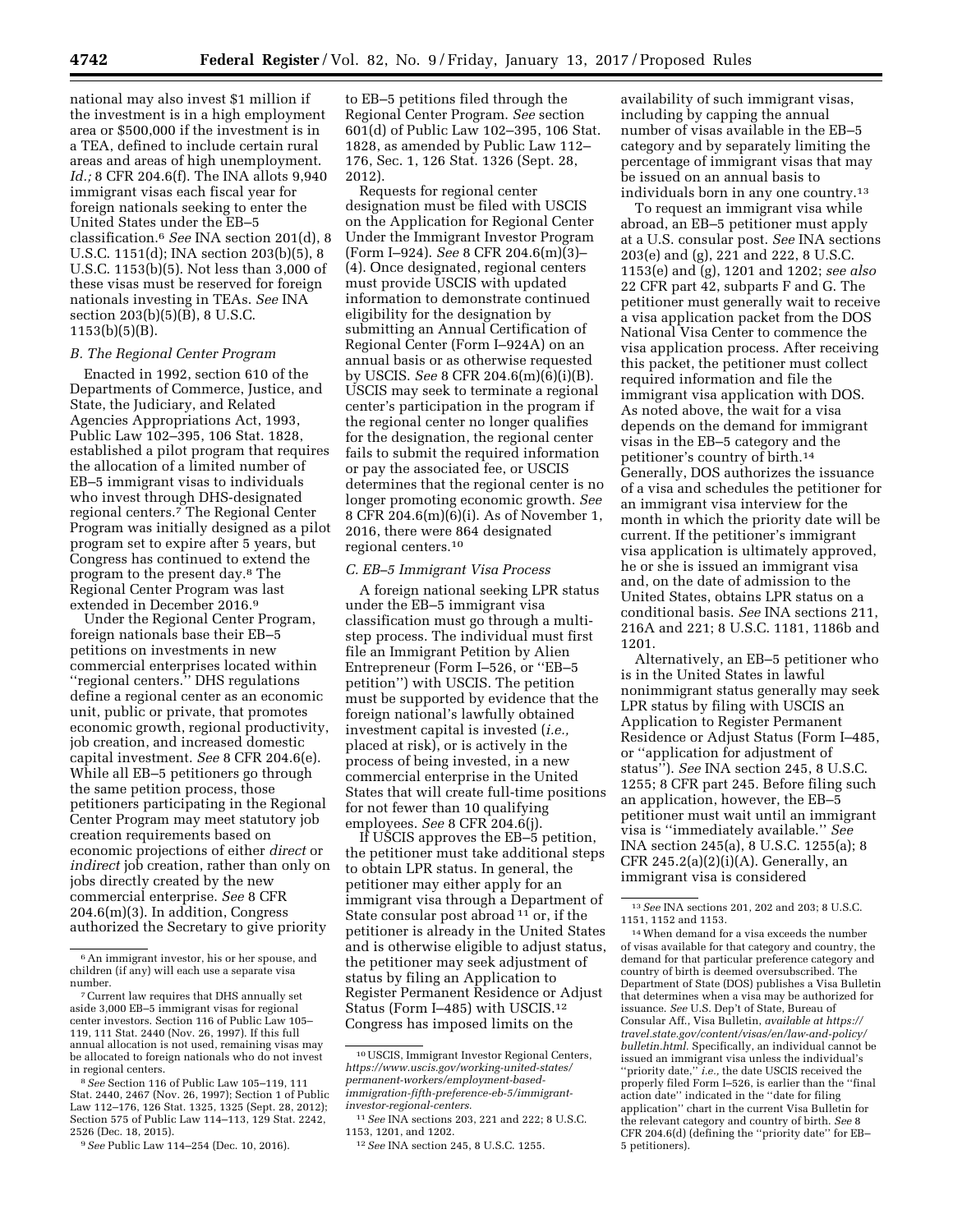''immediately available'' if the petitioner's priority date under the EB– 5 category is earlier than the relevant date indicated in the monthly DOS Visa Bulletin.15 *See* 8 CFR 245.1(g)(1).

Whether obtained pursuant to issuance of an immigrant visa or adjustment of status, LPR status based on an EB–5 petition is granted on a conditional basis. *See* INA section 216A(a)(1), 8 U.S.C. 1186b(a)(1). Within the 90-day period preceding the second anniversary of the date the immigrant investor obtains conditional permanent resident status, the immigrant investor is required to file with USCIS a Petition by Entrepreneur to Remove Conditions on Permanent Resident Status (Form I– 829). *See* INA section 216A(c) and (d), 8 U.S.C. 1186b(c) and (d); 8 CFR 216.6(a)(1). Failure to timely file Form I–829 results in automatic termination of the immigrant investor's conditional permanent resident status and the initiation of removal proceedings. *See*  INA section 216A(c), 8 U.S.C. 1186b(c); 8 CFR 216.6(a)(5). In support of the petition to remove conditions, the investor must show, among other things, that he or she established the commercial enterprise, that he or she invested or was actively involved in the process of investing the requisite capital, that he or she sustained those actions for the period of residence in the United States, and that job creation requirements were met or will be met within a reasonable time. *See* 8 CFR 216.6(a)(4). If approved, the conditions on the investor's permanent residence are removed as of the second anniversary of the date the investor obtained conditional permanent resident status. *See* 8 CFR 216.6(d)(1).

#### **IV. The Proposed Rule**

DHS has not comprehensively revised the EB–5 program regulations since they were published in 1993, *see* 58 FR 44606 (1993), but has issued policy guidance to conform agency practice to intervening changes in the governing

statutes. In addition to proposing changes to portions of the EB–5 program that are in need of reform, this proposed rule would codify and clarify certain policies. For example, the current regulation requires that the interview for the petition to remove conditions take place at the USCIS office located in the same location as the new commercial enterprise, although there is no requirement that the EB–5 immigrant petitioner reside in that vicinity. *See* 8 CFR 216.6(b)(2). In some instances, DHS has been allowing the interview to take place at a variety of different locations, including the USCIS office closest to the immigrant petitioner's residence, as DHS recognizes the burden of conducting an interview in a location that is a considerable distance from an immigrant petitioner's residence. DHS is proposing conforming revisions to the regulations in order to reflect this practice. *See* proposed 8 CFR  $216.6(b)(2)$ .

#### *A. Priority Date Retention*

DHS proposes to allow an EB–5 immigrant petitioner to use the priority date of an approved EB–5 immigrant petition for any subsequently filed EB– 5 immigrant petition for which the petitioner qualifies. *See* proposed 8 CFR 204.6(d). This provision would not apply where DHS revoked the original petition's approval based on fraud, willful misrepresentation of a material fact, or a determination that DHS approved the petition based on a material error. *Id.* Similarly, priority date retention would not be available once the investor uses the priority date to obtain conditional LPR status based upon the approved petition (*e.g.,* when such an investor fails to remove the conditional basis of that status and thus loses his or her LPR status). Should DHS seek to revoke the approval of an immigrant petition, DHS would provide notice of the revocation detailing the reasons for revocation.16 If the revocation is not based on fraud, a willful misrepresentation of a material fact, or material DHS error, the investor would be able to utilize the priority date of that petition should he or she seek to file another immigrant petition under the EB–5 program. *See* proposed 8 CFR 204.6(d). An investor seeking to use a retained priority date should provide a copy of the original immigrant petition's approval notice indicating the earlier priority date when filing the new EB–5 immigrant petition. Under this proposal, denied petitions would not establish a priority date, and a priority date would

not be transferable to another investor. *See* proposed 8 CFR 204.6(d).

The current regulation does not permit investors to use the priority date of an approved EB–5 immigrant petition for a subsequently filed EB–5 immigrant petition. *See* 8 CFR 204.6(d). DHS has generally allowed beneficiaries in the employment-based first, second, and third preference categories to retain the priority date of their previously approved immigrant petitions unless DHS revokes petition approval. *See* 8 CFR 204.5(e). DHS recently issued a final rule that will expand the ability of beneficiaries in these preference categories to retain their priority dates even when their petitions have been revoked, so long as the approval was not revoked based on fraud, willful misrepresentation of a material fact, material error, or the revocation or invalidation of the labor certification associated with the petition.17 *See* 8 CFR 204.5(e)(2). DHS's proposal in this regulation to allow priority date retention for those in the EB–5 category would bring the EB–5 priority date retention policy into harmony with those other employment-based preference categories. *See* proposed 8 CFR 204.6(d).

DHS is proposing to allow priority date retention in order to: (1) Address situations in which petitioners may become ineligible through circumstances beyond their control (*e.g.,*  the termination of a regional center) as they wait for their EB–5 visa priority date to become current; and (2) provide investors with greater flexibility to deal with changes to business conditions. For example, investors involved with an underperforming or failing investment project would be able to move their investment funds to a new, more promising investment project without losing their place in the visa queue.

Providing EB–5 investors with the opportunity to retain their priority dates is increasingly important as the demand for EB–5 visas outpaces the statutorily limited supply of such visas, which lengthens wait times for visa numbers. Since the severe economic recession between 2007 and 2009,18 the EB–5 program has experienced a dramatic increase in participation. Prior to 2008, the EB–5 program received an average of fewer than 600 EB–5 immigrant petitions per year. In the following years, the EB–5 program has received an

<sup>15</sup>More specifically, an individual generally may file an application for adjustment of status with USCIS only if his or her priority date is earlier than the cut-off date for the relevant category and country of birth in the ''final action dates'' chart in the relevant Visa Bulletin. However, when USCIS determines that there are more immigrant visas available for the fiscal year than there are known applicants for such visas, USCIS will state on its Web site that, during that month, applicants may instead use the ''dates for filing visa applications'' chart in the Visa Bulletin for purposes of determining whether they may file applications for adjustment of status with USCIS. DOS, moreover, may not issue a visa and USCIS may not grant adjustment of status unless the individual's priority date is earlier than the corresponding cut-off date in the ''final action date'' chart listed in the Visa

<sup>16</sup> See 8 CFR 205.2.

<sup>17</sup>*See* Retention of EB–1, EB–2, and EB–3 Immigrant Workers and Program Improvements Affecting High-Skilled Nonimmigrant Workers, 81 FR 82398, 82485 (Nov. 18, 2016).

<sup>18</sup>The Nat'l Bureau of Econ. Research, U.S. Business Cycle Expansions and Contractions, *available at [http://www.nber.org/cycles.html.](http://www.nber.org/cycles.html)*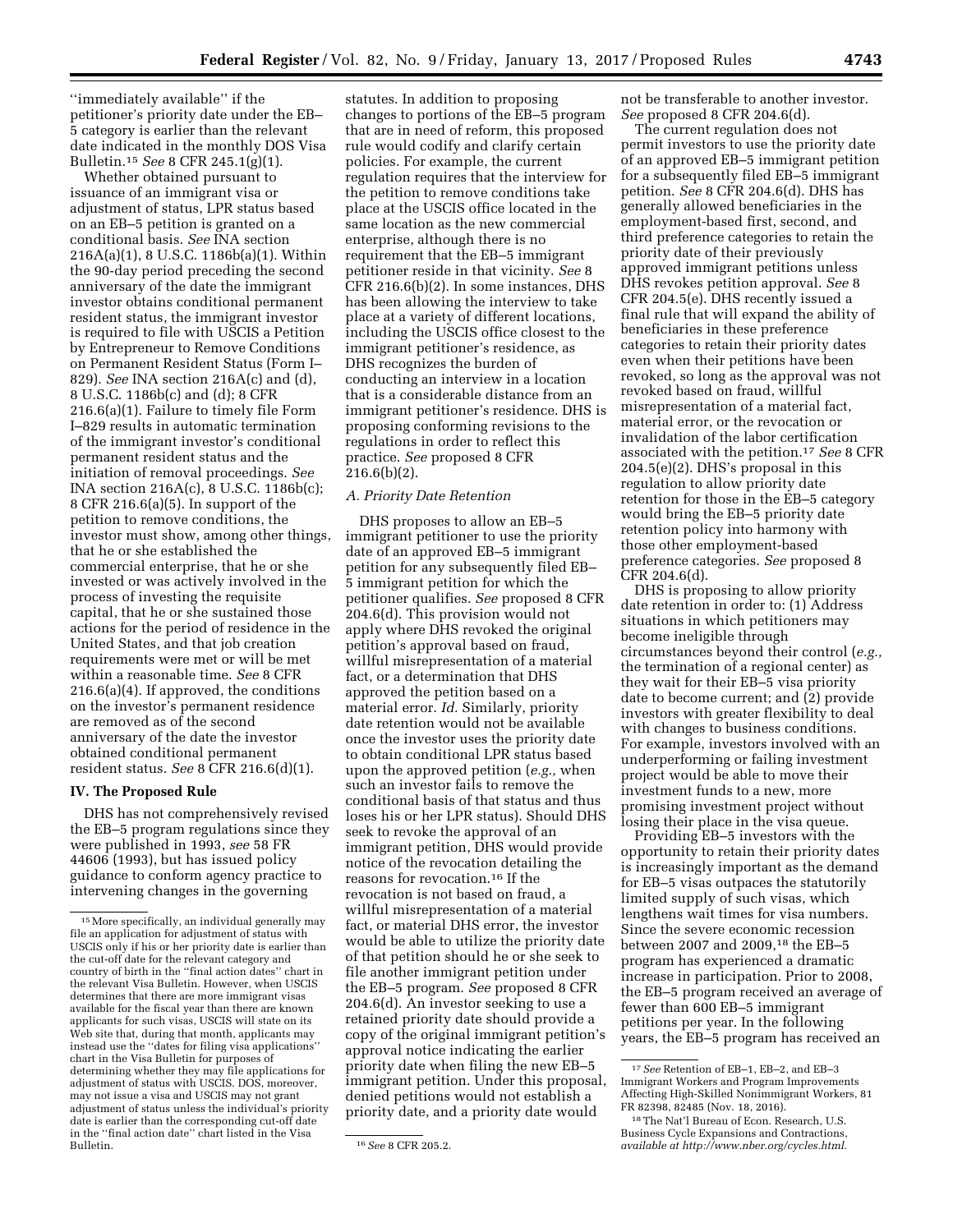average of over 5,500 petitions per year. And between FY 2014 and FY 2015 alone, the program received over 25,000 petitions.19 As a result, demand for EB– 5 visas by investors has now outpaced the annual supply, resulting in visa backlogs for certain petitioners and their family members. Individuals affected by those backlogs frequently wait for one year or more before they can obtain conditional permanent residence.

The EB–5 program began to experience oversubscription (*i.e.,*  demand that outpaced the supply in visa numbers) for the first time during FY 2014. At that time, DOS announced that EB–5 visas were no longer available for the remainder of the fiscal year for individuals born in China.20 Since then, the program has continued to experience annual demand from individuals born in China that has outpaced the supply in visas, resulting in increasingly long backlogs every year for those individuals.21 This trend is anticipated to continue and likely worsen for the foreseeable future, especially considering that individuals born in China currently file about 80 percent of the EB–5 immigrant visas granted on an annual basis.22 Indeed, given the 20,000 EB–5 petitions currently pending with USCIS, DHS estimates that there are currently 16,000 EB–5 petitions pending for individuals born in China.23

Although Congress sets visa numbers, DHS recognizes that having to wait for a visa can create difficulties for individuals seeking to invest in the United States. There are also consequences for investors who invest through a regional center that is subsequently terminated through no fault of the investor. When a regional center is terminated, EB–5 immigrant petitions filed through that regional

20 DOS issued a statement in August 2014 indicating the EB–5 preference category was unavailable for Chinese nationals through the end of FY2014. *See* Nataliya Rymer, *U.S. Department of State Announces EB–5 Visas for China Unavailable Until October 1, 2014,* Nat'l L. Rev., Aug. 23, 2014, *[http://www.natlawreview.com/article/us](http://www.natlawreview.com/article/us-department-state-announces-eb-5-visas-china-unavailable-until-october-1-2014)department-state-announces-eb-5-visas-china[unavailable-until-october-1-2014.](http://www.natlawreview.com/article/us-department-state-announces-eb-5-visas-china-unavailable-until-october-1-2014)* 

21While the demand has exceeded supply for investors from China, the demand has not exceeded supply for investors from any other countries as of December 2016.

22 Dep't of State, Visa Statistics, Report of the Visa Office, *available at [https://travel.state.gov/content/](https://travel.state.gov/content/visas/en/law-and-policy/statistics.html) [visas/en/law-and-policy/statistics.html.](https://travel.state.gov/content/visas/en/law-and-policy/statistics.html)* 

23USCIS, Number of I–526 Immigrant Petitions by Alien Entrepreneurs by Fiscal Year, Quarter, and Case Status 2008–2016, (May 25, 2016) *available at [https://www.uscis.gov/sites/default/files/USCIS/](https://www.uscis.gov/sites/default/files/USCIS/Resources/Reports%20and%20Studies/Immigration%20Forms%20Data/Employment-based/I526_performancedata_fy2016_qtr2.pdf)  [Resources/Reports%20and%20Studies/](https://www.uscis.gov/sites/default/files/USCIS/Resources/Reports%20and%20Studies/Immigration%20Forms%20Data/Employment-based/I526_performancedata_fy2016_qtr2.pdf) [Immigration%20Forms%20Data/Employment](https://www.uscis.gov/sites/default/files/USCIS/Resources/Reports%20and%20Studies/Immigration%20Forms%20Data/Employment-based/I526_performancedata_fy2016_qtr2.pdf)based/I526*\_*[performancedata](https://www.uscis.gov/sites/default/files/USCIS/Resources/Reports%20and%20Studies/Immigration%20Forms%20Data/Employment-based/I526_performancedata_fy2016_qtr2.pdf)*\_*fy2016*\_*qtr2.pdf.* 

center are generally also denied or revoked depending on the procedural status of the petition. The filers of such petitions may have met all requirements to participate in the EB–5 program, but absent priority date retention they will lose their place in the immigrant visa queue. Currently, an investor in this situation who wants to continue with the EB–5 immigrant visa process must start the process all over again by investing in a new commercial enterprise and going to the end of the EB–5 visa queue. Allowing priority date retention would allow such an investor to retain his or her place in the queue, thereby alleviating the harsh consequences of regional center terminations and other material changes that occur unexpectedly and through no fault of the investor.

Finally, priority date retention would also benefit other investors with approved EB–5 immigrant petitions who, while waiting for their priority dates to become current, learn that they have invested in severely delayed projects that are likely not to succeed. Under current regulations, such investors cannot reinvest their investment funds without losing their place in the immigrant visa queue. Under the proposed rule, such investors would be able to reinvest in new projects while retaining their previously established priority dates. By allowing priority date retention, DHS is thus eliminating an external incentive that currently distorts market forces and increases financial risk for investors.

DHS welcomes public comment on the proposal to allow investors in certain circumstances to retain their priority dates. DHS also welcomes comment on the proposed standards that may be considered when determining whether or not to allow for priority date retention, including alternative suggestions to those standards.

## *B. Increasing the Minimum Investment Amount*

In 1990, Congress set the minimum investment amount for the program at \$1 million and authorized the Attorney General (now the Secretary of Homeland Security) to increase the minimum investment amount, in consultation with the Secretaries of State and Labor. INA section 203(b)(5)(C)(i), 8 U.S.C. 1153(b)(5)(C)(i). Neither the former INS nor DHS has exercised its authority to increase the minimum investment amount. As a result, over the past 25 years inflation has eroded the presentday value of the minimum investment required to participate in the EB–5

program.24 After consulting with the Departments of State and Labor, DHS proposes to account for inflation by increasing the minimum investment amount consistent with increases in the CPI–U during the intervening period, for a new minimum investment amount of \$1.8 million.25 As discussed below, DHS also proposes to include a mechanism for future adjustments every 5 years, based on the CPI–U.

DHS believes that it is appropriate to adjust the minimum investment amount upward based on inflation, without regard for the amount of capital that would likely be required to fulfill the statutory requirement to create 10 jobs. As a preliminary matter, DHS notes that Congress did not provide for adjustments in the investment threshold to be related in any way to the EB–5 job creation requirements. Indeed, based on the controlling statutory authorities, Congress itself does not appear to have tied the statutory investment thresholds to the job creation requirement. For example, when Congress first created the EB–5 category, Congress established a single job creation standard (*i.e.,* the direct creation of at least 10 jobs) but authorized three different levels of qualifying investments:

(1) The standard minimum investment amount of \$1 million;

(2) The reduced minimum investment amount of no less than 50 percent of the standard for investments in targeted employment areas; and

(3) A higher minimum investment amount of up to three times the standard amount for investments in high employment areas.

25 DHS may conduct further consultations following receipt of public comment and prior to issuing a final rule. The \$1.8 million figure is rounded down to the nearest hundred thousand from approximately \$1,813,443, based on an inflation factor of 1.813443 between 1990 and 2015. The actual increase in prices is obtained as ((CPI– U<sub>2015</sub>/CPI–U<sub>1990</sub>)–1). Using a base period of 1982– 84, the CPI–U increased from 130.7 in 1990 to 237.017 in 2015, for an actual increase in price of approximately 81.34 percent. DHS rounded the figure down for ease of agency administration and the convenience of all stakeholders. The CPI–U data is publicly available at *[http://www.bls.gov/data/](http://www.bls.gov/data/#prices) [#prices.](http://www.bls.gov/data/#prices)* 

<sup>19</sup>Statistics provided by USCIS Immigrant Investor Program Office.

<sup>24</sup> DHS also notes that prior to the passage of IMMACT, the former INS provided a written response to Senator Simon regarding the ''creation of a subcategory for immigrant investors'' and stated that the ''minimum investment amount would be set in terms of the value of the dollar at the time of enactment and would be adjusted periodically based on some criteria such as the Consumer Price Index.'' *A Bill to Amend the Immigration and Nationality Act to Effect Changes in the Numerical Limitation and Preference System for the Admission of Immigrants: Hearing on S. 1611 Before the S. Subcomm. on Immigr. & Refugee Aff. of the S. Comm. on the Judiciary,* 100th Cong. 90 (1987) (statement of Mark W. Everson, Deputy Comm'r of the Immigr. and Naturalization Serv.).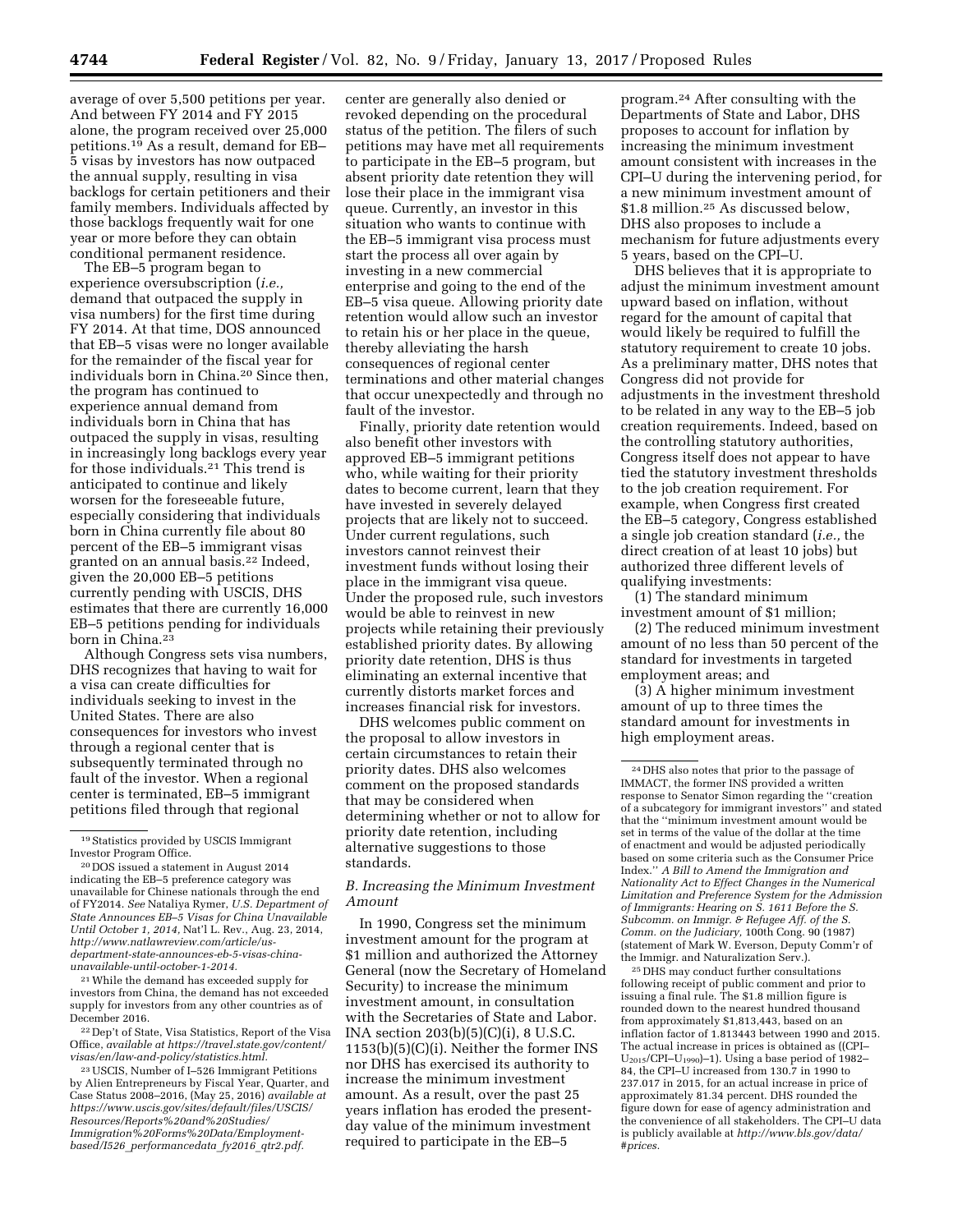As noted, Congress originally provided for up to three different qualifying investment amounts but did not vary the job creation requirements to correspond to the level of investment. Congress also did not tie investment levels to job creation criteria when it established the regional center program. For regional center investments, Congress used the same three investment levels as the original program but varied the job creation requirement by including both direct and *indirect* job creation. Based on the plain language of INA section 203(b)(5)(C)(i) and the regional center legislation, Congress does not appear to have intended to tie the minimum investment amounts to the number of jobs to be created.

DHS considered a number of different measures upon which to base the proposed adjustment and future adjustments. Among these, DHS is proposing to rely on the Consumer Price Index (CPI), which ''is a measure of the average change over time in the prices paid by urban consumers for a market basket of consumer goods and services.'' 26 According to the Bureau of Labor Statistics at the Department of Labor (DOL), the CPI is—

the most widely used measure of inflation . . . . It provides information about price changes in the Nation's economy to government, business, labor, and private citizens and is used by them as a guide to making economic decisions. . . . The CPI and its components are used to adjust other economic series for price changes and to translate these series into inflation-free dollars.27

The specific CPI index that DHS proposes to rely on is the unadjusted All Items CPI–U. The CPI–U is the ''broadest and most comprehensive CPI,'' and using unadjusted data is more appropriate for this purpose, because seasonally adjusted CPI data is subject to revision for up to five years after their original release, making such data difficult to use for escalation purposes.28

DHS also considered other indices used by the Bureau of Labor Statistics to measure different aspects of inflation.29 One of these is the Producer Price Indexes, which ''measure changes in the

selling prices received by domestic producers of goods and services.'' 30 Although the Producer Price Indexes could also provide an appropriate measure for adjusting the standard minimum investment amount, DHS believes the CPI–U is a better measure because it is more widely relied upon.31 The BLS also produces a number of other business cost statistics that measure labor costs or the costs of goods and services,32 but DHS chose not to propose these as measures as they are more narrowly focused on different and discrete aspects of economic activity.

Because the EB–5 program is focused on investment, DHS also considered adjusting the standard minimum investment amount based on changes in the overall value of a specific stock index, such as the Dow Jones Industrial Average or the Standard and Poor's 500 Stock Index. But these indexes are based on trades in the secondary market that are tied to the value of existing companies strictly for investment purposes. By comparison, investment in the EB–5 program is related to job creation, which in turn results from an adequately capitalized enterprise (as determined by the costs of goods or services required to do business). DHS believes the CPI–U is a more appropriate indicator of the costs of goods and services necessary for an EB– 5 enterprise to be adequately capitalized for the purpose of job creation.

DHS believes that increasing the standard minimum investment amount to account for inflation since creation of the EB–5 program would both modernize the program and ensure a level of capital investment in the United States that more closely adheres to congressional intent. DHS also believes that this change will benefit the U.S. economy by increasing the amount of foreign investment in the United States. This conclusion is supported by the fact that the EB–5 program has recently suffered from oversubscription at current investment levels; that investors' economic resources have likely increased since the program's creation by at least the rate of inflation; and that even with the proposed

increases, the EB–5 program would remain extremely competitive with other countries' investor visa programs, which typically require higher investment thresholds.33

In addition to raising the standard minimum investment amount effective as of the date specified in the final rule, DHS proposes that the minimum investment amount be adjusted every 5 years based on the CPI–U. *See* proposed 8 CFR 204.6(f)(1). DHS proposes that each such future adjustment will be in effect for a 5-year period beginning on October 1 of the year of the adjustment. *Id.* DHS believes it is important to include a periodic inflation-adjustment mechanism in the regulations to avoid a recurrence of the current situation, where the minimum investment amount remains unchanged for a lengthy period and is eroded by inflation. DHS also proposes to adjust the investment threshold every 5 years, rather than on an annual basis, as a way of balancing the need to counteract inflation with the need to provide predictability and reliability to stakeholders. Such predictability is especially helpful for investors and project developers who need to prepare for the infusion of pooled EB–5 capital into new commercial enterprises. DHS estimates that more than 96 percent of all EB–5 immigrant petitions filed are based on pooled investments involving more than one EB–5 investor in the same new commercial enterprise. In addition, a 5 year adjustment period would be straightforward for the agency to administer in adjudicating multiple petitions based on investments in the

 $^{\rm 26}\!$  Bureau of Labor Statistics, Consumer Price Index: Frequently Asked Questions, *available at [http://www.bls.gov/cpi/cpifaq.htm;](http://www.bls.gov/cpi/cpifaq.htm)* Bureau of Labor Statistics, Consumer Price Index: Addendum to Frequently Asked Questions, *available at [http://](http://www.bls.gov/cpi/cpiadd.htm#2_1) [www.bls.gov/cpi/cpiadd.htm#2](http://www.bls.gov/cpi/cpiadd.htm#2_1)*\_*1.* 

<sup>27</sup> *Id.* 

<sup>28</sup>*See id.* 

<sup>29</sup>Bureau of Labor Statistics, Overview of BLS Statistics on Inflation and Prices, *available at [http://](http://www.bls.gov/bls/inflation.htm)  [www.bls.gov/bls/inflation.htm.](http://www.bls.gov/bls/inflation.htm)* 

<sup>30</sup>Bureau of Labor Statistics, Producer Price Indexes: Frequently Asked Questions, *available at [http://www.bls.gov/ppi/ppifaq.htm.](http://www.bls.gov/ppi/ppifaq.htm)* 

<sup>31</sup>Bureau of Labor Statistics, Consumer Price Index: Addendum to Frequently Asked Questions, *available at [http://www.bls.gov/cpi/cpiadd.htm.](http://www.bls.gov/cpi/cpiadd.htm)* For additional comparison of CPI and PPI, see Bureau of Labor Statistics, Comparing the Producer Price Index for Personal Consumption with the U.S. All Items CPI for All Urban Consumers, *available at [https://www.bls.gov/cpi/cpiadd.htm.](https://www.bls.gov/cpi/cpiadd.htm)* 

<sup>&</sup>lt;sup>32</sup> Bureau of Labor Statistics, Overview of BLS Statistics on Business Costs, *available at [http://](http://www.bls.gov/bls/business.htm) [www.bls.gov/bls/business.htm.](http://www.bls.gov/bls/business.htm)* 

<sup>33</sup>The United Kingdom's Tier 1 Investor visa requires a minimum investment of £2,000,000 (approximately \$2.5 million USD), and offers permanent residence to those who have invested at least £5 million (approximately \$6.3 million USD). *Tier 1 (Investor) Visa,* Gov.UK, *[https://www.gov.uk/](https://www.gov.uk/tier-1-investor/overview)  [tier-1-investor/overview.](https://www.gov.uk/tier-1-investor/overview)* Australia's Significant and Premium Investment Visa Programs require AU \$5 million (approximately \$3.7 million USD) and AU \$15 million (approximately \$11.2 million USD), respectively; its ''investor stream'' visa program requires an AU \$1.5 million (approximately \$1.1 million USD) investment and a host of other requirements. *Business Innovation and Investment Visa,* Australian Government, *[http://](http://www.border.gov.au/Trav/Visa-1/188-) [www.border.gov.au/Trav/Visa-1/188](http://www.border.gov.au/Trav/Visa-1/188-)-.* Canada's Immigrant Investor Venture Capital Pilot Program requires a minimum investment of CDN \$2 million (approximately \$1.5 million USD) and a net worth of CDN \$10 million (approximately \$7.6 million USD) or more. *Immigrant Investor Venture Capital Pilot Program,* Government of Canada, *[http://](http://www.cic.gc.ca/english/immigrate/business/iivc/eligibility.asp) [www.cic.gc.ca/english/immigrate/business/iivc/](http://www.cic.gc.ca/english/immigrate/business/iivc/eligibility.asp)  [eligibility.asp.](http://www.cic.gc.ca/english/immigrate/business/iivc/eligibility.asp)* New Zealand's Investor 1 Resident Visa requires a NZ \$10 million (approximately \$7.2 million USD) investment, and its Investor 2 Resident Visa requires a NZ \$2.5 million (approximately \$1.8 million USD) investment. *Investor Visas,* New Zealand Now, *[https://](https://www.newzealandnow.govt.nz/move-to-nz/new-zealand-visa/visas-to-invest/investor-visa) [www.newzealandnow.govt.nz/move-to-nz/new](https://www.newzealandnow.govt.nz/move-to-nz/new-zealand-visa/visas-to-invest/investor-visa)[zealand-visa/visas-to-invest/investor-visa.](https://www.newzealandnow.govt.nz/move-to-nz/new-zealand-visa/visas-to-invest/investor-visa)* Currency exchange calculations are as of December 2016.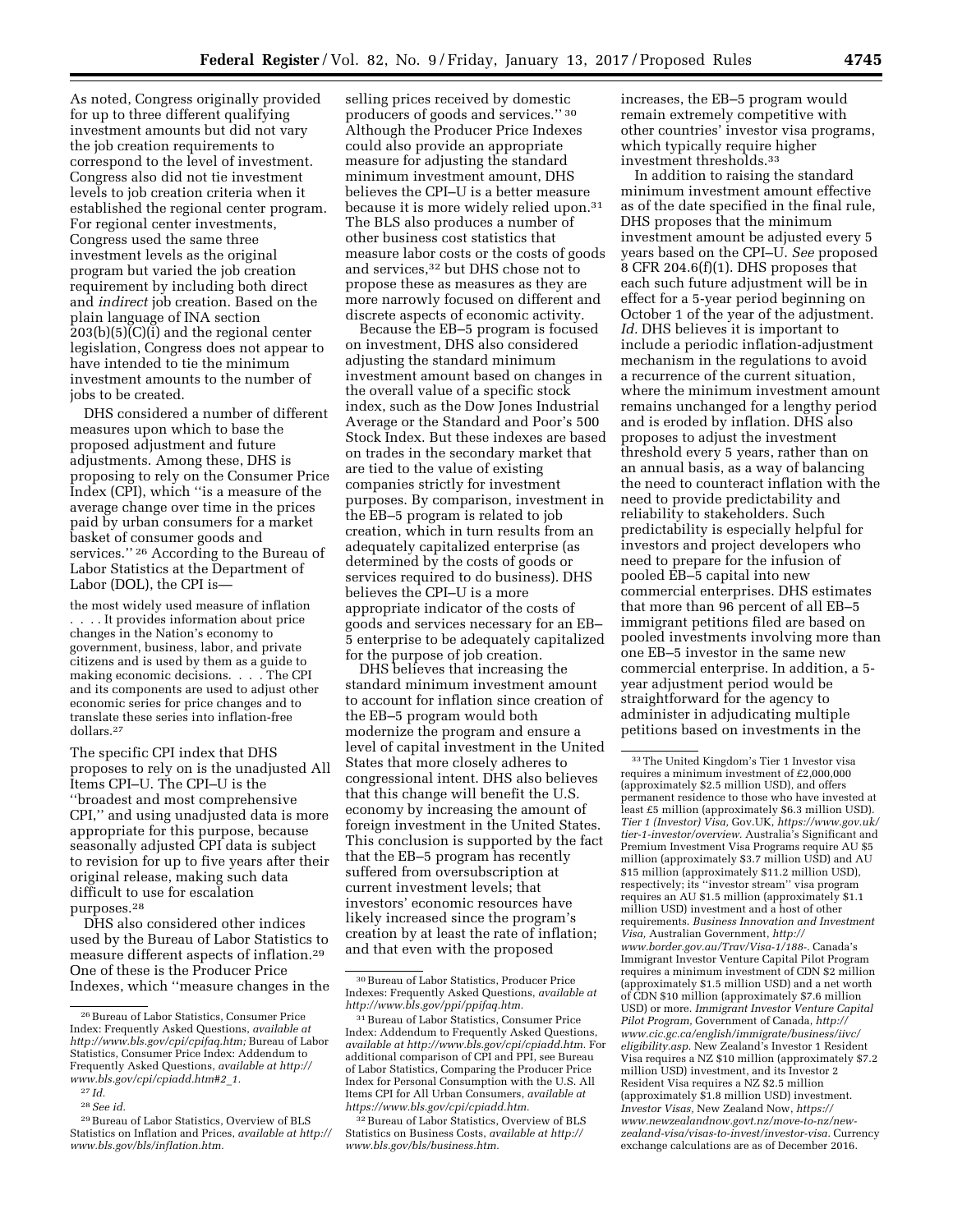same new commercial enterprise and business plan, filed over a period of several years.

Finally, DHS proposes that each investor will be required to contribute the minimum investment amount that is designated at the time the initial petition is filed. *See* proposed 8 CFR  $204.6(f)(1)$ . EB-5 investors may qualify for the program based either on having made their investment prior to petition filing or by being in the process of investing at the time of filing. However, all EB–5 investors must demonstrate a present commitment of the full minimum amount of required investment at the time the petition is filed. DHS believes that tying the required minimum investment amount to the amount designated at the time of filing provides clarity for stakeholders and simplifies the adjudication process for the agency.

DHS seeks public comment on all aspects of this proposal, including the proposed increase of the standard minimum investment amount to \$1.8 million, the proposed 5-year inflationadjustment periods, the proposed use of the CPI–U as the basis for the initial increase and the periodic adjustments, the proposal to round future adjustments down to the nearest 100,000, and the proposed requirement that the minimum investment amount be set at the time of filing the EB–5 immigrant petition. DHS recognizes that under this proposal, the required minimum investment amount would increase significantly, in relative and absolute terms, to account for a quarter century of inflation. DHS is seeking comment on whether it should increase the standard minimum investment amount as proposed under this rule, or whether a different methodology or different investment amount would be more appropriate. DHS also seeks comment on whether it should implement any such increase incrementally or by another method that reduces impacts on stakeholders. DHS notes, however, that incremental increases may result in a lack of clarity for stakeholders and may pose operational burdens on adjudicators.

# *C. Increasing the Minimum Investment Amount for High Employment Areas*

Congress also provided DHS with the authority to set the qualifying investment amount for high employment areas to an amount greater than—but not three times greater than the standard minimum investment amount. *See* INA section 203(b)(5)(C)(iii), 8 U.S.C.  $1153(b)(5)(C)(iii)$ . At the outset of the program, the former INS did not wish to

increase the investment for these areas beyond \$1 million. *See* 56 FR 60897, 60903. Because the standard minimum investment amount has applied to such areas since the program's inception, DHS has not tracked which projects have been set in high employment areas. DHS thus does not have sufficient information at this time to determine whether to increase the investment threshold for such areas. DHS recently adjusted its forms to capture this information, which, once collected and analyzed, may help the Department determine whether to adjust the minimum investment amount for high employment areas. For now, however, DHS is not proposing an increase beyond the standard minimum investment amount, and therefore proposes applying the standard investment threshold in high employment areas. *See* proposed 8 CFR 204.6(f)(3). DHS also proposes that the minimum investment amount for high employment areas be adjusted consistent with adjustments to the standard investment threshold—*i.e.,*  every five years based on increases in the CPI–U and rounded down to the nearest 100,000.

DHS seeks public comment on all aspects of this proposal, including the continuing application of the standard investment threshold to high employment areas, which would increase the threshold to \$1.8 million, the proposed 5-year inflationadjustment periods, the proposed use of the CPI–U as the basis for the periodic adjustments, and the proposal to round future adjustments down to the nearest 100,000.

## *D. Increasing the Minimum Investment Amount for TEAs*

In 1990, Congress set the minimum investment amount for the program at \$1 million and authorized DHS to set a different amount for investments made in TEAs (*i.e.,* rural areas and areas of high unemployment). *See* INA section 203(b)(5)(C)(ii), 8 U.S.C. 1153(b)(5)(C)(ii). Specifically, Congress authorized DHS to reduce the minimum investment amount in a TEA by up to 50 percent of the standard minimum investment amount. *Id.* The former INS subsequently issued regulations in 1991 setting the TEA investment threshold at 50 percent of the minimum investment amount, or \$500,000.34 *See* 8 CFR  $204.6(f)(2)$ .

In establishing two tiers of investment, and setting aside 3,000 visas for those investing in rural areas and areas subject to high unemployment, Congress sought to incentivize investment in such areas.35 But although some in Congress expected that most investors would invest at the higher amount,36 experience shows that such investments have become relatively rare. An agency analysis of petitions filed in 2015 indicates that approximately 97 percent of all investments by EB–5 petitioners are made in TEAs and thus at the reduced amount of \$500,000. In other words, while Congress expressed concern about investments in TEAs and thus set aside approximately 30 percent of visas at a reduced investment amount for such purpose, investments in TEAs have effectively become the settled norm. As investments in TEAs have dominated the program in recent years, the de facto standard threshold has become \$500,000, thus undermining congressional aims to also encourage investments at the standard minimum investment amount of \$1 million.

Accordingly, DHS has determined that the large differential between the standard and reduced investment amounts has failed to strike the balance that Congress appears to have intended by creating a multi-leveled investment framework in the EB–5 program. Moreover, based on its 25-year history implementing the program, DHS believes that the differential—and the sizable monetary incentive it presents has the potential of distorting general market forces and the business decisions that follow from such forces to an unintended degree. To strike a better balance between investments at the standard and reduced thresholds, and to reduce the degree to which the differential between the thresholds affects investment decisions, DHS is proposing to reduce the difference between the two investment thresholds. Specifically, DHS is proposing to set the

<sup>34</sup> In the final rule published in 1991, the former INS noted that 82 commenters called for the maximum percentage reduction because they believed that ''lowering the investment capital requirement would promote the purpose of the Act to stimulate investment in rural and high

unemployment areas.'' 56 FR 60897 (Nov. 29, 1991). ''They further felt that viable businesses could be maintained with the lower investment amount.'' *Id.* 

<sup>35</sup>*See* 135 Cong. Rec. S7858–02 (July 13, 1989) (statement of Sen. Boschwitz) (stating that the amendment's purpose was to ''attract significant investments to rural America.''); 136 Cong. Rec. S17106–01 (Oct. 26, 1990) (statement of Sen. Simon) (''We are mindful of the need to target investments to rural America and areas with particularly high unemployment—areas that can use the job creation the most . . . America's urban core and rural areas have special job creation needs.'').

<sup>36</sup>*See* 136 Cong. Rec. S17106–01 (Oct. 26, 1990) (statement of Sen. Simon) (''The general rule-and the vast majority of the investor immigrants will fit in this category-is that the investor must invest \$1 million and create 10 U.S. jobs.'').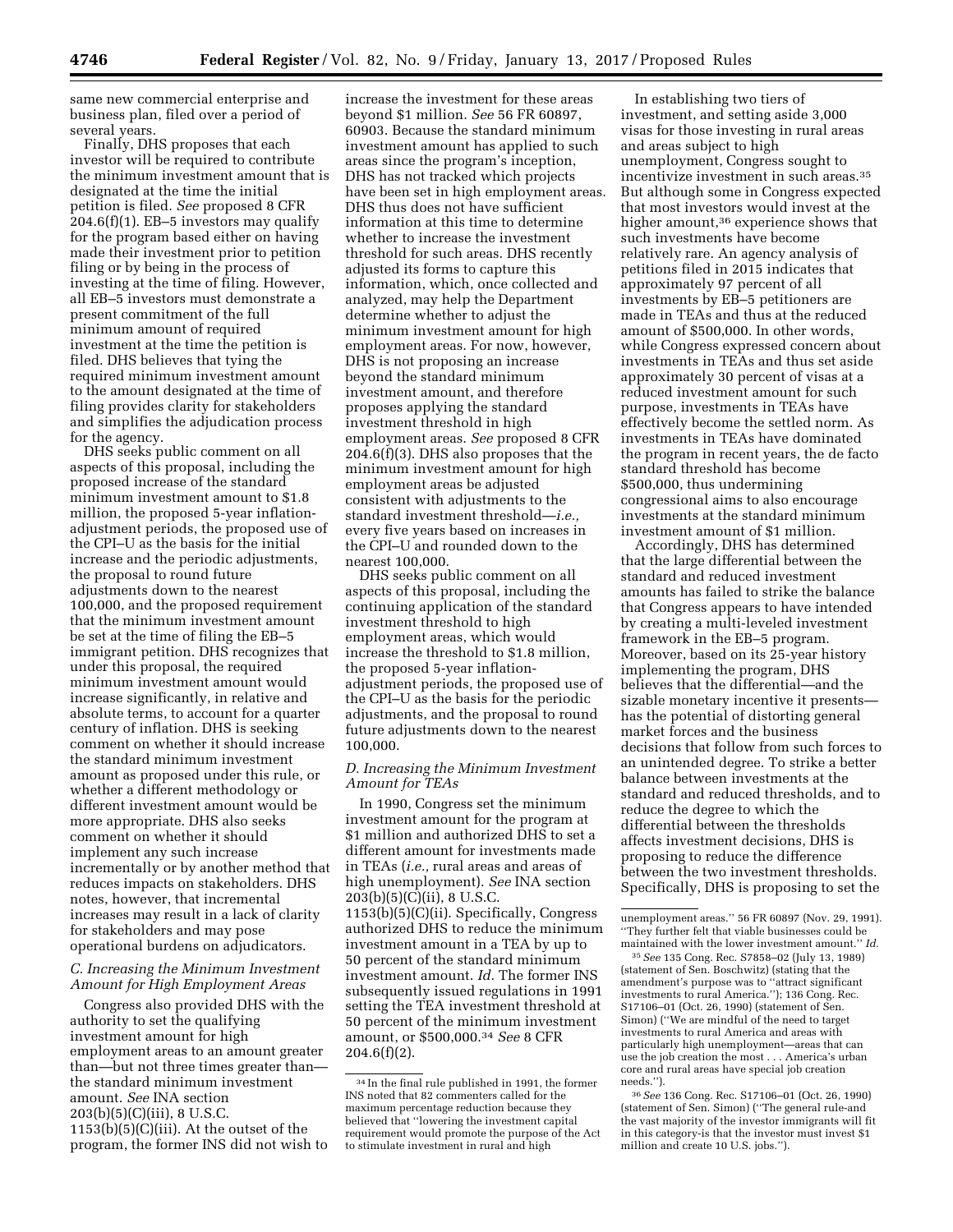minimum amount for investments in TEAs at 75 percent of the standard amount (*i.e.,* change the percentage reduction for investments in TEAs from 50 percent of the standard amount to 25 percent of the standard amount). *See*  proposed 8 CFR 204.6(f)(2). Because DHS has proposed to set the standard investment amount at \$1.8 million, the effect of this change is to set the TEA investment amount at \$1.35 million

(*i.e.,* 75% of \$1.8 million). DHS considered changing the percentage reduction for TEA investments to various degrees but settled on a 25 percent reduction for several reasons. First, DHS believes that reducing the TEA investment discount by half will significantly reduce the potential for unintended distortions in investment decisions. Second, DHS notes that a 25 percent reduction represents a midway point between the two extremes allowed by Congress applying the maximum 50 percent reduction and applying no reduction at all. Because DHS is seeking to reduce the investment imbalance caused by the 50 percent differential on the one hand, while continuing to effectuate the congressional intent of incentivizing investments in rural and high unemployment areas on the other, DHS believes that proposing the midway point between the two possible extremes for public comment is appropriate. Third, DHS determined that due to other proposed changes to the standard minimum investment amount in this rulemaking, the impact of a 25 percent reduction for TEA investments would initially be softened by the fact that the difference between the standard amount and the TEA investment amount, in terms of dollars, would remain roughly the same (changing from \$500,000 to \$450,000). Thus, at least for the first 5 years after the change proposed in this section, investors who choose to invest in TEAs will be able to invest at approximately the same savings in terms of real dollars as they do under the current regulations.

Finally, in addition to proposing to raise the minimum investment amount for TEAs, DHS proposes to adjust this amount every five years consistent with other parts of this proposed rule. *See*  proposed 8 CFR 204.6(f)(2). Specifically, DHS proposes to keep the investment threshold for TEAs at 75 percent of the standard investment threshold. *Id.* As with the standard investment threshold, adjustments to the TEA investment threshold would be in effect for a 5-year period beginning on October 1 of the year of the adjustment. *Id.* 

DHS welcomes public comment on all aspects of this proposal, including the

proposed minimum investment amount for TEAs as well as the proposal for adjusting the amount every five years. DHS also welcomes comment on the specific percentage reduction for TEA investments relative to the standard investment threshold, including alternative suggestions on the percentage to be considered.

## *E. TEA Designation Process*

As discussed in the previous section, Congress created the two-tier investment system in order to incentivize investments in targeted employment areas, defined in the statute as ''a rural area or an area which has experienced high unemployment (of at least 150 percent of the national average rate).'' 8 U.S.C. 1153(b)(5)(B)(ii). In subsequent regulations published in 1991, the former INS allowed investors to demonstrate that their investment was in a high unemployment area in one of two ways: (1) By providing evidence that the metropolitan statistical area, the specific county within a metropolitan statistical area, or the county in which a city or town with a population of 20,000 or more is located, in which the new commercial enterprise is principally doing business has experienced an average unemployment rate of at least 150 percent of the national average rate; or (2) by submitting a letter from an authorized body of the government of the state in which the new commercial enterprise is located which certifies that the geographic or political subdivision of the metropolitan statistical area or of the city or town with a population of 20,000 or more in which the enterprise is principally doing business has been designated a high unemployment area. 8 CFR 204.6(j) $(6)(ii)$ . When the INS promulgated this provision, it permitted states to designate smaller TEAs—areas within an MSA or within a city or town with a population of 20,000 or more because the agency believed that due to the nature of the data involved, states should have an opportunity to participate in TEA determinations.37

Reliance on states' TEA designations has resulted in the application of inconsistent rules by different states. Some of these rules understandably may be motivated primarily by the desire to promote economic development in the

relevant state, rather than by the desire to fulfill congressional intent with respect to the EB–5 program.38 As mentioned previously, at least 97 percent of all EB–5 petitions filed in 2015 involved investments at the lower investment threshold for projects in TEAs. In addition, the deference to state determinations provided by current regulations has resulted in the acceptance of some TEAs that consist of areas of relative economic prosperity linked to areas with lower employment, and some TEAs that have been criticized as ''gerrymandered.'' 39

For these reasons, DHS proposes to eliminate state designation of high unemployment areas. This change would help ensure consistency across TEA designations. DHS would itself determine which areas qualify as TEAs, by applying standards proposed in this rule to the evidence presented by investors and regional centers. DHS alternatively considered continuing to allow states to make TEA designations while providing a clearer basis for DHS to scrutinize and overturn such designations. DHS, however, currently prefers to avoid such an approach because of the administrative burden it presents. DHS believes it would be more difficult to evaluate the individualized determinations of the various states than to implement and administer a nationwide standard on its own.

The proposed new standards for designating TEAs are as follows. First, the term ''targeted employment area'' would be defined, consistent with statutory authority, to mean an area which, at the time of investment, is a rural area or is designated as an area

39*See, e.g.,* Eliot Brown, *Swanky New York Condo Project Exploits Aid Program,* Wall St. Journal, Oct. 13, 2015, *[http://www.wsj.com/articles/](http://www.wsj.com/articles/posh-tower-proposed-for-struggling-new-york-neighborhood-central-park-south-1444728781)  [posh-tower-proposed-for-struggling-new-york](http://www.wsj.com/articles/posh-tower-proposed-for-struggling-new-york-neighborhood-central-park-south-1444728781)[neighborhood-central-park-south-1444728781.](http://www.wsj.com/articles/posh-tower-proposed-for-struggling-new-york-neighborhood-central-park-south-1444728781)* 

<sup>37</sup> 56 FR 60897 (Oct. 26, 1990) (''With respect to geographic and political subdivisions of this size, however, the Service believes that the enterprise of assembling and evaluating the data necessary to select targeted areas, and particularly the enterprise of defining the boundaries of such areas, should not be conducted exclusively at the Federal level without providing some opportunity for participation from state or local government.'').

<sup>38</sup> *Is the Investor Visa Program an Underperforming Asset?: Hearing Before the H. Comm. on the Judiciary,* 114th Cong. 62 (2016) (statement of Matt Gordon, Chief Exec. Officer, E3 Inv. Group) ((''Generally, States quickly learned to be as permissive as possible in an attempt to attract ever greater amounts of EB–5 capital.''); *see also The Distortion of EB–5 Targeted Employment Areas: Time to End the Abuse: Hearing Before the S. Comm. on the Judiciary,* 114th Cong. 12 (2016) (statement of Gary Friedland, Scholar-in-Residence, N.Y. Univ., Stern School of Bus.) (''USCIS' continued delegation to the states of the TEA authority without guidelines results in the application of inconsistent rules by the various states. More important, each state has the obvious self-interest to promote economic development within its own borders. Delegation presents an opportunity for the states to establish lenient rules to enable project locations to qualify as a TEA. Compounding the problem, often the state agency that is charged with making the TEA determination is the same agency that promotes local economic development. As a consequence, virtually every EB–5 project location qualifies as a TEA.'').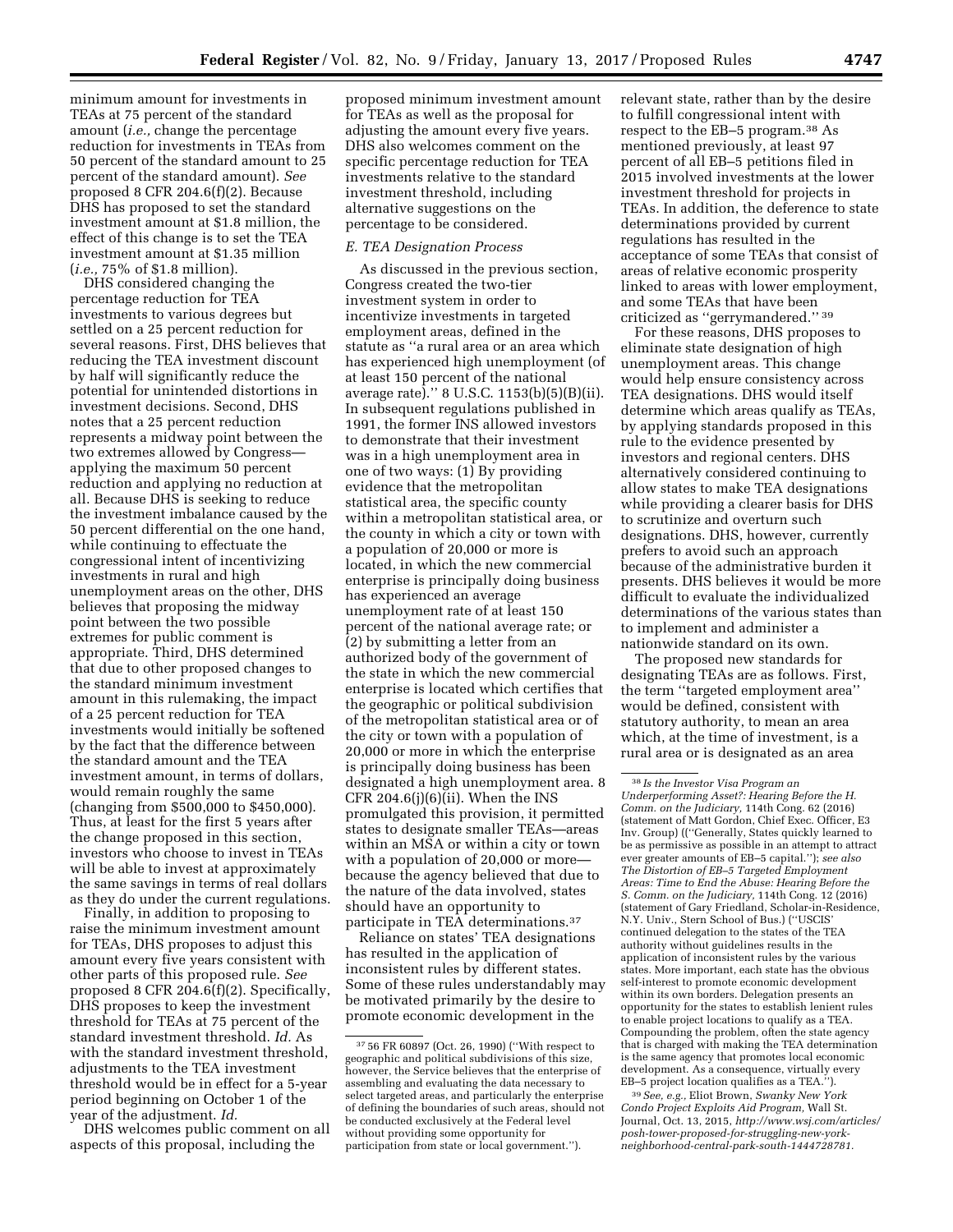which has experienced unemployment of at least 150 percent of the national average rate. *See* proposed 8 CFR 204.6(e). DHS is also proposing to amend the definition of a ''rural area'' to mean any area other than an area within a metropolitan statistical area (as designated by the Office of Management and Budget (OMB)) or within the outer boundary of any city or town having a population of 20,000 or more based on the most recent decennial census of the United States. *See* proposed 8 CFR 204.6(e). This definition clarifies, consistent with statute, that qualification as a rural area is based on data from the most recent decennial census of the United States.

DHS is also proposing new guidelines for the designation of a TEA. As in the current system, investors may continue to provide evidence that the new commercial enterprise is principally doing business in (1) an MSA, (2) a specific county within an MSA, or (3) a county with a city or town with a population of 20,000 or more, that has experienced an average unemployment rate of at least 150 percent of the national average rate. *See* proposed 8 CFR  $204.6(j)(6)(ii)(A)$ . To this list, DHS proposes to add cities and towns with a population of 20,000 or more. *Id.* 

Because cities and towns fall between counties and MSAs on the one hand, and geographic or political subdivisions *within* counties and MSAs on the other, DHS believes it is appropriate to include them as an area that could independently qualify as a TEA if the average unemployment rate for the city or town is at least 150 percent of the national average.

In addition to including cities and towns, DHS proposes new rules for determining when a geographic or political subdivision could qualify as a TEA—determinations that states currently make on a case-by-case basis. DHS proposes that a TEA may consist of a census tract or contiguous census tracts in which the new commercial enterprise is principally doing business 40 (the ''project tract(s)'') if the weighted average of the unemployment rate 41 for the tract or tracts is at least 150 percent above the national average. *See* proposed 8 CFR 204.6(i). Moreover, if the project tract(s) do not independently qualify under this analysis, a TEA may also be designated if the project tract(s) and any or all additional tracts that are directly adjacent to the project tract(s) comprise an area in which the weighted average of the unemployment rate for all of the

included tracts is at least 150 percent of the national average. *Id.* DHS proposes that petitioners submit a description of the boundaries of the geographic or political subdivision and the unemployment statistics in the area for which designation is sought as set forth in proposed 8 CFR 204.6(i), and the method or methods by which the unemployment statistics were obtained. *See* proposed 8 CFR 204.6(j)(6)(ii)(B).

The figure below illustrates how to apply the proposed limitations.42 The areas on the map outlined with a thin solid line represent census tracts. The tract outlined in a solid bold line near the center, just south of the waterway, represents the project tract in which the new commercial enterprise (represented by the pointer) is principally doing business. The broader area outlined in a dashed bold line contains all of the tracts that are adjacent to the project tract. Under the proposed limits, the tract outlined in a solid bold line may independently qualify as a TEA. If it does not, an area consisting of that tract and any or all of the additional tracts outlined in the dashed bold line could qualify as a TEA. Qualification is determined by looking to the weighted average unemployment rate of the entire area proposed.



40According to USCIS policy in effect at the time of issuance of this proposed rulemaking:

A new commercial enterprise is principally doing business in the location where it regularly, systematically, and continuously provides goods or services that support job creation. If the new commercial enterprise provides such goods or services in more than one location, it will be principally doing business in the location most significantly related to the job creation.

Factors considered in determining where a new commercial enterprise is principally doing business include, but are not limited to, the location of:

• Any jobs directly created by the new commercial enterprise;

- Any expenditure of capital related to the creation of jobs;
- The new commercial enterprise's day-to-day operation; and
- The new commercial enterprise's assets used in the creation of jobs.

USCIS Policy Manual, 6 USCIS–PM G (Nov. 30, 2016).

41 In order to determine if a project qualifies for TEA designation USCIS would first determine the weighted unemployment rate for each census tract in the TEA area. To determine the weighted unemployment rate of a census tract, USCIS would divide the labor force (civilians ages 16 and older

who are employed or employed, plus active duty military) of each census tract by the labor force of the entire TEA area. USCIS would then multiply this figure by the unemployment rate of that specific census tract. The resulting figure is the weighted unemployment rate for each individual census tract. The total weighted unemployment rate is the sum of the weighted unemployment rates for each census tract in the TEA area. If the total weighted unemployment rate is 150% above the national unemployment rate then the project would qualify for TEA designation.

42For ease of reference, a color-coded version of this figure is available in the docket for this rulemaking.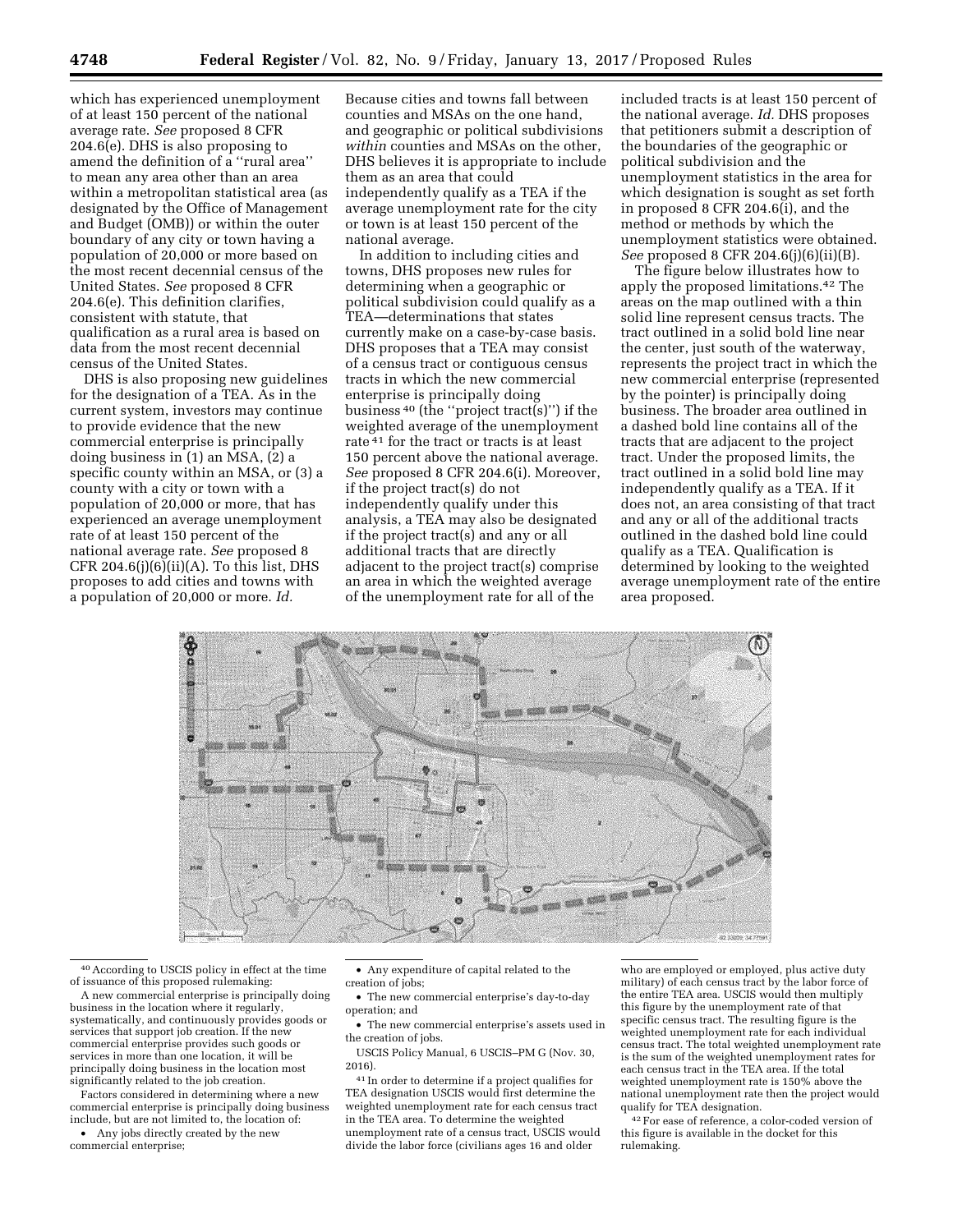The proposed new TEA designation rules would rely on the census tract as the building block for the geographic or political subdivision for multiple reasons. First, census tracts offer uniformity. Although census tracts vary in size, they are generally drawn to define a residential population of between 1,200 and 8,000 people, with an optimum size of 4,000 people per census tract according to the U.S. Census Bureau.43 No census tract can extend beyond county lines, meaning the largest census tract would, at most, cover a single county.44 Second, data at the census tract level is more readily publicly available, and is updated annually based on data collected through the Census Bureau's ''American Community Survey'' (ACS).45 Third, census tract numbering is generally stable and would only change at the time of the next available census (generally every 10 years). Fourth, as local planning agencies can request changes to census tract configurations, the use of census tracts still provides localities with some input into the overall process. However, DHS believes this input is sufficiently limited to avoid concerns regarding political influence on TEA designations, because census tracts typically only change when populations change to the point that a tract is split or two tracts are merged.46 DHS also surveyed agencies in several locations to obtain information regarding how they have approached the TEA designation process, namely: the states of Illinois, New York, and California, and the city of Dallas, Texas. Every state or local agency consulted by DHS relied on census tract level unemployment data in the TEA designation process.47

In addition to utilizing the census tract as the most appropriate and reliable building block for EB–5 program purposes, DHS believes it is appropriate for a TEA to consist of both the project tract(s) and the census tracts adjacent to the project tracts as such an area—including the tracts immediately

surrounding the project tract(s)—is likely to experience the employmentcreation impact of the investment. DHS considered extending the cluster to census tracts beyond those directly adjacent to the project tract(s), but determined that doing so in some cases would include areas that are too far from the site of the proposed project.<sup>48</sup>

DHS considered other options presented by stakeholders 49 and during congressional hearings 50 to determine

49On April 25, 2016, DHS held an EB–5 Listening Session, in which it solicited and received feedback from stakeholders on several issues, including the TEA process. Stakeholders expressed concerns about a lack of consistency in state TEA designations (''I think we all know that every single state in this union has a different way of doing targeted employment areas''), the inefficiency of state TEA designation (''I think that the current process is very inefficient . . . the states are reviewing . . . federal data and the states don't provide any benefit.''), and the natural incentive for states to approve TEAs (''The other thing is that

. . . there's an incentive to lower the hurdle for their state.''). DHS further solicited feedback on the same issues through its Idea Community Web site, an online portal available to the general public. *See*  USCIS Idea Community, *[https://www.uscis.gov/](https://www.uscis.gov/outreach/uscis-idea-community)  [outreach/uscis-idea-community;](https://www.uscis.gov/outreach/uscis-idea-community)* Remarks, EB–5 Immigrant Investor Program Stakeholder Engagement (July 28, 2016), *available at [https://](https://www.uscis.gov/sites/default/files/USCIS/Outreach/Notes%20from%20Previous%20Engagements/PED_EB5NatStakeholderEng072816_MackenzieRemarks.pdf) [www.uscis.gov/sites/default/files/USCIS/Outreach/](https://www.uscis.gov/sites/default/files/USCIS/Outreach/Notes%20from%20Previous%20Engagements/PED_EB5NatStakeholderEng072816_MackenzieRemarks.pdf)  [Notes%20from%20Previous%20Engagements/PED](https://www.uscis.gov/sites/default/files/USCIS/Outreach/Notes%20from%20Previous%20Engagements/PED_EB5NatStakeholderEng072816_MackenzieRemarks.pdf)*\_ *[EB5NatStakeholderEng072816](https://www.uscis.gov/sites/default/files/USCIS/Outreach/Notes%20from%20Previous%20Engagements/PED_EB5NatStakeholderEng072816_MackenzieRemarks.pdf)*\_ *[MackenzieRemarks.pdf.](https://www.uscis.gov/sites/default/files/USCIS/Outreach/Notes%20from%20Previous%20Engagements/PED_EB5NatStakeholderEng072816_MackenzieRemarks.pdf)* DHS received various suggestions for changing the TEA process, including the consideration of commuting patterns and greater scrutiny of the state designation process by DHS.

50*See The Distortion of EB–5 Targeted Employment Areas: Time to End the Abuse: Hearing Before the S. Comm. on the Judiciary,*  114th Cong. (2016) (statement of Gary Friedland, Scholar-in-Residence, N.Y. Univ., Stern School of Bus.).

the parameters for a TEA. One option DHS considered was limiting the geographic or political subdivision to the project tract(s). This option would be easy to put in practice for both stakeholders and the agency, but was considered too restrictive in that it would exclude immediately adjacent areas that would be impacted by the investment. Another option DHS considered was limiting the geographic or political subdivision to an area containing up to, but no more than, 12 contiguous census tracts, an option currently used by the state of California in its TEA designation process.51 However, DHS is not confident that this option is necessarily appropriate for nationwide application, as the limitation to 12 census tracts may be justifiable for reasons specific to California but may not be apt on a national scale.

DHS also considered options based on a ''commuter pattern'' analysis, which focuses on defining a TEA as encompassing the area in which workers may live and be commuting from, rather than just where the investment is made and where the new commercial enterprise is principally doing business. The ''commuter pattern'' proposal was deemed too operationally burdensome to implement as it posed challenges in establishing standards to determine the relevant commuting area that would fairly account for variances across the country.52 In addition, DHS could not identify a commuting-pattern standard that would appropriately limit the geographic scope of a TEA designation

52 DHS reviewed a proposed commuter pattern analysis incorporating the data table, Federal Highway Administration, CTPP 2006–2010 Census Tract Flows, *available at* (*[http://www.fhwa.dot.gov/](http://www.fhwa.dot.gov/planning/census_issues/ctpp/data_products/2006-2010_tract_flows/) planning/census*\_*[issues/ctpp/data](http://www.fhwa.dot.gov/planning/census_issues/ctpp/data_products/2006-2010_tract_flows/)*\_*products/2006- 2010*\_*tract*\_*[flows/](http://www.fhwa.dot.gov/planning/census_issues/ctpp/data_products/2006-2010_tract_flows/)*) (last updated Mar. 25, 2014). DHS found the required steps to properly manipulate the Census Transportation Planning Product (CTPP) database might prove overly burdensome for petitioners with insufficient economic and statistical analysis backgrounds. Further, upon contacting the agency responsible to manage the CTPP data table, DHS was informed that the 2006–2010 CTPP data is unlikely to be updated prior to FY2018 to incorporate proposed changes to the data table. U.S. Census is currently reviewing the CTPP proposed changes. As an alternate methodology for TEA commuter pattern analysis, DHS reviewed data from the U.S. Census tool, On the Map, *<http://onthemap.ces.census.gov/> ,* which is tied to the U.S. Census Bureau's American Community Survey. Although the interface appeared to be more user-friendly overall, using this data would be operationally burdensome, potentially requiring hours of review to obtain the appropriate unemployment rates for the commuting area.

<sup>43</sup>U.S. Census Bureau, Census Tracts, *available at [https://www.census.gov/geo/reference/webatlas/](https://www.census.gov/geo/reference/webatlas/tracts.html)  [tracts.html.](https://www.census.gov/geo/reference/webatlas/tracts.html)* 

<sup>44</sup>U.S. Census Bureau, Geographic Terms and Concepts—Census Tract, *available at [https://](https://www.census.gov/geo/reference/gtc/gtc_ct.html) [www.census.gov/geo/reference/gtc/gtc](https://www.census.gov/geo/reference/gtc/gtc_ct.html)*\_*ct.html*  (Note: Tribal census tracts are unique and can cross state and county boundaries).

<sup>45</sup>U.S. Census Bureau, Am. Cmty. Survey, *available at [http://factfinder.census.gov/faces/nav/](http://factfinder.census.gov/faces/nav/jsf/pages/programs.xhtml?program=acs) [jsf/pages/programs.xhtml?program=acs.](http://factfinder.census.gov/faces/nav/jsf/pages/programs.xhtml?program=acs)* 

<sup>46</sup>U.S. Census Bureau, Geography: Census Tracts, *available at [https://www.census.gov/geo/reference/](https://www.census.gov/geo/reference/webatlas/tracts.html) [webatlas/tracts.html.](https://www.census.gov/geo/reference/webatlas/tracts.html)* 

<sup>47</sup>We note that only one state, California, set parameters on the use of census tracts, limiting the tracts to 12 contiguous tracts encompassing the investment project location.

<sup>48</sup>*See* Stuart S. Rosenthal and William C. Strange, *Evidence on the Nature and Sources of Agglomeration Economies,* Aug. 24, 2003, *available at [http://siteresources.worldbank.org/INTLED/](http://siteresources.worldbank.org/INTLED/Resources/339650-1105473440091/WillAndStuart.pdf)  [Resources/339650-1105473440091/](http://siteresources.worldbank.org/INTLED/Resources/339650-1105473440091/WillAndStuart.pdf) [WillAndStuart.pdf](http://siteresources.worldbank.org/INTLED/Resources/339650-1105473440091/WillAndStuart.pdf)* (''More recently still, Rosenthal and Strange (2003) provide a micro-level analysis of the geographic scope of agglomeration economies. The environment of an establishment is measured by constructing rings around the centroid of the establishment's zip code. Rings of 1 mile, 5 miles, 10 miles, and 15 miles are included. For each of the six industries studied . . . new arrivals are more likely to be attracted to zip codes as employment in the own industry within one mile increases. Employment in the own industry just five miles away, however, has a much smaller effect, as does employment further out in the ten and fifteen mile rings.''); *see also* John C. Ham, Charles Swenson, Ayşe İmrohoroğlu, and Heonjae Song, *Government Programs Can Improve Local Labor Markets: Evidence from State Enterprise Zones, Federal Empowerment Zones and Federal Enterprise Communities,* 95 J. Pub. Econ. 779, 779– 97 (2011) (''Federal and state governments spend well over a billion dollars a year on programs that encourage employment development in disadvantaged labor markets through the use of subsidies and tax credits . . . . We find that all three programs have positive, statistically significant, impacts on local labor markets in terms of the unemployment rate, the poverty rate, the fraction with wage and salary income, and employment.'').

<sup>51</sup>*See* Cal. Governor's Office of Bus. and Econ. Dev., EB–5 Investor Visa Program, *available at [http://business.ca.gov/International/](http://business.ca.gov/International/EB5Program.aspx)  [EB5Program.aspx.](http://business.ca.gov/International/EB5Program.aspx)*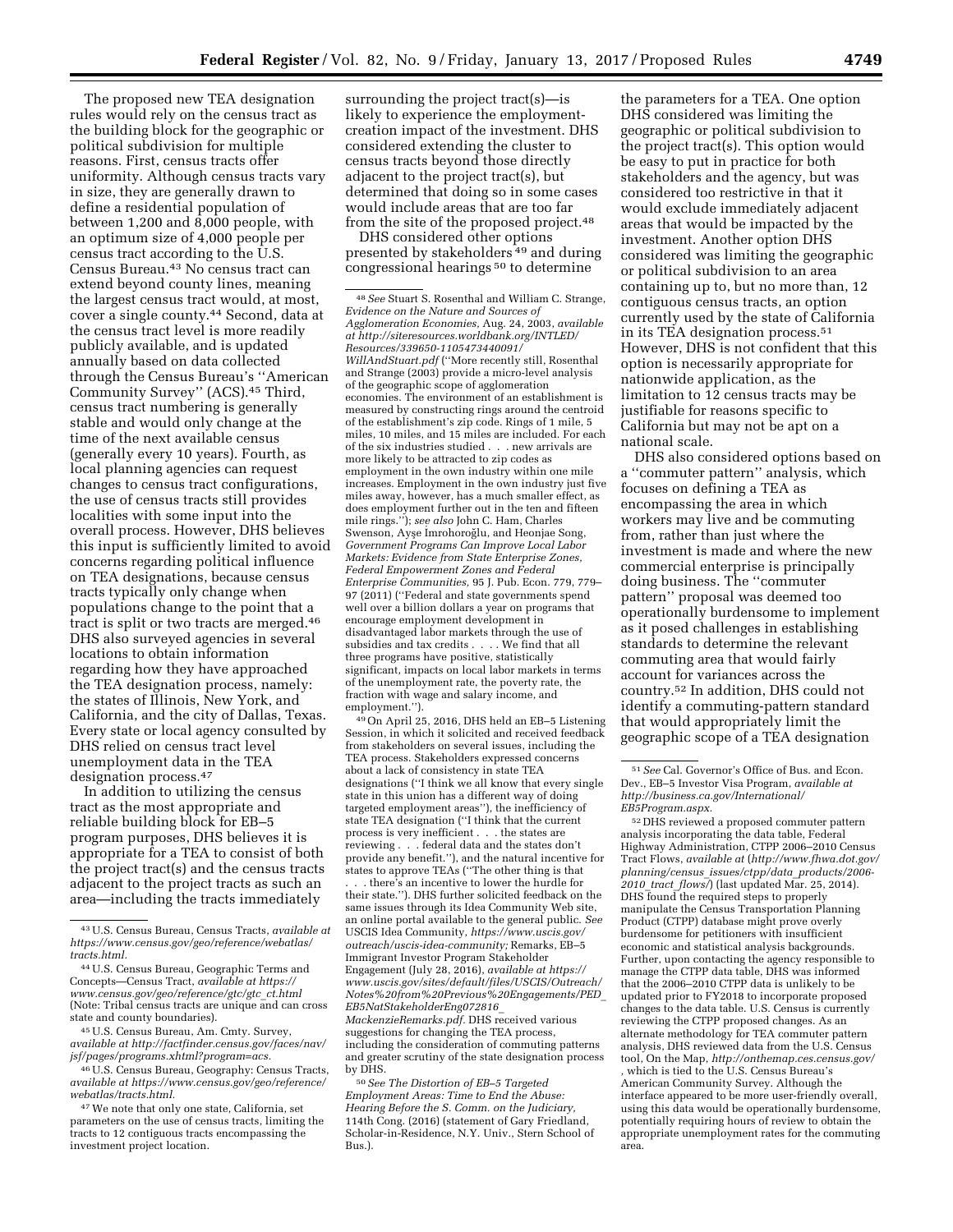consistent with the statute and the policy goals of this proposed regulation.

DHS believes the proposed guidelines limiting TEAs to MSAs, counties, cities, or project tracts (including any and all adjacent tracts) would remove the possibility of gerrymandering and better ensure that the reduced investment threshold is reserved for areas experiencing significantly higher levels of unemployment. DHS seeks public comment on all aspects of this proposal, including on the feasibility and appropriateness of each of the potential alternatives to the census tract model discussed above, as well as any other alternatives that commenters wish to propose. With respect to all such alternatives, DHS would particularly benefit from comments that set forth a clear and easily administrable methodology.

#### *F. Technical Changes*

DHS is also proposing a number of other technical changes. These changes would variously: (1) Clarify the filing process for derivatives who are filing the Petition by Entrepreneur to Remove Conditions on Permanent Resident Status (Form I–829) separately from the immigrant investor; (2) enhance flexibility in determining the interview location related to the Form I–829 adjudication; and (3) update the regulation to conform to the current process for issuing permanent resident cards after the removal of conditions on status. DHS is also proposing miscellaneous other changes. The proposed changes are described in more detail below.

#### (1) Separate Filings for Derivatives

The proposed rule would clarify the process by which an immigrant investor's spouse and children file separate Form I–829 petitions when they are not included in the Form I–829 filed by the immigrant investor. Generally, an immigrant investor's derivatives should be included in the principal immigrant investor's Form I– 829 petition. *See* 8 CFR 216.6(a)(1). However, there are situations in which derivatives may not be included on the principal immigrant investor's Form I– 829 petition, such as when the immigrant investor dies during the conditional residence period, or when the immigrant investor decides not to continue his or her conditional permanent resident status. In such circumstances, if the immigrant investor would have otherwise been eligible to have his or her conditions on status removed, then the derivatives would remain eligible to remove the conditions on their status even if the immigrant

investor cannot or will not file a Form I–829 petition.53

The current regulation does not clearly define the process by which derivatives may file a Form I–829 petition when they are not included on the principal's petition, including whether each derivative in such cases should file his or her own separate Form I–829 petition or whether the derivatives should jointly file on the same petition. The proposed regulations specify that where the dependent family members cannot be included in the Form I–829 petition filed by the principal investor because that principal is deceased, all dependents of the deceased investor may be included on a single Form I–829 petition. *See*  proposed 8 CFR 216.6(a)(1)(ii). DHS also clarifies, however, that consistent with current practice, each derivative must file a separate Form I–829 petition in all other situations in which the investor's spouse and children are not included in the investor's Form I–829 petition. *See id.* 

#### (2) Interviews

Section  $216A(c)(1)(B)$  of the INA, 8 U.S.C. 1186b(c)(1)(B), generally requires Form I–829 petitioners to be interviewed prior to final adjudication of the petition, although DHS may waive the interview requirement in its discretion, *see* INA section 216A(d)(3), 8 U.S.C. 1186b(d)(3). The statute also provides that the interview may be held at a location that ''is convenient to the parties involved.'' *See* INA section 216A(d)(3), 8 U.S.C. 1186b(d)(3). Under current regulations, however, interviews are generally scheduled in the location of the new commercial enterprise, even though there is no statutory or regulatory requirement that the immigrant investor reside in the same location as the new commercial enterprise. Specifically, the current regulation requires the interview to be conducted by an immigration examiner or other officer so designated by the director of the USCIS District Office ''that has jurisdiction over the location of the alien entrepreneur's commercial enterprise.'' 8 CFR 216.6(b)(2).

Under this rule, DHS is proposing to give stakeholders greater flexibility in the interview location by clarifying the agency's discretion under the INA to determine the appropriate location for Form I–829 petition interviews. Specifically, the proposed amendment

would allow USCIS to schedule an interview at the USCIS office holding jurisdiction over either the immigrant investor's commercial enterprise, the immigrant investor's residence in the United States, or the location where the Form I–829 petition is adjudicated. *See*  proposed 8 CFR 216.6(b)(2). DHS believes this change will both benefit the agency by making the interview process more effective and benefit immigrant investors by reducing the need to travel long distances to participate in Form I–829 petition interviews.

(3) Process for Issuing Permanent Resident Cards

DHS also proposes to amend regulations governing the process by which immigrant investors obtain their new permanent resident cards after the approval of their Form I–829 petitions. After an immigrant investor's Form I– 829 petition is approved, the immigrant investor and each included derivative is entitled to a Permanent Resident Card (Form I–551). The provision of this card documents that the conditions on the immigrant investor's LPR status have been removed. Current regulations include an outdated description of the process for obtaining such permanent resident cards. Specifically, the current regulation requires the immigrant investor and his or her derivatives to report to a district office for processing of their permanent resident cards after approval of the Form I–829 petition. 8 CFR 216.6(d)(1). This process is no longer necessary in light of intervening improvements in DHS's biometric data collection program.54 DHS now captures the required biometric data during the pendency of the Form I–829 petition, at the time the immigrant investor and his or her derivatives appear at an Application Support Center for fingerprinting, as required for the Form I–829 background and security checks. DHS then mails the permanent resident card directly to the immigrant investor by U.S. Postal Service registered mail after the Form I–829 petition is approved. There is therefore no need for each immigrant investor or any derivatives to report to a district office for processing of their permanent resident cards after petition approval.

DHS is thus proposing to remove the mandatory reporting requirement from the regulatory text, and to replace that requirement with the discretionary authority to require an immigrant investor to report to a district office to provide biometric data when needed to

<sup>53</sup>*See* INA section 204(l), 8 U.S.C. 1154(l) (providing that upon the death of the principal beneficiary, surviving relative petitions and ''related applications'' must be adjudicated notwithstanding the death of the principal beneficiary).

<sup>54</sup> DHS already has authority to collect this information under 8 CFR part 103.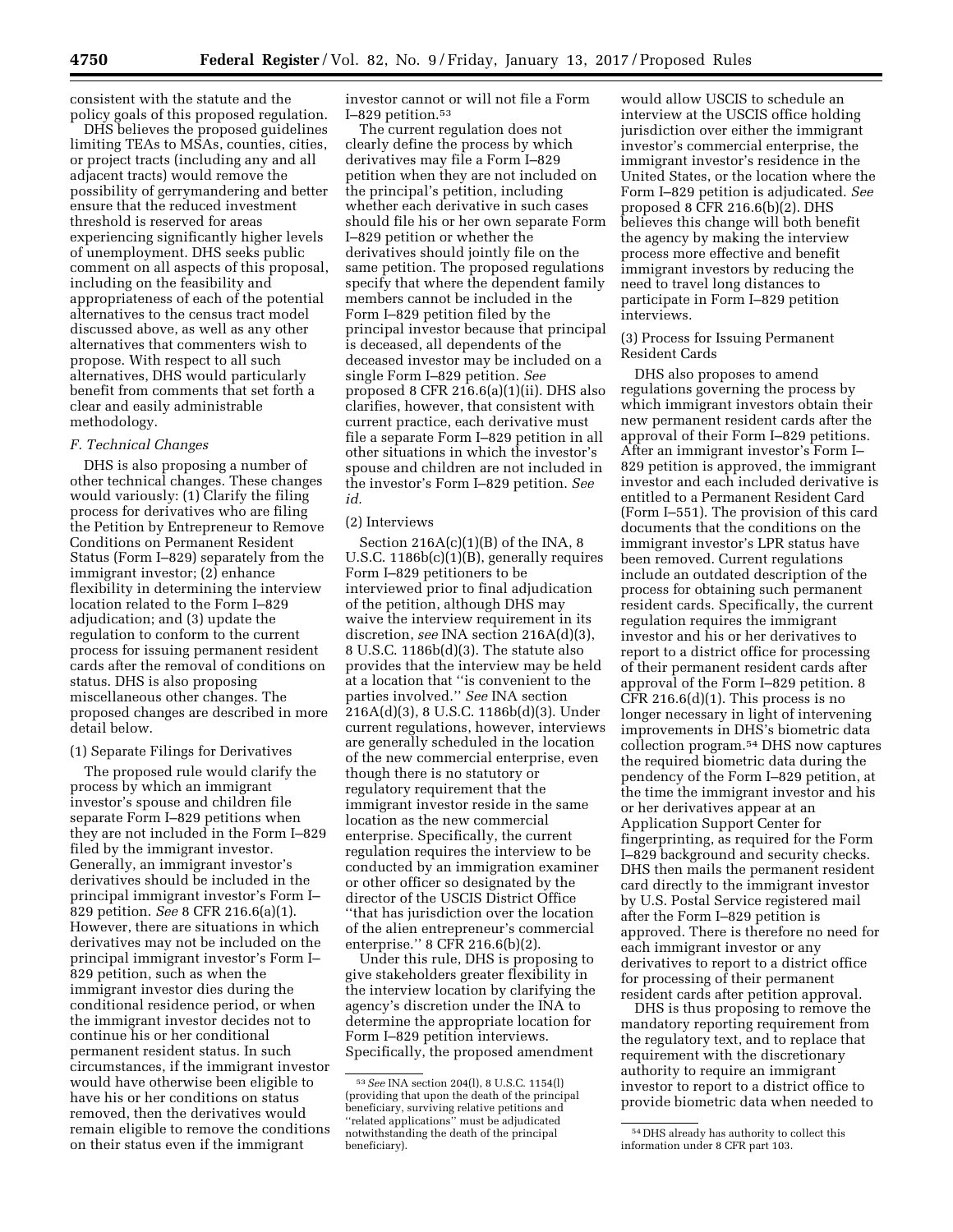complete card production. *See* proposed 8 CFR 216.6(d)(1). This discretionary authority is intended to address circumstances in which an in-person meeting is necessary, such as when the biometrics captured during the Form I– 829 background process may not be suitable for issuing a permanent resident card.

## (4) Miscellaneous Other Changes

DHS is also proposing a number of other technical changes to the EB–5 regulations. First, DHS is proposing to update a reference to the former United States Customs Service, so that it will now refer to U.S. Customs and Border Protection. *See* proposed 8 CFR 204.6(j)(2)(iii). On March 1, 2003, the Homeland Security Act of 2002 created U.S. Customs and Border Protection, which is now responsible for activities previously handled by the U.S. Customs Service, including the issuance of commercial entry documents. *See* 6 U.S.C. 211.

Second, DHS is proposing to conform DHS regulations to the 21st Century Department of Justice Appropriations Authorization Act, Public Law 107–273, which eliminated the requirement that immigrant entrepreneurs establish a new commercial enterprise from both section 203(b)(5) and section 216A of the INA. Accordingly, USCIS proposes to remove references to this requirement in 8 CFR 204.6 and 216.6.

Third, DHS is proposing to further conform DHS regulations to Public Law 107–273 by removing the references to "management" at  $8$  CFR 204.6(j)(5) and 8 CFR 204.6(j)(5)(iii). Section 203(b)(5)(A) of the INA requires that EB–5 petitioners be seeking ''to enter the United States for the purpose of engaging in a new commercial enterprise.'' INA section 203(b)(5)(A), 8 U.S.C. 1153(b)(5)(A). To give effect to this provision, existing regulations require investors to be ''engaged in the management of the new commercial enterprise,'' which can be accomplished in one of two ways: ''through the exercise of day-to-day managerial control'' or ''through policy formulation.'' 8 CFR 204.6(j)(5). DHS has determined that the reference to ''management'' should be removed, as actual management of the new commercial enterprise is not strictly required by section 203(b)(5)(A) of the INA. The statutory text does not use the term, and strictly requiring the exercise of managerial control may be inconsistent with Public Law 107–273, which amended section 203(b)(5) to expressly permit new commercial enterprises to take the form of limited partnerships (as had been previously

permitted by existing regulation). Removal of the reference to ''management'' from 8 CFR 204.6(j)(5) would have no practical effect, as the provision already allows and would continue to allow investors to demonstrate eligibility either through management or through policy formulation. The reference to ''management'' would also be removed from 8 CFR 204.6(j)(5)(iii) because that provision pertains to evidence that is largely unrelated to management.

Fourth, DHS is proposing to remove the phrase ''as opposed to maintaining a purely passive role in regard to the investment'' from 8 CFR 204.6(j)(5). DHS deems this phrase unnecessary as both the existing regulations at 8 CFR 204.6(j)(5)(iii) and the proposed version of that subsection specify the circumstances in which investments may be essentially passive in nature.

Fifth, DHS is proposing to allow investors in any type of entity to demonstrate that they are sufficiently engaged in a new commercial enterprise through policymaking activities by virtue of being an equity holder in the new commercial enterprise with rights, powers and duties normally granted to such equity holders. *See* proposed 8 CFR 204.6(j)(5)(iii). DHS recognizes that the amendment made by Public Law 107–273 to allow limited partnerships to serve as new commercial enterprises was intended to require flexibility in the administration of the EB–5 program with respect to the use of different entity types. Accordingly, to provide clarity and flexibility for all currently existing entity types, including limited liability companies, as well as to accommodate future entity types without creating an unnecessary distortion in the choice of entities used within the EB–5 program, DHS is proposing to revise the regulations to cover all types of entities and to consider equity holders in any type of entity to be considered sufficiently engaged if they are provided with the rights, duties, and powers normally provided to those types of equity holders. *See id.* 

Sixth, DHS is proposing to amend 8 CFR 204.6(k) to remove the requirement on USCIS to specify in the decision on the EB–5 immigrant petition whether the new commercial enterprise is principally doing business in a TEA. *See* proposed 8 CFR 204.6(k). This requirement provides no operational benefit to USCIS, as the agency relies on other means to track which approved petitions were based on investments in TEAs. The requirement also provides no benefit to investors; an approved petition based on an investment in a

TEA necessarily means that the petitioner has met the burden of satisfying that eligibility requirement, and if a petition is denied due to failure to satisfy the requirement, the decision and analysis will be explicitly stated in the denial. This revision would also replace a reference to the Associate Commissioner for Examinations with a reference to the Administrative Appeals Office, which is now the appropriate appellate authority in denied cases. *See id.* 

Finally, DHS is proposing revisions to otherwise unaffected portions of section 204.6 and 216.6 to replace the term ''entrepreneur'' with the term ''investor.'' This will provide clarity and consistency in the program's terminology, including by mirroring terminology in USCIS policy. DHS also proposes to remove the ''Form I–526'' and ''Form I–829'' references in 8 CFR 204.6(a), and 8 CFR 216.6(a) and (b), respectively. Throughout the proposed regulations, DHS has removed references to specific form names and numbers to ensure the regulations remain relevant and informative, regardless of potential future form name or number changes. Additionally, the proposed revision to 8 CFR 216.6(a)(5) would replace the word ''deportation'' with "removal" proceedings to conform to terminology used in the INA.

### **V. Statutory and Regulatory Requirements**

### *A. Unfunded Mandates Reform Act of 1995*

The Unfunded Mandates Reform Act of 1995 is intended, among other things, to curb the practice of imposing unfunded Federal mandates on State, local, and tribal governments. Title II of the Act requires each Federal agency to prepare a written statement assessing the effects of any Federal mandate in a proposed or final agency rule that may result in a \$100 million or more expenditure (adjusted annually for inflation) in any one year by State, local, and tribal governments, in the aggregate, or by the private sector. The value equivalent of \$100 million in 1995 adjusted for inflation to 2015 levels by the Consumer Price Index for All Urban Consumers is \$155 million.

This proposed rule does not include any unfunded Federal mandates. The requirements of Title II of the Act, therefore, do not apply, and DHS has not prepared a statement under the Act.

### *B. Small Business Regulatory Enforcement Fairness Act of 1996*

This rule is not a major rule as defined by section 804 of the Small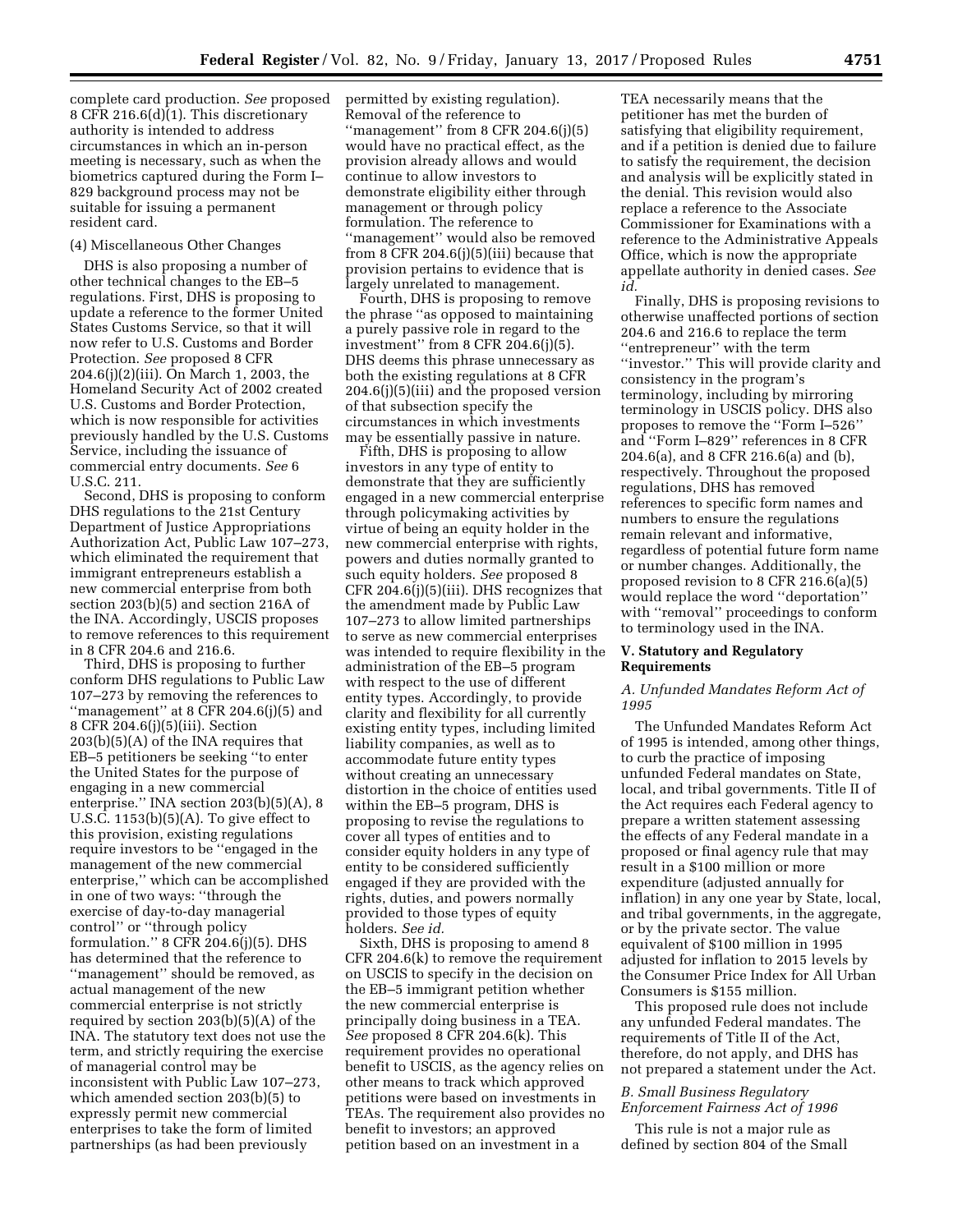Business Regulatory Enforcement Fairness Act of 1996. This proposed rule will not result in an annual effect on the economy of \$100 million or more, a major increase in costs or prices, or significant adverse effects on competition, employment, investment, productivity, innovation, or on the ability of United States companies to compete with foreign-based companies in domestic and export markets. However, as some small businesses may be impacted under this regulation, DHS has prepared an IRFA under the Regulatory Flexibility Act.

## *C. Executive Orders 12866 and 13563*

Executive Orders 12866 and 13563 direct agencies to assess the costs and benefits of available regulatory alternatives and, if regulation is necessary, to select regulatory approaches that maximize net benefits (including potential economic, environmental, public health and safety effects, distributive impacts, and equity). Executive Order 13563 emphasizes the importance of quantifying both costs and benefits, of reducing costs, of harmonizing rules, and of promoting flexibility. This proposed rule has been designated a ''significant regulatory action'' under section 3(f) of Executive Order 12866. Accordingly, the rule has been reviewed by OMB.

## (1) Summary

This rule proposes changes to certain aspects of the EB–5 program that are in need of reform, and would also update the regulations to reflect statutory changes and codify existing policies.

This proposed rule would make three major changes along with other technical and miscellaneous changes to the current regulations. First, DHS proposes to allow EB–5 immigrant petitioners, with limited exception, to use the priority date of an approved EB– 5 immigrant petition for any subsequently filed EB–5 immigrant petition for which the petitioner qualifies. Second, DHS proposes to increase the standard minimum investment amount to \$1.8 million to account for inflation since the program's inception, and builds in a mechanism to adjust the investment amount based on the unadjusted CPI–U every 5 years. Similarly, DHS proposes to increase the TEA minimum investment amount to \$1.35 million, or 75 percent of the standard amount, and to periodically adjust the TEA minimum investment amount so that it remains 75 percent of the standard amount. Third, DHS proposes to eliminate state designation of high unemployment areas and proposes new standards for the designation of TEAs.

DHS is also proposing several technical changes. These changes include clarifying the filing process for derivatives who are filing Form I–829 petitions separately from the principal immigrant investor, providing flexibility in determining the location of interviews for Form I–829 petitions, and updating outdated regulations on how an immigrant investor obtains a new permanent resident card after approval of the Form I–829 petition. Additionally, this proposed rule would make miscellaneous changes including updating references to the U.S. Customs

and Border Protection, removing references to requirements that foreign entrepreneurs establish a new commercial enterprise (NCE) in 8 CFR 204.6 and 216.6, removing references to ''management'' at 8 CFR 204.6(j)(5) and 8 CFR 204.6(j) $(5)(iii)$ , removing the phrase ''as opposed to maintain a purely passive role in regard to the investment'' from 8 CFR 204.6(j)(5), allowing any type of entity to serve as a new commercial enterprise, amending 8 CFR 204.6(k) to specify how USCIS will issue decisions, and revising 8 CFR 204.6 and 216.6 to use the term ''investor'' instead of ''entrepreneur'' and ''removal'' instead of ''deportation.''

Several of the provisions are expected to generate costs and benefits, although DHS does not have the necessary data to monetize these costs and benefits, with the exception of total costs of approximately \$91,000 55 expected for dependents who would file Form I–829 petitions separately from principal investors. The proposed rule would likely result in long term expected benefits in the form of job stimulation due to increased EB–5 investment overall. The Table below is the same as Table 1 found in the ''Costs and Benefits'' portion of the Executive Summary above and provides a synopsis of each of the provisions in this proposed rule and its estimated impacts. In addition to the impacts outlined in the table, DHS believes that there would be some familiarization costs associated with reading and assessing the proposed rule. Based on several assumptions, DHS estimates these costs to be about \$501,154 annually.

## TABLE 2—SUMMARY OF CHANGES AND IMPACT OF THE PROPOSED PROVISIONS

| Current policy                                                                                                                                                               | Proposed change                                                                                                                                                                                                         | Impact                                                                                                                                                                                                                                                                                                                                                                                                                                                                                                                                                                                                                                      |
|------------------------------------------------------------------------------------------------------------------------------------------------------------------------------|-------------------------------------------------------------------------------------------------------------------------------------------------------------------------------------------------------------------------|---------------------------------------------------------------------------------------------------------------------------------------------------------------------------------------------------------------------------------------------------------------------------------------------------------------------------------------------------------------------------------------------------------------------------------------------------------------------------------------------------------------------------------------------------------------------------------------------------------------------------------------------|
| Current DHS regulations do not permit inves-<br>tors to use the priority date of an approved<br>EB-5 immigrant petition for a subsequently<br>filed EB-5 immigrant petition. | DHS proposes to allow an EB-5 immigrant<br>petitioner to use the priority date of an ap-<br>proved EB-5 immigrant petition for a subse-<br>quently filed EB-5 immigrant petition for<br>which the petitioner qualifies. | Benefits:<br>• Makes visa allocation more predictable for<br>investors with less possibility for large fluc-<br>tuations in visa availability dates due to re-<br>gional center termination.<br>• Provides greater certainty and stability re-<br>garding the timing of eligibility for investors<br>pursuing permanent residence in the U.S.<br>and thus lessens the burden of unexpected<br>changes in the underlying investment.<br>• Provides more flexibility to investors to con-<br>tribute into more viable investments, poten-<br>tially reducing fraud and improving potential<br>for job creation.<br>Costs:<br>• Not estimated. |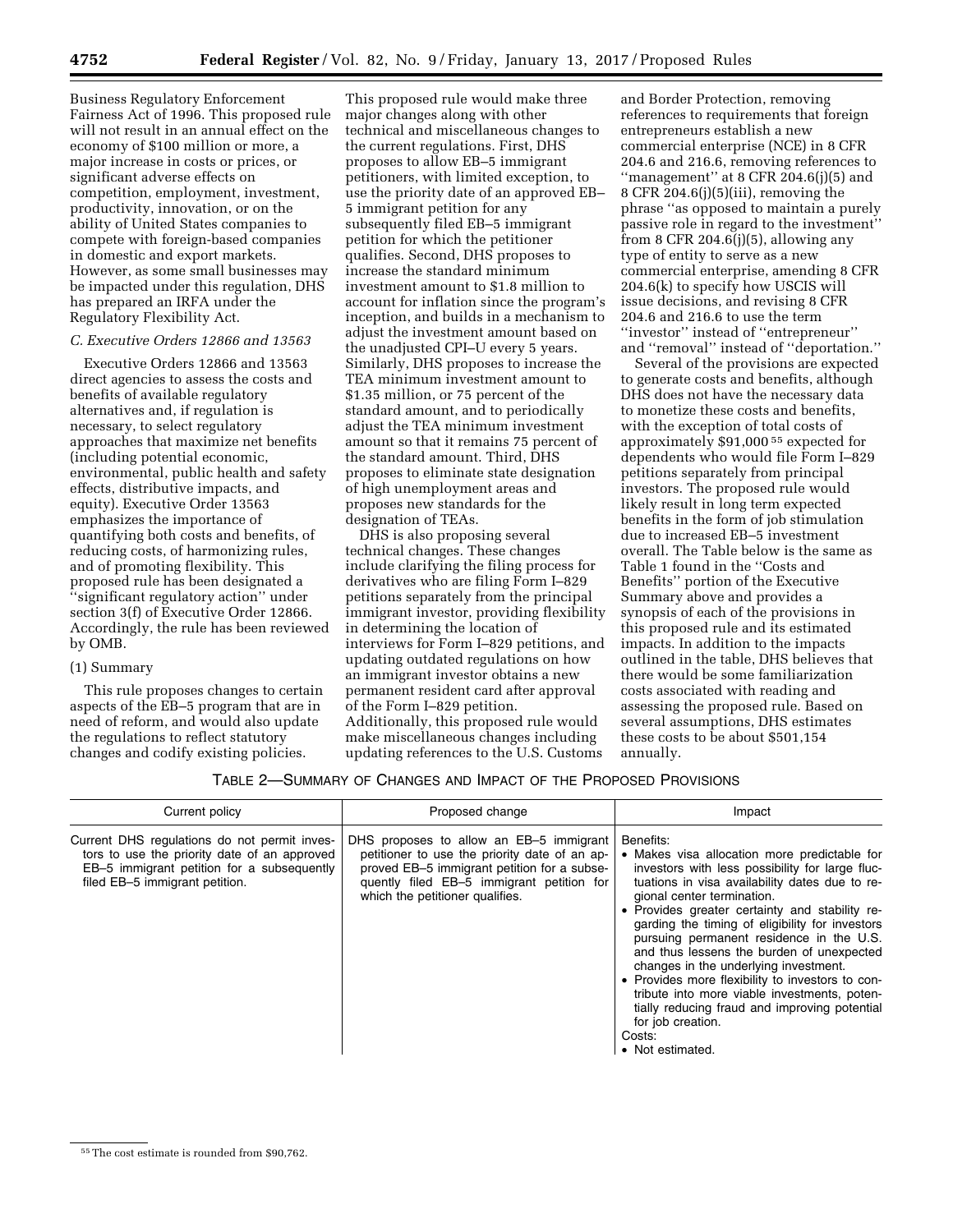# TABLE 2—SUMMARY OF CHANGES AND IMPACT OF THE PROPOSED PROVISIONS—Continued

| Current policy                                                                                                                                                                                                                                                                                                                                                                                                                                                                                                                                                                                                                                                                                                                                                                                                                                                                                                                                                                                                                                                                         | Proposed change                                                                                                                                                                                                                                                                                                                                                                                                                                                                                                                                                                                                                                                                                                                                                                                                                                                                                                                                                                                                                                                                                                                                                                                                                 | Impact                                                                                                                                                                                                                                                                                                                                                                                                                                                                                                                                                                                                                                                                                                                                                                                                                                                                                                                                                                                                                                                                                                                                                                                                                                                                                                                                       |
|----------------------------------------------------------------------------------------------------------------------------------------------------------------------------------------------------------------------------------------------------------------------------------------------------------------------------------------------------------------------------------------------------------------------------------------------------------------------------------------------------------------------------------------------------------------------------------------------------------------------------------------------------------------------------------------------------------------------------------------------------------------------------------------------------------------------------------------------------------------------------------------------------------------------------------------------------------------------------------------------------------------------------------------------------------------------------------------|---------------------------------------------------------------------------------------------------------------------------------------------------------------------------------------------------------------------------------------------------------------------------------------------------------------------------------------------------------------------------------------------------------------------------------------------------------------------------------------------------------------------------------------------------------------------------------------------------------------------------------------------------------------------------------------------------------------------------------------------------------------------------------------------------------------------------------------------------------------------------------------------------------------------------------------------------------------------------------------------------------------------------------------------------------------------------------------------------------------------------------------------------------------------------------------------------------------------------------|----------------------------------------------------------------------------------------------------------------------------------------------------------------------------------------------------------------------------------------------------------------------------------------------------------------------------------------------------------------------------------------------------------------------------------------------------------------------------------------------------------------------------------------------------------------------------------------------------------------------------------------------------------------------------------------------------------------------------------------------------------------------------------------------------------------------------------------------------------------------------------------------------------------------------------------------------------------------------------------------------------------------------------------------------------------------------------------------------------------------------------------------------------------------------------------------------------------------------------------------------------------------------------------------------------------------------------------------|
| The standard minimum investment amount has<br>been \$1 million since 1990 and has not kept<br>pace with inflation.<br>Further, the statute authorizes a reduction in<br>the minimum investment amount when such<br>investment is made in a TEA by up to 50<br>percent of the standard minimum investment<br>amount. Since 1991, DHS regulations have<br>set the TEA investment threshold at 50 per-<br>cent the minimum investment amount.<br>Similarly, DHS has not proposed to increase<br>the minimum investment amount for invest-<br>ments made in a high employment area be-<br>yond the standard amount.                                                                                                                                                                                                                                                                                                                                                                                                                                                                        | DHS proposes to account for inflation in the<br>investment amount since the inception of<br>the program. DHS proposes to raise the<br>minimum investment amount to \$1.8 million.<br>DHS also proposes to include a mechanism<br>to automatically adjust the minimum invest-<br>ment amount based on the unadjusted CPI-<br>U every 5 years.<br>DHS proposes to decrease the reduction for<br>TEA investment thresholds, and set the<br>TEA minimum investment at 75 percent of<br>the standard amount. Assuming the stand-<br>ard investment amount is \$1.8 million, in-<br>vestment in a TEA would initially increase to<br>\$1.35 million.<br>DHS is not proposing to change the equiva-<br>lency between the standard minimum in-<br>vestment amount and those made in high<br>employment areas. As such, DHS proposes<br>that the minimum investment amounts in<br>high employment areas would be \$1.8 mil-<br>lion, and follow the same mechanism for fu-<br>ture inflationary adjustments.                                                                                                                                                                                                                             | Benefits:<br>• Increases in investment amounts are nec-<br>essary to keep pace with inflation and real<br>value of investments;<br>• Raising the investment amounts increases<br>the amount invested by each investor and<br>potentially increases the total amount in-<br>vested under this program.<br>• For regional centers, the higher investment<br>amounts per investor would mean that<br>fewer investors would have to be recruited<br>to pool the requisite amount of capital for<br>the project, so that searching and matching<br>of investors to projects could be less costly.<br>Costs:<br>• Some investors may be unable or unwilling<br>to invest at the higher proposed levels of in-<br>vestment.<br>• There may be fewer jobs created if fewer<br>investors invest at the proposed higher in-<br>vestment amounts.<br>• For regional centers, the higher amounts<br>could reduce the number of investors in the<br>global pool and result in fewer investors and<br>thus make search and matching of investors<br>to projects more costly.<br>• Potential reduced numbers of EB-5 inves-<br>tors could prevent projects from moving for-<br>ward due to lack of requisite capital.<br>• An increase in the investment amount could<br>make foreign investor visa programs offered<br>by other countries more attractive. |
| A TEA is defined by statute as a rural area or<br>an area which has experienced high unem-<br>ployment (of at least 150 percent of the na-<br>tional average rate). Currently, investors<br>demonstrate that their investments are in a<br>high unemployment area in two ways:<br>(1) providing evidence that the MSA, the spe-<br>cific county within the MSA, or the county in<br>which a city or town with a population of<br>20,000 or more is located, in which the new<br>commercial enterprise is principally doing<br>business, has experienced an average un-<br>employment rate of at least 150 percent of<br>the national average rate or<br>(2) submitting a letter from an authorized body<br>of the government of the state in which the<br>new commercial enterprise is located, which<br>certifies that the geographic or political sub-<br>division of the metropolitan statistical area or<br>of the city or town with a population of<br>20,000 or more in which the enterprise is<br>principally doing business has been des-<br>ignated a high unemployment area. | DHS proposes to eliminate state designation<br>of high unemployment areas. DHS also pro-<br>poses to amend the manner in which inves-<br>tors can demonstrate that their investments<br>are in a high unemployment area.<br>(1) In addition to MSAs, specific counties with-<br>in MSAs, and counties in which a city or<br>town with a population of 20,000 or more is<br>located, DHS proposes to add cities and<br>towns with a population of 20,000 or more<br>to the types of areas that can be designated<br>as a high unemployment area.<br>(2) DHS is proposing that a TEA may consist<br>of a census tract or contiguous census<br>tracts in which the new commercial enter-<br>prise is principally doing business if the<br>weighted average of the unemployment rate<br>for the tract or tracts is at least 150 percent<br>of the national average.<br>(3) DHS is also proposing that a TEA may<br>consist of an area comprised of the census<br>tract(s) in which the new commercial enter-<br>prise is principally doing business, including<br>any and all adjacent tracts, if the weighted<br>average of the unemployment rate for all in-<br>cluded tracts is at least 150 percent of the<br>national average. | Benefits:<br>• Rules out TEA configurations that rely on a<br>large number of census tracts indirectly<br>linked to the actual project tract by numer-<br>ous degrees of separation.<br>• Potential to better stimulate job growth in<br>areas where unemployment rates are the<br>highest.<br>Costs:<br>• The proposed TEA provision could cause<br>some projects and investments to not qual-<br>ify. DHS presents the potential number of<br>projects and investments that could be af-<br>fected in Table 5.                                                                                                                                                                                                                                                                                                                                                                                                                                                                                                                                                                                                                                                                                                                                                                                                                             |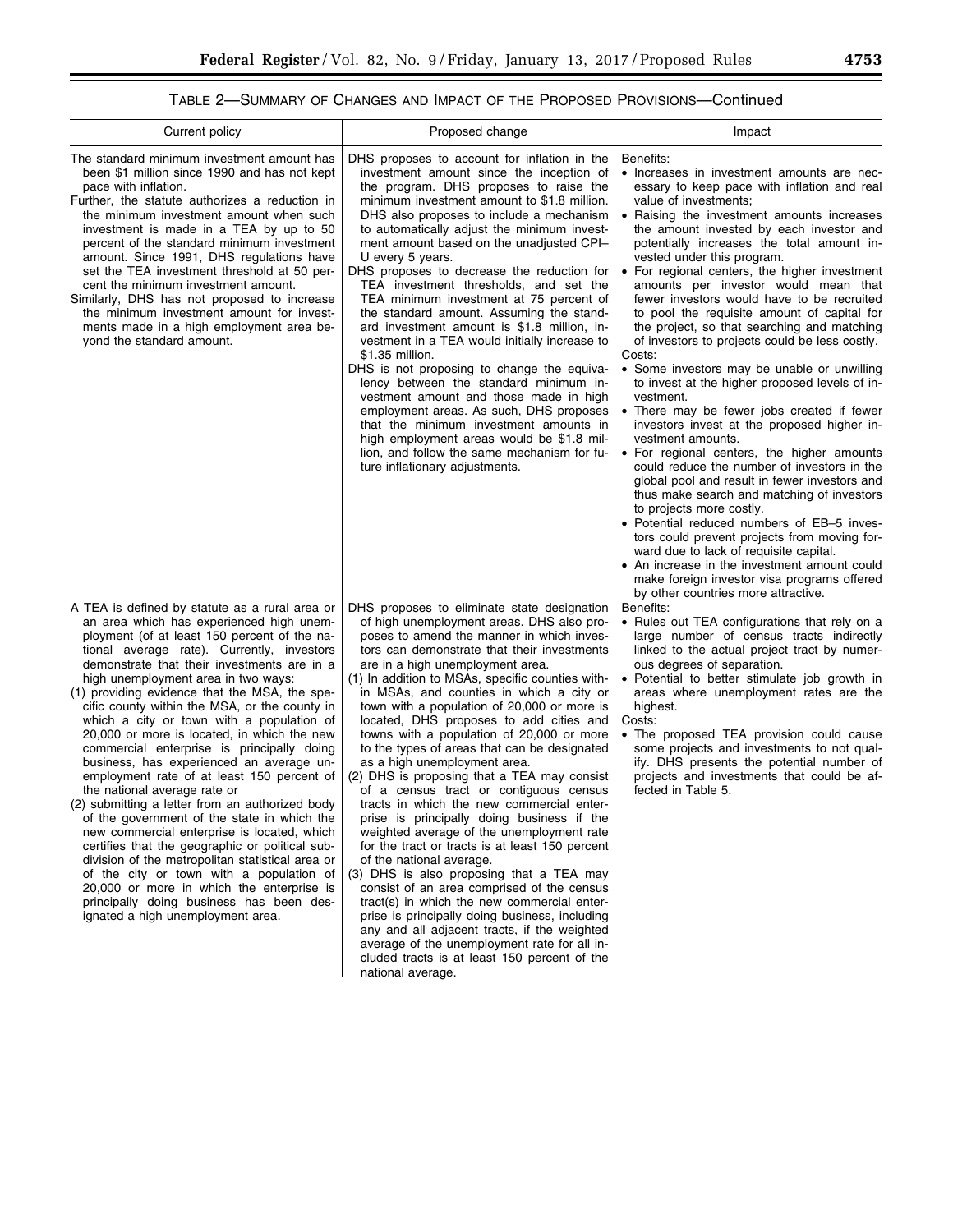## TABLE 2—SUMMARY OF CHANGES AND IMPACT OF THE PROPOSED PROVISIONS—Continued

| Current policy                                                                                                                                                                                                                                                                                                                                                                                                                                                                                                                                                                                                                                                                                                                                                                                                                                                                                                                                                                                                                                                        | Proposed change                                                                                                                                                                                                                                                                                                                                                                                                                                                                                                                                                                                                                                                                                                                                                                                                                                                                                                                                                                                                                                                                      | Impact                                                                                                                                                                                                                                                                                                                                                                                                                                                                                                                                                                                                                                                                                                                                                                                                                                                                                                                                   |
|-----------------------------------------------------------------------------------------------------------------------------------------------------------------------------------------------------------------------------------------------------------------------------------------------------------------------------------------------------------------------------------------------------------------------------------------------------------------------------------------------------------------------------------------------------------------------------------------------------------------------------------------------------------------------------------------------------------------------------------------------------------------------------------------------------------------------------------------------------------------------------------------------------------------------------------------------------------------------------------------------------------------------------------------------------------------------|--------------------------------------------------------------------------------------------------------------------------------------------------------------------------------------------------------------------------------------------------------------------------------------------------------------------------------------------------------------------------------------------------------------------------------------------------------------------------------------------------------------------------------------------------------------------------------------------------------------------------------------------------------------------------------------------------------------------------------------------------------------------------------------------------------------------------------------------------------------------------------------------------------------------------------------------------------------------------------------------------------------------------------------------------------------------------------------|------------------------------------------------------------------------------------------------------------------------------------------------------------------------------------------------------------------------------------------------------------------------------------------------------------------------------------------------------------------------------------------------------------------------------------------------------------------------------------------------------------------------------------------------------------------------------------------------------------------------------------------------------------------------------------------------------------------------------------------------------------------------------------------------------------------------------------------------------------------------------------------------------------------------------------------|
| Current technical issues:<br>• The current regulation does not clearly de-<br>fine the process by which derivatives may<br>file a Form I-829 petition when they are not<br>included on the principal's petition.<br>• Interviews for Form I-829 petitions are gen-<br>erally scheduled at the location of the new<br>commercial enterprise.<br>• The current regulations require an immigrant<br>investor and his or her derivatives to report<br>to a district office for processing of their per-<br>manent resident cards.                                                                                                                                                                                                                                                                                                                                                                                                                                                                                                                                         | DHS is proposing the following technical<br>changes:<br>• Clarify the filing process for derivatives who<br>are filing a Form I-829 petition separately<br>from the immigrant investor.<br>• Provide flexibility in determining the inter-<br>view location related to the Form I-829 peti-<br>tion.<br>• Amend the regulation by which the immi-<br>grant investor obtains the new permanent<br>resident card after the approval of his or her<br>Form I-829 petition because DHS captures<br>biometric data at the time the immigrant in-<br>vestor and derivatives appear at an ASC for<br>fingerprinting.                                                                                                                                                                                                                                                                                                                                                                                                                                                                        | Conditions of Filing:<br>Benefits:<br>• Adds clarity and eliminates confusion for the<br>process of derivatives who file separately<br>from the principal immigrant investor.<br>Costs:<br>• Total cost to applicants filing separately<br>would be \$90,762 annually.<br>Conditions of Interview:<br>Benefits:<br>• Interviews may be scheduled at the USCIS<br>office having jurisdiction over either the im-<br>migrant investor's commercial enterprise,<br>the immigrant investor's residence, or the<br>location where the Form I-829 petition is<br>being adjudicated, thus making the inter-<br>view program more effective and reducing<br>burdens on the immigrant investor;<br>• Some applicants may have cost savings<br>from lower travel costs.<br>Costs:<br>• Not estimated.<br>Investors obtaining a permanent resident card:<br>Benefits:<br>• Cost and time savings for applicants for bio-<br>metrics data.<br>Costs: |
| Current miscellaneous items:<br>• 8 CFR 204.6(j)(2)(iii) refers to the former<br>U.S. Customs Service.<br>• Public Law 107–273 eliminated the require-<br>ment that alien entrepreneurs establish a<br>new commercial enterprise from both INA<br>$\S 203(b)(5)$ and INA $\S 216A$ .<br>• 8 CFR 204.6(j)(5) and 8 CFR 204.6(j)(5)(iii)<br>reference "management";<br>• Current regulation at 8 CFR 204.6(j)(5) has<br>the phrase "as opposed to maintain a purely<br>passive role in regard to the investment";<br>• Public Law 107-273 allows limited partner-<br>ships to serve as new commercial enter-<br>prises;<br>• Current regulation references the former As-<br>sociate Commissioner for Examinations<br>• 8 CFR 204.6(k) requires USCIS to specify in<br>its Form I-526 decision whether the new<br>commercial enterprise is principally doing<br>business in a targeted employment area<br>• Sections 204.6 and 216.6 use the term "en-<br>trepreneur" and "deportation." These sec-<br>tions also refer to Forms I-526 and I-829<br>Miscellaneous Cost: | DHS is proposing the following miscellaneous<br>changes:<br>• DHS is updating references at 8 CFR<br>204.6(j)(2)(iii) from U.S. Customs Service to<br>U.S. Customs and Border Protection.<br>• Removing references to requirements that<br>alien entrepreneurs establish a new com-<br>mercial enterprise in 8 CFR 204.6 and<br>216.6.<br>• Removing references to "management" at 8<br>CFR 204.6(j)(5) and 8 CFR 204.6(j)(5)(iii);<br>• Removing the phrase "as opposed to main-<br>tain a purely passive role in regard to the in-<br>vestment" from 8 CFR 204.6(j)(5);<br>• Clarifies that any type of entity can serve as<br>a new commercial enterprise;<br>• Replacing the reference to the former Asso-<br>ciate Commission for Examinations with a<br>reference to the USCIS AAO.<br>Amending 8 CFR 204.6(k) to specify how<br>USCIS will issue a decision.<br>• Revising sections 204.6 and 216.6 to use<br>the term "investor" instead of "entre-<br>preneur" and to use the term "removal" in-<br>stead of "deportation."<br>Applicants would need to read and review the | • Not estimated.<br>These provisions are technical changes and<br>will have no impact on investors or the gov-<br>ernment. Therefore, the benefits and costs<br>for these changes were not estimated.<br>Familiarization costs to review the rule are es-                                                                                                                                                                                                                                                                                                                                                                                                                                                                                                                                                                                                                                                                                |
| • Familiarization cost of the rule                                                                                                                                                                                                                                                                                                                                                                                                                                                                                                                                                                                                                                                                                                                                                                                                                                                                                                                                                                                                                                    | rule to become familiar with the proposed<br>provisions.                                                                                                                                                                                                                                                                                                                                                                                                                                                                                                                                                                                                                                                                                                                                                                                                                                                                                                                                                                                                                             | timated at \$501,154 annually.                                                                                                                                                                                                                                                                                                                                                                                                                                                                                                                                                                                                                                                                                                                                                                                                                                                                                                           |

# (2) Background and Purpose of the Proposed Rule

The preceding sections of the preamble review key historical aspects and goals of the program, and specific justifications for the particular provisions proposed in the rule. This section supplements and provides additional points of analysis that are pertinent to this regulatory impact assessment.

A person wishing to immigrate to the United States under the EB–5 program must file an Immigrant Petition by Alien Entrepreneur (Form I–526). Each individual immigrant investor files a Form I–526 petition containing information about their investment.56

The investment must be made into either an NCE within a designated regional center in accordance with the Regional Center Program or a standalone NCE outside of the Regional Center

<sup>56</sup>To be eligible at the time of the Form I–526 petition's filing, investors must demonstrate either that they have already invested their funds into the NCE or that they are actively in the process of

investing. Some investors choose to demonstrate commitment of funds by placing their capital contribution in an escrow account in a U.S. financial intermediary, to be released irrevocably to the NCE upon a certain trigger date or event, such as approval of the Form I–526 petition.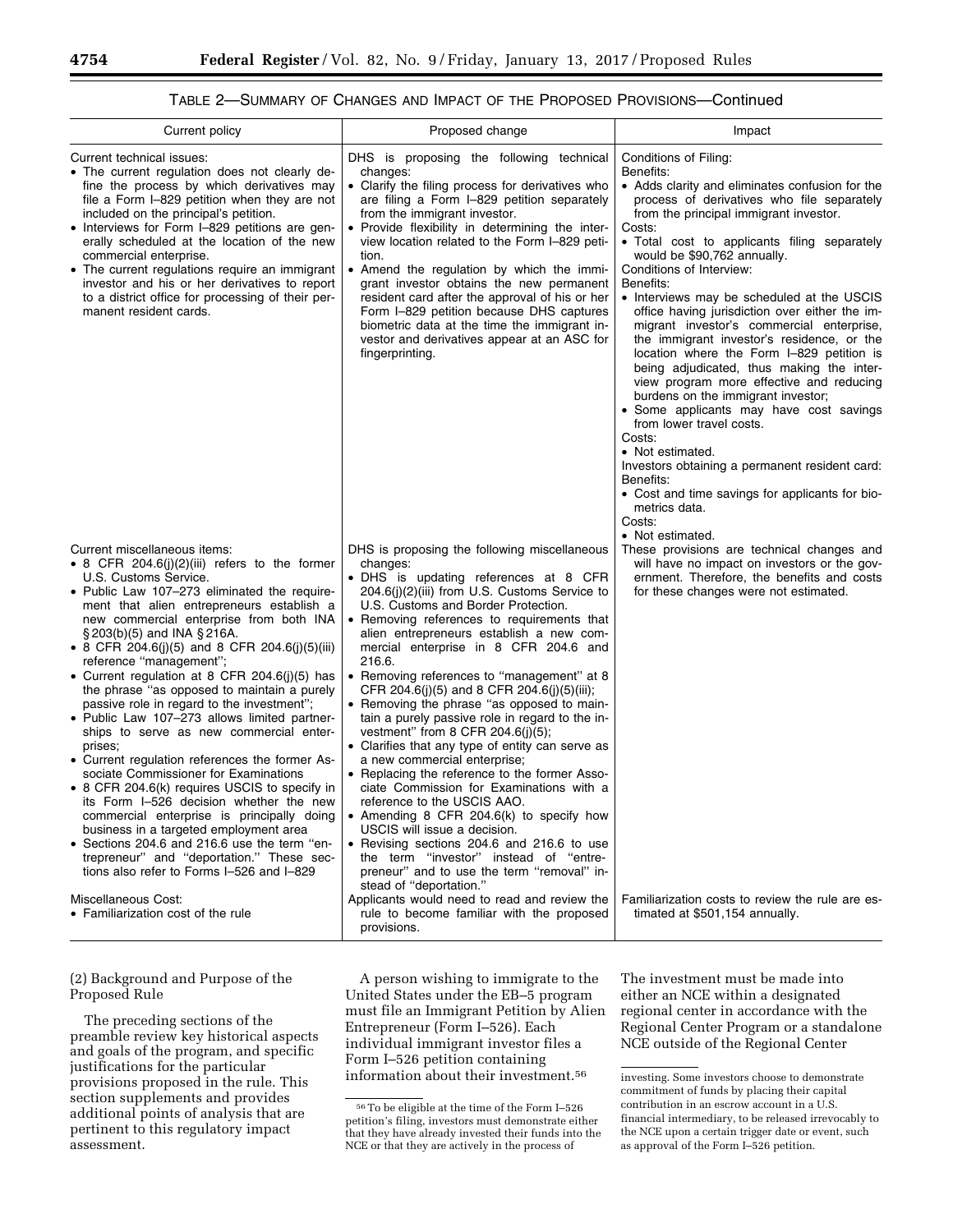Program (''non-regional center'' investment). The NCE may create jobs directly (required for non-regional center investments), or serve as a source of funding for separate job creating entities (JCEs) (allowable for regional center investments).

With respect to regional center investors, once a regional center has been designated, affiliated investors can submit Form I–526 petitions in the concurrent year and in future years, provided the regional center maintains its designation. Each year, the stock of approved regional centers represents the previous year's approved total, plus new regional centers approved during the current year, minus a relatively small number of regional centers that are terminated in the concurrent year.57

DHS analysis of Form I–526 filing data for FY 2013–2015 indicates that on average, 10,547 Form I–526 petitions were filed annually. Regional centers accounted for 9,623 such petitions annually, or 91 percent of all submitted Form I–526 petitions, while nonregional centers accounted for an average of 924 Form I–526 petitions annually, or 9 percent.

EB–5 filings grew rapidly starting in 2008, when the U.S. financial crisis reduced available U.S.-based commercial lending funds and alternative funding sources, such as the EB–5 program, were sought. Based on the type of projects that Form I–526 petitions describe, it appears that EB–5 capital has been used as a source of financing for a variety of projects, including a large number of commercial real estate development projects to develop hotels, assisted living facilities, and office buildings.

In general, DHS databases do not track the total number of investment projects associated with each individual EB–5 investment, but rather track the NCE associated with each individual investment. Any given NCE could fund multiple projects. DHS analysis of filing data reveals that for FY 2013–2015, on average per year, 1,246 unique NCEs were referenced in the Form I–526 petitions submitted. On average, 726 of these NCEs (58 percent of the overall number of unique NCEs) were found in petitions associated with regional centers. And on average, 520 of these NCEs, or 42 percent of the overall number of NCEs, were found in nonregional center-associated petitions. This suggests that on average, unique NCEs are more common in non-regional center filings, as 91 percent of filings are associated with regional centers.58

DHS obtained and analyzed a random sample of Form I–526 petitions that were submitted in FY 2016. The files in the sample were pending adjudicative review at the EB–5 program office in May 2016.59 As the results obtained from analysis of this random sample are utilized in forthcoming sections of this regulatory analysis, it will be referred to as the ''2016 NCE sample'' for brevity. A key takeaway from the review of the sample is that a majority of all NCEs (80 percent) blended program capital with other sources. For regional center NCEs sourced with blended capital, the EB–5 portion comprised 40 percent of the total capital outlay, while for nonregional center NCEs sourced with blended capital, the EB–5 portion comprised 50 percent of the total capital outlay.

# (3) Baseline Program Forecasts

DHS produced a baseline forecast of the total number of Form I–526 receipts, beginning in the first year the rule would take effect and extending for 10 years for the period FY 2017-2026.<sup>60</sup> This Form I–526 forecast includes the historical trend of Form I–526 receipts from FY 2005 to FY 2015, the filing projections from the USCIS Volume Projections Committee (VPC), and input from the EB–5 program office. The VPC projects that the high rate of growth in EB–5 investment filings, which averaged 39 percent annually since FY 2008, will slow to about 3.3 percent over the next 3 years and will

59The figures for yearly volumes of Form I–526 filings are publicly available under DHS performance data: USCIS, Number of I–526 Immigrant Petitions by Alien Entrepreneurs by Fiscal Year, Quarter, and Case Status 2008–2016, *available at [https://www.uscis.gov/sites/default/](https://www.uscis.gov/sites/default/files/USCIS/Resources/Reports%20and%20Studies/Immigration%20Forms%20Data/Employment-based/I526_performancedata_fy2016_qtr3.pdf) [files/USCIS/Resources/Reports%20and%20Studies/](https://www.uscis.gov/sites/default/files/USCIS/Resources/Reports%20and%20Studies/Immigration%20Forms%20Data/Employment-based/I526_performancedata_fy2016_qtr3.pdf) [Immigration%20Forms%20Data/Employment](https://www.uscis.gov/sites/default/files/USCIS/Resources/Reports%20and%20Studies/Immigration%20Forms%20Data/Employment-based/I526_performancedata_fy2016_qtr3.pdf)based/I526*\_*[performancedata](https://www.uscis.gov/sites/default/files/USCIS/Resources/Reports%20and%20Studies/Immigration%20Forms%20Data/Employment-based/I526_performancedata_fy2016_qtr3.pdf)*\_*fy2016*\_*qtr3.pdf.* The NCE data were obtained from file tracking data supplied by the EB–5 program office. Because the NCE file submissions contain detailed business plan and investor information, the NCE data are not captured in formal DHS databases that are provided publicly, but rather in internal program office and adjudication records.

subsequently level off.61 The program grew exponentially starting in 2008 with the economic downturn. At that time, commercial lending was extremely difficult to obtain. Over time as the U.S. economy has improved, commercial lending is now more viable, resulting in fewer overall petitions. In addition, over the past two fiscal years, USCIS has experienced significant spikes in filings in anticipation of Congress either allowing the regional center program to sunset or implementing new legislative reforms that would make it difficult for some regional centers to immediately comply. These spikes have occurred around the program's anticipated sunset (September 2015, December 2015, and September 2016). USCIS believes that the filings will level off once the program is extended for longer than one year at a time. DHS used this information to inform a forecasting model based on a logistic function that captures the past increase in receipts from a low baseline, the exponential growth that the program experienced from FY 2008–2015, the anticipated growth rate for the next 3 years, and then the projected levelling off of future growth. The technical details are provided in the accompanying footnote, and as can be seen in the graph, the DHS estimation technique closely fits past filings and captures the expected trends alluded to above.62

Figure 1 graphs the volume of past Form I–526 filings from 2005 to 2015, compared with DHS's estimation of the filings for that period, and the forecasts thereafter.

62 DHS utilized a logistic function of the format,  $(C/(\lambda + \beta e^{-\rho t}))$  where input *t* is the time year code (starting with zero), *e* is the base of the natural logarithm, and *C*, λ, β, and ρ are parameters such that  $C/\lambda$  asymptotically approaches the maximum level of the predicted variable, the Form I–526 receipts. The parameters  $\beta$  and  $\rho$  jointly impact the inflection and elongation of the sigmoidal curve. Because the data includes non-sample information, DHS did not attempt an estimation procedure focused on minimizing the sum of squared errors (such as least squares regression) or other fitting technique, and instead utilized a direct trial-anderror approach for calibration. For the final forecast run, the specific calibration was  $C = 17,000$ ,  $\lambda =$ 1.05,  $\beta$  = 180, and  $\rho$  = .66. The maximum expected level of receipts (equal to 17,000/1.05 which is approximately 16,200) was determined via input from EB–5 program management.

<sup>57</sup>Between May 2008 and May 2016, 51 regional centers have been terminated, averaging about 6 per year. USCIS, Immigrant Investor Regional Centers, *http://www.uscis.gov/working-united-states/ permanent-workers/employment-based[immigration-fifth-preference-eb-5/immigrant](http://www.uscis.gov/working-united-states/permanent-workers/employment-based-immigration-fifth-preference-eb-5/immigrant-investor-regional-centers)[investor-regional-centers.](http://www.uscis.gov/working-united-states/permanent-workers/employment-based-immigration-fifth-preference-eb-5/immigrant-investor-regional-centers)* 

<sup>58</sup>EB–5 program office NCE data records indicate that the disparity in the regional center share of investments compared to NCEs—91 percent compared to 58 percent, respectively—exists because regional center projects include 15 investors on average, while non-regional center investments include only 2 investors on average.

<sup>60</sup> DHS did not attempt a similar forecast for Form I–924 receipts, because DHS does not have a sound basis for predicting how the proposed rule would affect such receipts.

<sup>61</sup>The VPC estimates that the final total number of Form I–526 filings for FY 2016 will be about 12,000. While this projection is below the FY 2015 total filings, the VPC expects growth to increase again in FY 2017 by 3.3 percent. FY 2015 was an anomaly for Form I–526 petitions and experienced an influx of petitions that DHS does not expect in the future.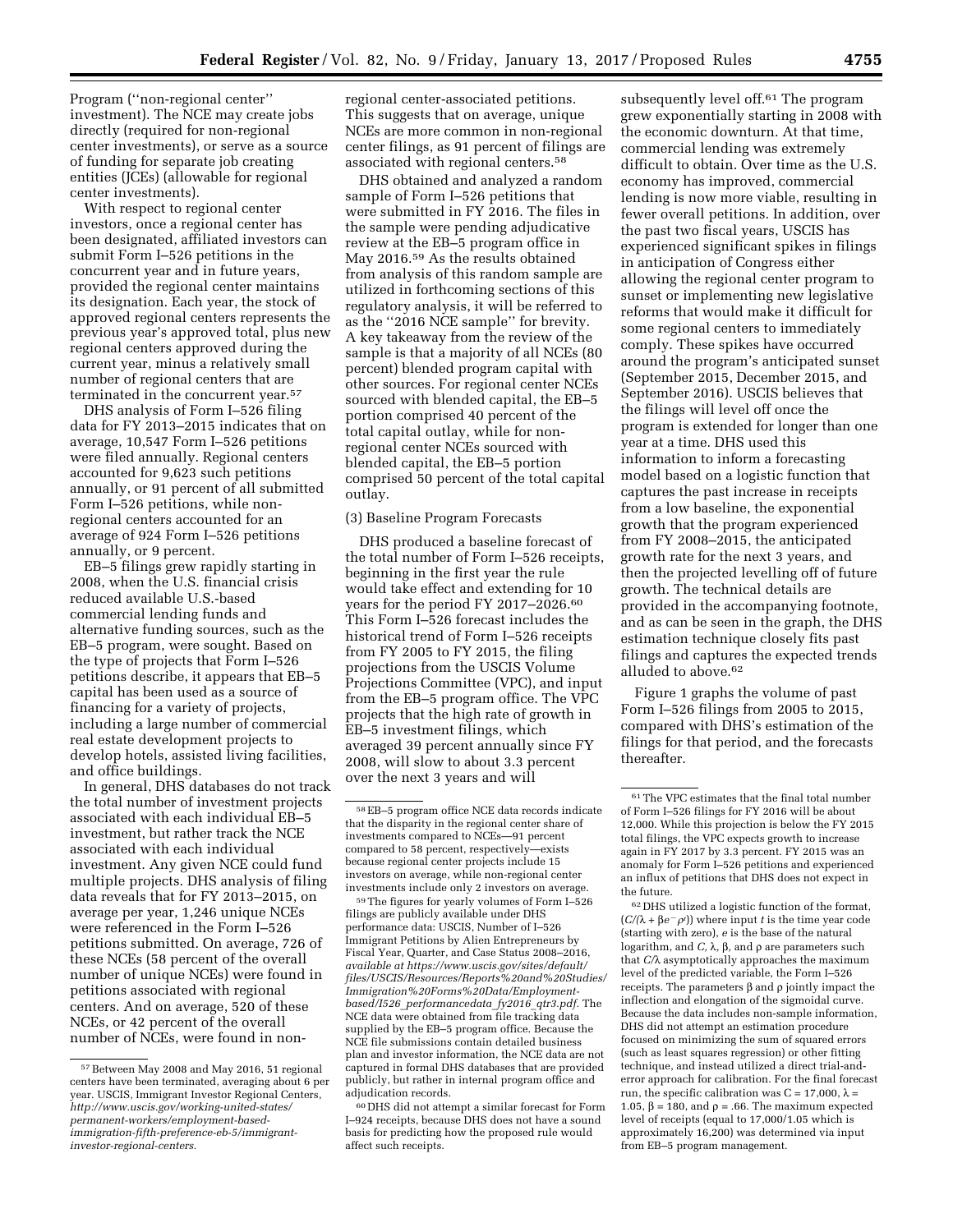

The forecast values are listed in Table

3, below:

| TABLE 3-DHS FORECASTS FOR INVESTOR FORM I-526 RECEIPTS AND NCES |  |  |  |  |
|-----------------------------------------------------------------|--|--|--|--|
|-----------------------------------------------------------------|--|--|--|--|

| FY   | Investors |      |
|------|-----------|------|
| 2017 | 15.241    | .314 |
| 2018 | 15.685    | .353 |
| 2019 | 15.925    | .373 |
| 2020 | 6.052     | .384 |
| 2021 | 16.119    | .390 |
| 2022 | 16.153    | .393 |
| 2023 | 16 171    | .395 |
| 2024 | 16.181    | .395 |
| 2025 | 16.185    | .396 |
| 2026 | 16.188    | .396 |
|      | 159.900   | .789 |
|      | 5.990     | .379 |

The last column of Table 3 provides estimates of the total number of NCEs. An assumption of the NCE forecasts is that there is no change in the relationship between the number of NCEs and the number of Form I–526 filings over time.63 The impact of the proposed provisions on the forecasts will be described in the relevant sections of this analysis.

(4) Economic Impacts of the Major Rule Provisions

## a. Retention of Priority Date

This rule proposes to generally allow an EB–5 immigrant petitioner to use the priority date of an approved EB–5 immigrant petition for any subsequently filed EB–5 immigrant petition for which the petitioner qualifies. Provided that petitioners have not yet obtained lawful permanent residence pursuant to their approved petition and that such petition has not been revoked on certain grounds, petitioners would be able to retain their priority date and therefore retain their place in the visa queue. DHS is proposing to allow priority date retention to: (1) Address situations in which petitioners may become

ineligible through circumstances beyond their control (*e.g.,* the termination of a regional center) as they wait for their EB–5 visa priority date to become current; and (2) provide investors with greater flexibility to deal with changes to business conditions. For example, investors involved with an underperforming or failing investment project would be able to move their investment funds to a new, more promising investment project without losing their place in the visa queue.

There would be an operational benefit to the investor cohort because priority date retention would make visa allocation more predictable with less possibility for massive fluctuations due to regional center termination that could, in the case of some large regional

<sup>63</sup> In other words, the assumption is that the current number of investors per NCE holds in the future. For the NCE projections, the 2016 value is set at the 2013–2015 average of 1,246. For each year thereafter, the figure is based on the growth rate of predicted Form I–526 receipts.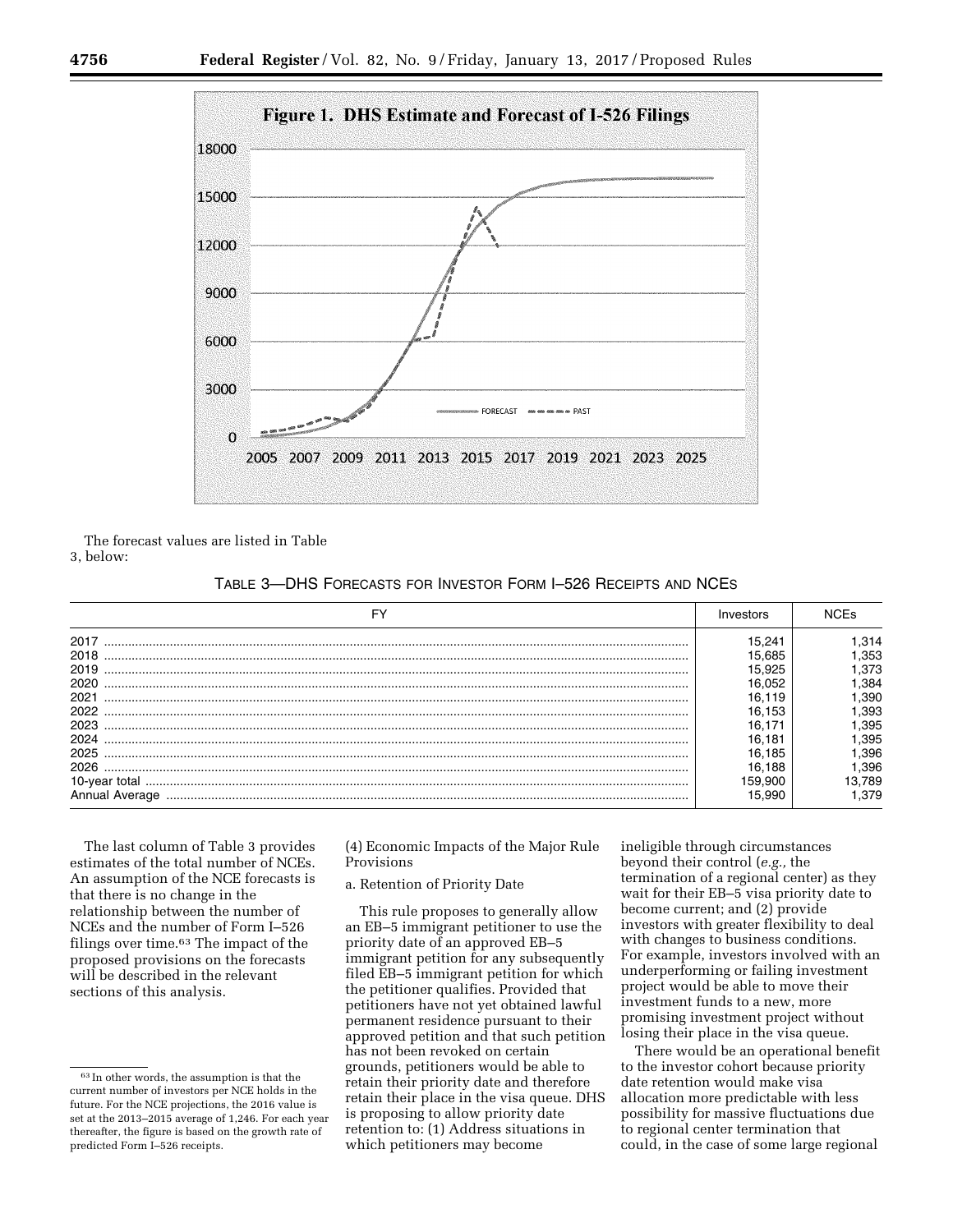centers, negatively affect investors who are in the line at a given time. This change would provide greater certainty and stability for investors in their pursuit of permanent residence in the United States, helping lessen the burden of situations unforeseen by the investor related to their investment. In addition, by allowing priority date retention, investors obtain more ability to move their investment funds out of potentially risky projects, thereby potentially reducing fraud and improving the potential for job creation in the United States. DHS cannot quantify or monetize the net benefits of the priority date retention provision or assess how many past or future investors might be impacted. DHS welcomes public comment on the costs and benefits of the priority date retention provision.

#### b. Investment Amount Increase

DHS proposes to raise the standard minimum investment amount from the current \$1 million to \$1.8 million to account for the rate of inflation since the program's inception in 1990. DHS also proposes to raise the reduced investment amount, for TEA projects, to \$1.35 million, which is 75 percent of the general investment amount.64 DHS further proposes to adjust the minimum investment amounts every 5 years so that the standard minimum investment amount keeps pace with the rate of inflation and the TEA minimum investment amount remains 75 percent of the standard minimum investment amount. These increases are necessary because the investment amounts have not kept pace with inflation, thereby eroding the real value of the investments.

Because the proposed discounted amount for investments in TEAs is higher than the current minimum amount for investments in non-TEAs, DHS believes it is reasonable to assume that some investors may be unable or unwilling to invest at either of the higher proposed levels of investment. However, DHS has no way to assess the potential reduction in investments either in terms of past activity or forecasted activity, and cannot therefore estimate any impacts concerning job creation, losses or other downstream economic impacts driven by the proposed investment amount increases.

DHS evaluates the source of investor funds for legitimacy but not for information on investor income, wealth, or investment preferences. DHS cannot therefore estimate how many past investors would have been unable or unwilling to have invested at the proposed amounts, and hence cannot make extrapolations to potential future investors and projects. DHS requests public input on the impact of the newly proposed amount on potential investors' willingness to participate in the program. DHS also welcomes any input, including identification of relevant data sources, that might provide insight on the number of total jobs that these potential investors may create.65

In addition to the effect on investors, it is reasonable to assume that the proposed changes to the investment amounts would also affect regional centers. If the higher amounts reduce the number of investors in the global pool, competition for fewer investors may make it more costly for regional centers to identify and match with investors. The net effect on regional centers would depend on the elasticities associated with these activities and is not something DHS can forecast with accuracy. DHS requests information from the public on how the proposed changes may impact regional center costs.

DHS also believes that for both regional center and non-regional center investments, the projects and the businesses involved could be impacted. A reduced number of EB–5 investors could preclude some projects from going forward due to outright lack of requisite capital. Other projects would likely see an increase in the share of non-EB–5 capital, such as capital sourced to domestic or other foreign sources. As alluded to above in Section Two of the analysis, analysis of the 2016 NCE sample reveals the 80 percent of NCEs involving EB–5 capital blend this type of capital with other sources of capital. DHS believes that the costs of capital and return to capital could be different depending on the source of the capital. As a result, a change in the composition of capital could change the overall profitability for one or more of the parties involved; however, if the project on the whole promises net profitability, it is likely to proceed. The

specific impact on each party for each project would vary on a case by case basis, and would be dependent on, among other things, the particular financial structures and agreements between the regional center, investors, NCE, and project developer. It would also be determined by local and regional investment supply and demand, lending conditions, and general business and economic factors. DHS welcomes any comments the public may provide on how the proposed rules may impact regional center and non-regional center investments, projects and businesses.

DHS also considers that an increase in the investment amount could make other countries' foreign investor visa programs more attractive and therefore there could be some substitution into such programs. The decision to invest in another country's program would depend in part on the investment and country-specific risk preferences of each investor. While DHS has no means of ascertaining such preferences, it is possible that some substitution into non-U.S. investor visa programs could occur as a result of the higher required investment amounts. However, according to DHS research, substitution into another countries' immigrant investor program would likely be more costly for investors than investing in the EB–5 program even with increases in the EB–5 investment amounts. As stated earlier in this preamble, the United Kingdom's immigrant investor programs range in minimum investment amounts of approximately \$2.5 million to \$6.3 million, Australia's immigrant investor programs range in minimum investments amounts from approximately \$1.1 million to \$11.2 million, Canada's immigrant investor programs range from approximately \$1.5 million and require a net worth of \$7.6 million, and New Zealand's immigrant investor programs range from minimum investment amounts of approximately \$1.8 million to \$7.2 million. All of these values are approximations, in U.S. dollars, and are not an exhaustive list. DHS notes that most of these minimum investment amounts are considerably higher than the proposed increased investment amounts in the EB–5 program. DHS requests comments from the public regarding foreign investor visa programs from other countries and how they may compare to the U.S. EB– 5 program, and the likelihood that investors will shift their investments to other countries' programs as a result of the changes proposed here.

There are numerous ancillary services and activities linked to both regional center and direct investments, such as, but not limited to, business consulting

<sup>64</sup>The adjustment to the standard minimum investment amount is based on the CPI–U, which, as compared to a base date of 1982–1984, was 130.7 in 1990 and 237.017 in 2015. The actual increase in prices for the period was approximately 81.34 percent, obtained as  $((\text{CPI}-\text{U}_{2015}/\text{CPI}-\text{U}_{1990})$  - 1)). The \$1.8 million proposed investment amount is rounded. *See generally* Bureau of Labor Statistics, Inflation & Prices, *available at [http://www.bls.gov/](http://www.bls.gov/data/#prices) [data/#prices](http://www.bls.gov/data/#prices)*.

<sup>65</sup> DHS has arranged with the Department of Commerce to assess the EB–5 program to determine the number of jobs created, but the report has not yet been released. Remarks, EB–5 Immigrant Investor Program Stakeholder Engagement (July 28, 2016), available at *[https://www.uscis.gov/sites/](https://www.uscis.gov/sites/default/files/USCIS/Outreach/Notes%20from%20Previous%20Engagements/PED_EB5NatStakeholderEng072816_ColucciRemarks.pdf)  [default/files/USCIS/Outreach/Notes%20from%20](https://www.uscis.gov/sites/default/files/USCIS/Outreach/Notes%20from%20Previous%20Engagements/PED_EB5NatStakeholderEng072816_ColucciRemarks.pdf) [Previous%20Engagements/PED](https://www.uscis.gov/sites/default/files/USCIS/Outreach/Notes%20from%20Previous%20Engagements/PED_EB5NatStakeholderEng072816_ColucciRemarks.pdf)*\_*EB5NatStakeholder Eng072816*\_*[ColucciRemarks.pdf](https://www.uscis.gov/sites/default/files/USCIS/Outreach/Notes%20from%20Previous%20Engagements/PED_EB5NatStakeholderEng072816_ColucciRemarks.pdf)*.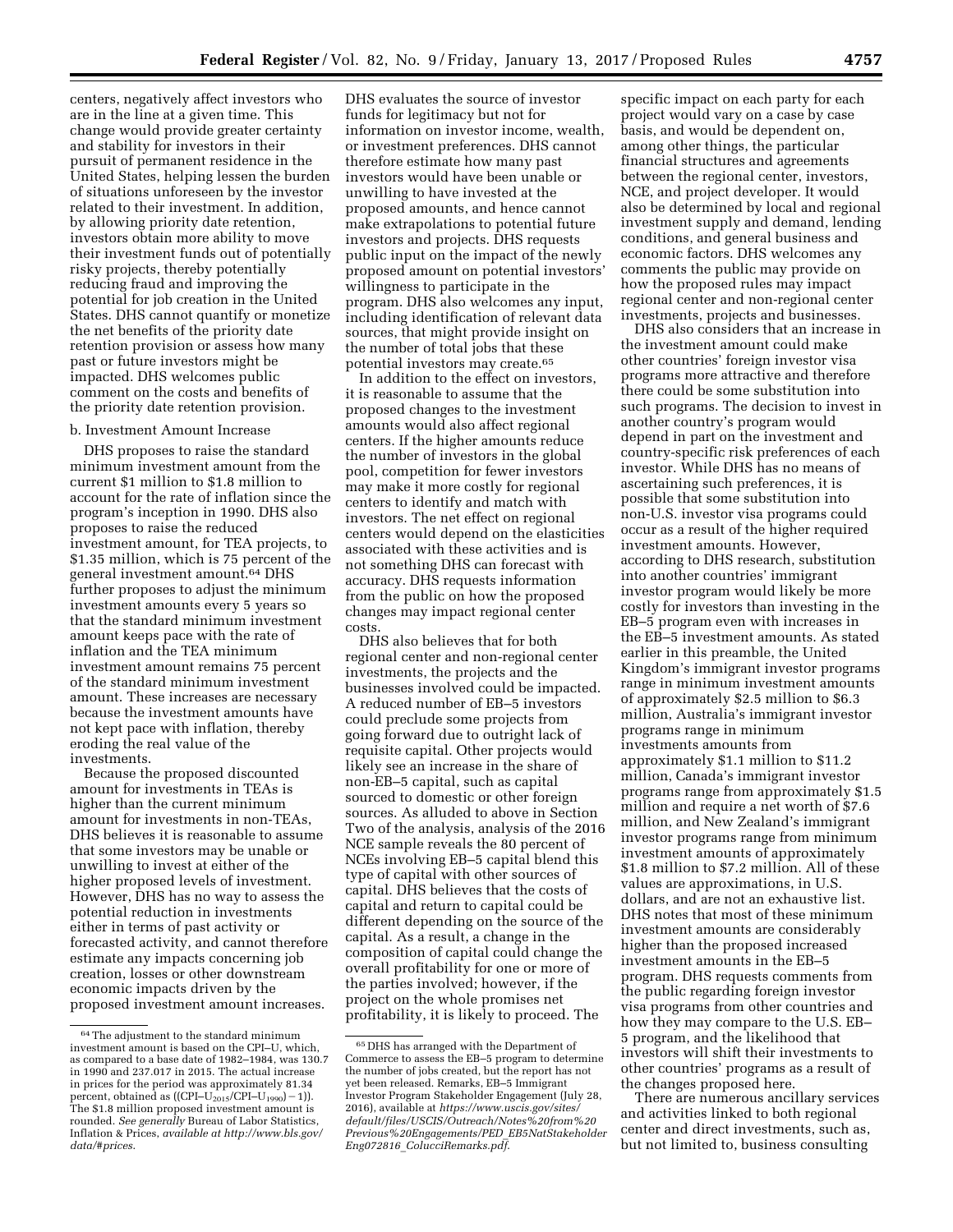and advising, finance, legal services, and immigration services. However, DHS is not certain how these services would be affected by the proposed rule. Similarly, DHS does not have information on how the revenues collected from these types of activities contribute to the overall revenue of the regional centers or direct investments. DHS requests information from the public on the several layers of business and financial activities that focus on matching foreign investor funds to development projects, and on the potential effects of this proposed rule on such activities.

In summary, DHS believes that the proposed increase in the minimum investment amount would bring the nominal investment amounts in line with real values and increase the investment amounts in areas where it is needed most. However, DHS recognizes that some of the investment increase benefits could be offset if some investors are deterred from investing at the higher amounts. DHS does not have the data or information necessary to attempt to estimate such mitigating effects. It is reasonable to conclude that the higher investment amounts could deter some investors from EB–5 activity and therefore negatively impact regional

center revenue in some cases, although the magnitudes and net effects of these impacts cannot be estimated. However, it is also possible that the higher investment amounts could attract additional capital overall and stimulate projects to get off the ground that otherwise might not. Due to the complexity of EB–5 financial arrangements and unpredictability of market conditions, DHS cannot forecast with confidence how many projects could be affected by the increased investment amounts through a change in the number of individuals investing through the EB–5 program. However, it is possible that some projects could be forgone and that others would proceed with a higher composition of non-EB–5 capital, with resultant changes in profitability and rates of return to the parties involved. An overall decrease in investments and projects would potentially reduce some job creation and result in other downstream effects.

c. Periodic Adjustments to the Investment Amounts

In addition to initially raising the investment thresholds to account for inflation, DHS proposes to adjust the standard investment threshold every 5 years to account for future inflation, and to adjust the reduced investment

threshold for TEAs to keep pace with the standard amount. DHS projected the effects of this methodology using a relatively low, recent, inflation index (1.4 percent) and a more moderate inflation index (3.2 percent). DHS made two separate projections based on two different indexes because DHS cannot predict with certainty what the future inflation index will be. The 1.4 percent estimate is based on the average rate of inflation for the period 2009–2015, which economists generally consider to be relatively low compared to earlier periods. The 3.2 percent estimate used for the higher-end projection is based on the 3.2 percent inflation rate in 2011, which was the highest annual inflation rate observed from the 2009 to 2015 period. DHS believes it is appropriate to characterize the 3.2 percent rate as a ''moderate'' inflation baseline, because although it is higher than the average annual rate since 2008, it is not considered by economists to be high as compared to other historical periods.66

Table 4 lists the general minimum investment amounts and reduced investment amounts after 5 and 10 years if the amounts are raised initially as proposed in this rule. The figures are in millions of U.S. dollars and are rounded to the nearest fifty-thousandth.

## TABLE 4—PROJECTED INVESTMENT AMOUNTS AT 5-YEAR REVISIONS

[Figures are in millions of \$]

| Revision<br>Proposed provision: initial increase |         | Projected investment<br>amount based on<br>average inflation<br>scenario, 1.4 percent | Projected investment<br>amount based on<br>moderate inflation<br>scenario, 3.2 percent |  |
|--------------------------------------------------|---------|---------------------------------------------------------------------------------------|----------------------------------------------------------------------------------------|--|
|                                                  | 5 year  | 90.ا                                                                                  | 2.04                                                                                   |  |
|                                                  | 10 Year | 2.04                                                                                  | 2.40                                                                                   |  |
|                                                  | 5 year  | 1.43                                                                                  | 1.53                                                                                   |  |
|                                                  | 10 Year | 1.53                                                                                  | 1.80                                                                                   |  |

DHS attempted to assess the costs of these proposed changes. As described above, the potential cost of the higher amounts may result in a reduction in the number of investors and projects and a lower share of EB–5 capital for some projects, which could result in capital losses, fewer jobs created, and other reductions in economic activity. DHS is not able to predict how many investors and projects will be impacted, nor can we predict the impact to the capital available for projects. DHS requests any data sources the public

may provide, as well as comments on anticipated outcomes.

## d. Targeted Employment Areas

Under the current regulations, a state may designate an area in which the enterprise is principally doing business as a high-unemployment TEA if that area is a geographic or political subdivision of a metropolitan statistical area (MSA) or of a city or town with a population of 20,000 or more. DHS generally defers to the state determination of the appropriate boundaries of a geographic or political

subdivision that constitutes the TEA, but there is currently no limit to the number of census tracts that a state can aggregate as part of a highunemployment TEA designation. TEA configurations that DHS has evaluated from state designations have included the census tract or tracts where the NCE is principally doing business (''project tract(s)''), one or more directly adjacent tracts, and others that are further removed, resulting in configurations resembling a chain-shape or other contorted shape. This proposed rule

<sup>66</sup>Allan Meltzer, *A Slow Recovery with Low Inflation,* Hoover Inst., Econ. Working Paper No. 13,110 (2013), *available at [http://www.hoover.org/](http://www.hoover.org/sites/default/files/13110_-_meltzer_-_a_slow_recovery_with_low_inflation.pdf) [sites/default/files/13110](http://www.hoover.org/sites/default/files/13110_-_meltzer_-_a_slow_recovery_with_low_inflation.pdf)*\_*-*\_*meltzer*\_*-*\_*a*\_*slow*\_ *recovery*\_*with*\_*low*\_*[inflation.pdf;](http://www.hoover.org/sites/default/files/13110_-_meltzer_-_a_slow_recovery_with_low_inflation.pdf) see also* Michael T. Kiley, *Low Inflation in the United States: A* 

*Summary of Recent Research,* FEDS Notes, Board of Governors of the Federal Reserve System (Nov. 23, 2015), *available at [http://www.federalreserve.](http://www.federalreserve.gov/econresdata/notes/feds-notes/2015/low-inflation-in-the-united-states-a-summary-of-recent-research-20151123.html) [gov/econresdata/notes/feds-notes/2015/low](http://www.federalreserve.gov/econresdata/notes/feds-notes/2015/low-inflation-in-the-united-states-a-summary-of-recent-research-20151123.html)[inflation-in-the-united-states-a-summary-of-recent](http://www.federalreserve.gov/econresdata/notes/feds-notes/2015/low-inflation-in-the-united-states-a-summary-of-recent-research-20151123.html)[research-20151123.html](http://www.federalreserve.gov/econresdata/notes/feds-notes/2015/low-inflation-in-the-united-states-a-summary-of-recent-research-20151123.html)*; Mary C. Daly and Bart

Hobijn, *Downward Nominal Wage Rigidities Bend the Phillips Curve,* Fed. Reserve Bank S.F., Working Paper No. 2013–08 (2014), *available at [http://www.](http://www.frbsf.org/economic-research/files/wp2013-08.pdf) [frbsf.org/economic-research/files/wp2013-08.pdf](http://www.frbsf.org/economic-research/files/wp2013-08.pdf)*.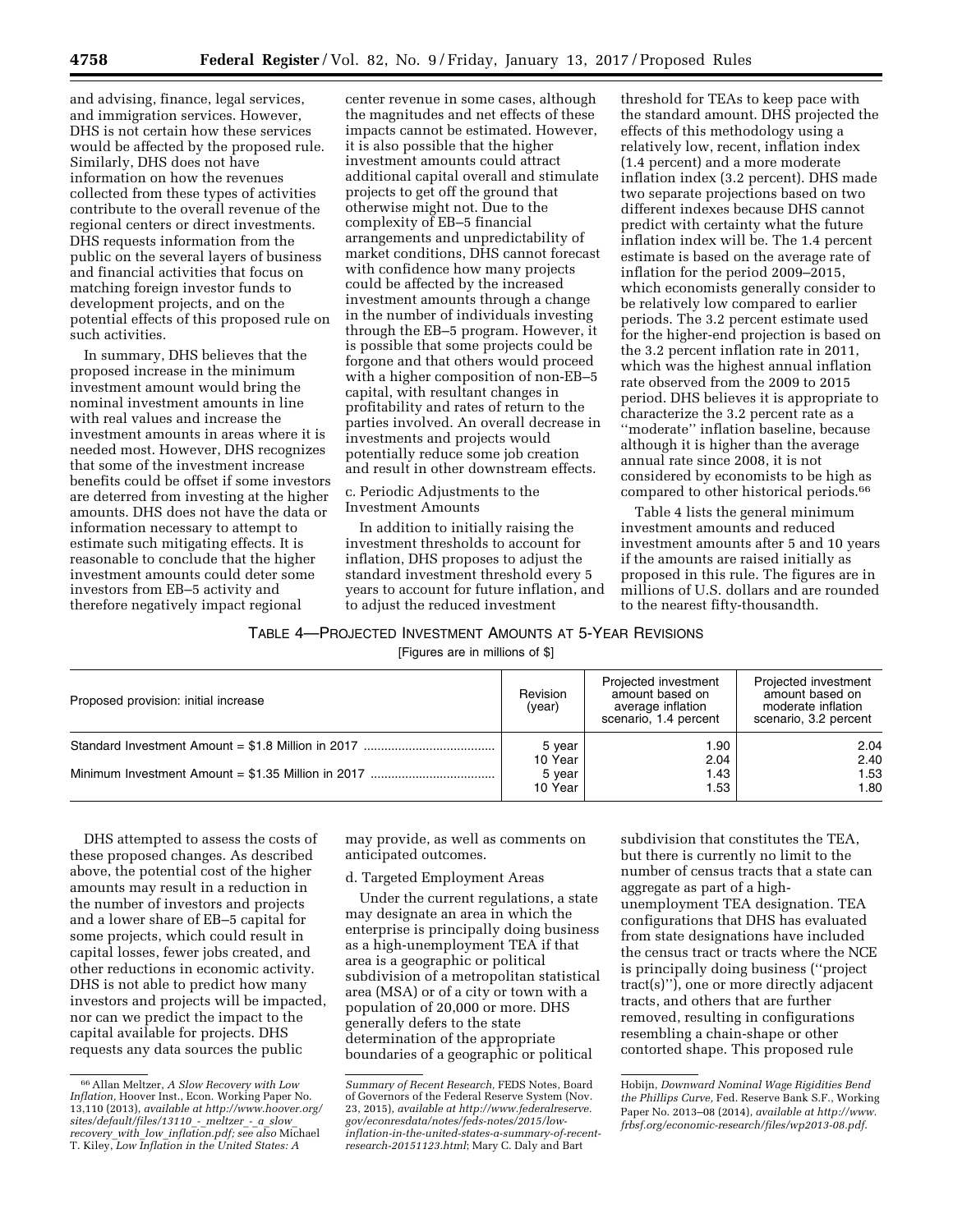would remove states from the TEA designation process; instead, investors would be required to provide sufficient evidence to DHS in order to qualify for the reduced investment threshold. DHS would generally limit the number of census tracts that could be combined for this purpose.67 Specifically, DHS is proposing that a TEA may also consist of an area comprised of the census tract(s) in which the new commercial enterprise is principally doing business, including any and all adjacent tracts, if the weighted average of the unemployment rate for all included tracts is at least 150 percent of the national average.

In order to assess the potential impact of this aspect of the proposed rule, DHS performed further analysis on the 2016 NCE sample. First, DHS determined, based on the sample, that 99 percent of regional center investments and 64 percent of non-regional center investments are made into TEAs. Because the 2016 sample significantly over-represents non-regional center investments and over-represents nonregional center NCEs by a smaller, but still noticeable, margin, DHS also

determined the percentage of investments overall that were applied to TEAs. DHS found that 97 percent of investments and 85 percent of NCEs were applied to TEAs.<sup>68</sup> About 10 percent of investments that were made into TEAs were made into rural TEAs. This 10% was the same for regional center and non-regional center investments.

DHS then parsed the TEA filings comprising the 2016 NCE sample into specific cohorts. The first cohort is the number of non-rural highunemployment TEA filings that did not rely on state designations to qualify. The TEAs in this cohort did not require state designations because the project was located in a specific geographical unit that met the unemployment threshold.69 They would be unaffected by the changes proposed in this rule. The next two cohorts are the filings that relied on one or two census tracts, respectively. These too would be unaffected by this rule. The fourth cohort is the filings that relied on three or more census tracts. The proposed rule would potentially affect some of the designations in this cohort. Because of this, DHS attempted

to subject these tracts to further analysis, as described further below.

DHS determined the relative size of each cohort by determining the total number of filings per cohort, and then weighting these percentages to reflect the appropriate regional center and nonregional center proportions, first for investments, and then for NCEs. The relative size of each cohort, as a share of the total number of investments in TEAs and the total number of NCEs in TEAs, are listed in Table 5 below. Note that the amounts are based on the average of filings for FY 2013–2015; potential changes in future filing patterns are discussed below. The share figures are in percentages and are provided first on the basis of all investments and NCEs and next on the basis of high-unemployment TEA investments and NCEs (the last two columns of the table). DHS could have also presented the shares on a per total-TEA basis, but since almost all investments (97 percent) were made into TEAs, little additional insight would be gained by providing figures on such a basis.

TABLE 5—TEA METRICS

| <b>TEA Cohort</b>                                     | Investments |                    | <b>NCEs</b> |                    | Share of high-<br>unemployment |                          |
|-------------------------------------------------------|-------------|--------------------|-------------|--------------------|--------------------------------|--------------------------|
|                                                       | Amount      | Share<br>(percent) | Amount      | Share<br>(percent) | <b>TEA filings</b>             |                          |
|                                                       |             |                    |             |                    | Investments<br>(percent)       | <b>NCEs</b><br>(percent) |
|                                                       | 9,159       | 87                 | 929         | 75                 | N/A                            | N/A                      |
|                                                       | 735         |                    | 135         |                    |                                | 18                       |
|                                                       | .883        | 18                 | 177         | 14                 | 20                             | 18                       |
|                                                       | 667         | 6                  | 50          | 4                  |                                |                          |
| Cohort not affected by the rule because it would meet | 4.672       | 44                 | 679         | 55                 | 36                             | 41                       |
| Qualify with three or more tracts (maximum that could | 5,875       | 56                 | 567         | 45                 | 64                             | 59                       |

67According to USCIS policy in effect at the time of issuance of this proposed rulemaking:

A new commercial enterprise is principally doing business in the location where it regularly, systematically, and continuously provides goods or services that support job creation. If the new commercial enterprise provides such goods or services in more than one location, it will be principally doing business in the location most significantly related to the job creation.

Factors considered in determining where a new commercial enterprise is principally doing business include, but are not limited to, the location of:

• Any jobs directly created by the new commercial enterprise;

• Any expenditure of capital related to the creation of jobs;

• The new commercial enterprise's day-to-day operation; and

• The new commercial enterprise's assets used in the creation of jobs.

USCIS Policy Manual, 6 USCIS–PM G (Nov. 30, 2016).

68 DHS used a weighted average calculation to determine these percentages because the 2016 NCE sample over-represents non-regional center investments—non-regional center investments accounted for exactly half the 2016 NCE sample but less than a tenth (9 percent) of submitted investments. This bias is not a feature of the sampling methodology but rather an inherent feature of the population, because non-regional center investments comprise 42 percent of NCEs. The 2016 NCE sample over-represents non-regional center NCEs as well, but not by as much as investments. The sample share of non-regional center NCEs is 50 percent, while the true share in the NCE population is 42 percent. Hence, the

overrepresentation is about 8 percentage points but DHS feels this is significant enough that the NCE aggregate shares should be weighted as well. The weighted average for TEA investments is the sum of the regional center share of investments (.91) multiplied by the TEA share found in the sample (.99), and the non-regional share of investments (.09) multiplied by the TEA share in the sample (.64). The resulting weighting equation is .91 + .06 = .97. The weighted average for TEA NCEs is the sum of the regional center share of NCEs (.58) multiplied by the TEA share found in the sample (.99), and the non-regional share of NCEs (.42) multiplied by the TEA share in the sample (.64). The resulting weighting equation is  $.58 + .27 = .85$ .

69For the TEA geographies that met the high unemployment threshold in the sample analyzed, 90 percent utilized MSAs and the remaining 10 percent utilized counties.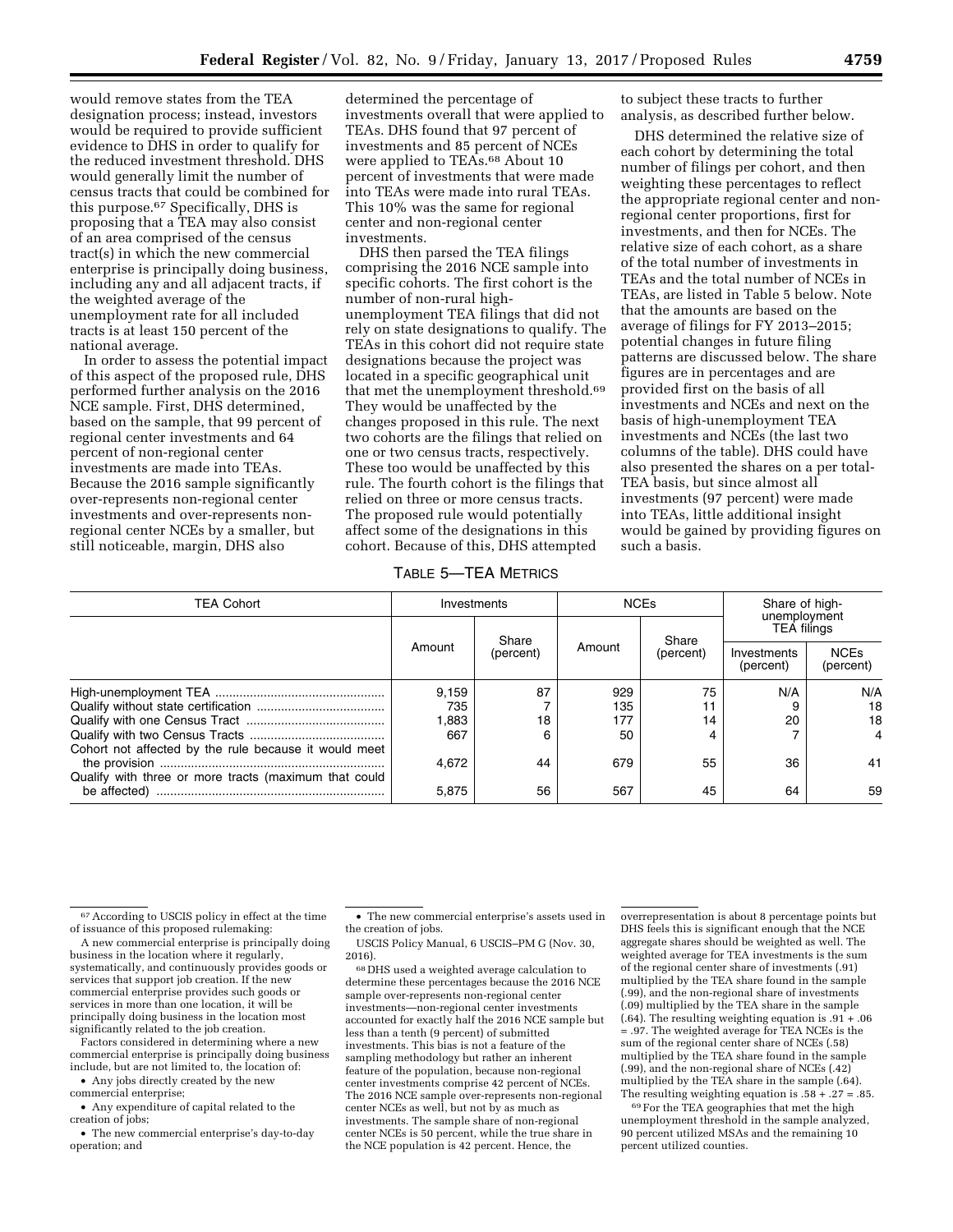DHS draws a number of conclusions from the metrics described above. Foremost, a large share of investments (87 percent) were made in, and threequarters of related NCEs were located in, high-unemployment TEAs. Second, a small share of investments (7 percent) qualified as high unemployment TEAs without state certification,<sup>70</sup> meaning that the MSA or county in which the related project was located qualified independently for such designation. About 18 percent of the investments qualified based on a single-census-tract designation, and a small share (6 percent) qualified based on a two-tract designation. Third, more than half of investments (56 percent) and just under half of related NCEs (45 percent) relied on three or more census-tract configurations.

DHS calculated additional metrics to assess the impact of the rule. To obtain the cohort that would be unaffected by the rule, DHS added together the five subcategories representing non-TEA, rural TEA, those that qualified without state attestation, single tract configurations, and two-tract configurations. This cohort is reported in the second to last row of Table 5. Next, DHS obtained the number of investments and related NCEs that could potentially be affected by the rule. This cohort is reported in the last row of Table 5. These figures represent our maximum. In reality, some portion of the maximum cohort for projects and NCEs would have continued to qualify for TEA designation under the changes proposed by this rule. However, currently DHS does not have reliable, statistically valid information from which DHS can estimate what share would likely be impacted by the rule.

DHS obtained Census Bureau data on adjacent tracts that were utilized in studies unrelated to the current rulemaking provision.71 From the population of 74,001 tracts provided in the Census dataset, DHS randomly sampled 390 tracts, which is slightly more than the 383 needed for 95 percent confidence and a 5 percent margin of error. The average number of adjacent

tracts was 6.4 and the median was 6, with a maximum of 11, a minimum of 3, and a range of 8. Since ''partial'' tracts are not viable under the EB–5 program, the average was rounded to the nearest whole number and 1 tract was added to account for the primary tract for which the adjacencies were counted, to yield an average of 7 total tracts. This suggests that it may not be unusual for a TEA designation of three or more tracts to satisfy the adjacency requirements of this proposed rule.

The benefit of this aspect of the proposed rule is that it would prevent certain TEA configurations that rely on a large number of census tracts indirectly linked to the actual project tract(s) by multiple degrees of separation. As a result, some investments may be re-directed to areas where unemployment rates are truly high, according to the 150 percent threshold, and therefore may stimulate job creation where it is most needed.

Finally, DHS also considered an alternative provision, under which TEA designations would be subject to a twelve-tract limit. This limit is used by the State of California in its TEA certifications. DHS considered this limit as an alternative approach because it is the only case in which a state limits the number of census tracts to a specific number. Analysis of the NCE sample revealed that for tract configurations with two or more tracts, the average number of tracts aggregated was 16, but the median was 7. The figures are slightly higher at 17 and 8, respectively, when the cohort is isolated to three or more multiple tract configurations. The difference in the mean and median indicate that the distribution is rightskewed, characterized by a small number of very large-tract number compilations, evidenced by a sample range of 198 tracts. DHS notes that there is sufficient variation in the data to preclude state locational bias, as 22 states including the District of Columbia were represented in the 2016 NCE sample. Ultimately, DHS did not choose this alternative option because it is not necessarily appropriate for nationwide application, as the limitation to 12 census tracts may be justifiable for reasons specific to California but may not be apt on a national scale.

DHS stresses that the maximum cohorts presented in Table 5 overstate the number and shares of future investments and NCEs that would be impacted by the TEA reform provision because some of the configurations that relied on multiple tracts (3 or more) would be able to meet the requirements of the proposed rule. Furthermore, the number of impacted investments and

NCEs is also likely to be lower because regional centers may be able to replace forgone projects in places that would not meet the high unemployment criteria under the proposed rule with other projects that would in fact qualify. For example, a regional center seeking to locate a project on one city block that would no longer qualify as a TEA may opt to locate the project on another block that could qualify as a TEA under the new rule. In that sense, the proposed rule may provide additional incentive for investments in rural areas, because such investments would be unaffected by this rule, or in areas that are more closely associated with high unemployment. In other words, if a regional center is considering a project in a specific location that would no longer qualify as a TEA, the regional center can opt to move the project to a TEA or seek another project that would fall within a TEA. DHS believes that some regional centers will not be able to make such a substitution and that there may be costs in the forms of forgone investments and projects, and accompanying reductions in job creation and other economic activity.

DHS requests any data sources or comments from the public on the estimated costs for the number of investments and projects impacted by this aspect of the proposed rule. DHS has described some of the possible negative consequences of a reduced number of investors. A decrease in investments and projects would potentially reduce some job creation and have other downstream effects.

Finally, DHS notes that because state designations will no longer be accepted, it is reasonable to expect cost savings germane to the labor time and opportunity costs of state government institutions previously involved in TEA designations. It is reasonable to expect that these cost savings to states would transfer into some additional costs for DHS in adjudication review time in order to evaluate TEA submissions. However, DHS cannot accurately predict such added time burden to the Government at this time.

#### e. Other Provisions

DHS has analyzed the other provisions and sub-provisions to those discussed above:

*Removal of Conditions Filing.* DHS is proposing to revise its regulations to clarify that, except in limited circumstances, derivative family members must file their own petitions to remove conditions from their permanent residence when they are not included in a petition to remove conditions filed by the principal

<sup>70</sup>State certification is currently required for high unemployment areas encompassing geographic or political subdivisions smaller than an MSA or county. *See* 8 CFR 204.(6)(i) and 204.6(j)(6)(ii).

<sup>71</sup>As of 2016, the Census Bureau records show 73,057 Tracts in the United States, including the District of Columbia but not counting U.S. Territories. U.S. Census Bureau, 2010 Census Tallies of Census Tracts, Block Groups and Blocks, *available at [https://www.Census.gov/geo/maps](https://www.Census.gov/geo/maps-data/data/tallies/tractblock.html)[data/data/tallies/tractblock.html.](https://www.Census.gov/geo/maps-data/data/tallies/tractblock.html)* The data utilized in this analysis is currently available publicly from Brown University's (Providence, RI) American Communities Project Web site at *[http://www.s4.](http://www.s4.brown.edu/us2010/Researcher/Pooling.htm) [brown.edu/us2010/Researcher/Pooling.htm.](http://www.s4.brown.edu/us2010/Researcher/Pooling.htm)*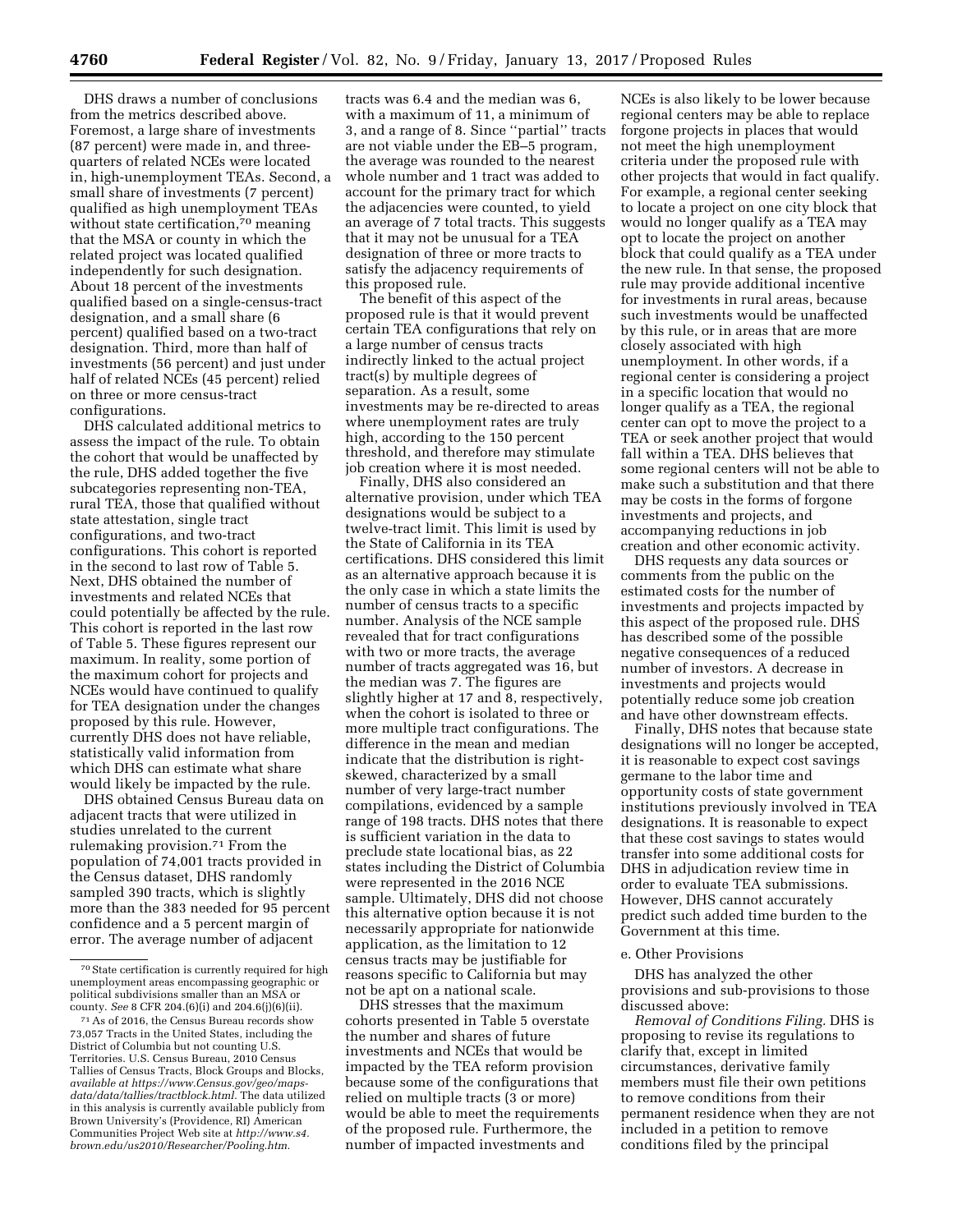investor. Generally, an immigrant investor's derivatives are included in the principal immigrant investor's Form I–829 petition. However, there have been cases where the derivatives are not included in the principal's petition but instead file one or more separate Form I–829 petitions. The proposed regulation clarifies that, except in the case of a deceased principal, derivatives not included in the principal's Form I– 829 petition cannot use one petition for all the derivatives combined but must each separately file his or her own Form I–829 petition. Based on EB–5 program office review of historical filings for this group, on average over a 3-year period about 24 cases per year involved such circumstances. Biometrics are currently required for the joint Form I–829 petition submissions, so the provision requiring separate filings would not impose any additional biometric, travel, or associated opportunity costs. The only costs expected from the rule would be the separate filing fee and associated opportunity cost. The filing fee for a Form I–829 petition is \$3,750. DHS estimates that the form takes 3 hours to complete. DHS recognizes that many dependent spouses and children do not currently participate in the U.S. labor market, and as a result, are not represented in national average wage calculations. In order to provide a reasonable proxy of time valuation, DHS has to assume some value of time above zero and therefore uses an hourly cost burdened minimum wage rate of \$10.59 to estimate the opportunity cost of time for dependent spouses. The value of \$10.59 per hour represents the Federal minimum wage with an upward adjustment for benefits.72 Each applicant would face a time cost burden of \$32, which when added to the filing fee, is \$3,782. Extrapolating the past number of average annual filings of 24 going forward, total applicant costs would total \$90,762 annually.73

*Removal of Conditions Interview.* In addition to the separate filing requirement discussed above, DHS is proposing to improve the adjudication process relevant to the investor's Form I–829 interview process by providing flexibility in interview scheduling and location. Section 216A(c)(1)(B) of the INA, 8 U.S.C. 1186b(c)(1)(B), generally

requires Form I–829 petitioners to be interviewed prior to final adjudication of the petition, although DHS may waive the interview requirement at its discretion. *See* INA section 216A(d)(3), 8 U.S.C. 1186b(d)(3). Under this rule, DHS is proposing to give USCIS greater flexibility to require Form I–829 interviews and determine the appropriate location for such an interview. Additionally, current DHS regulations allow for Form I–829 petitioners to be interviewed prior to final adjudication of a Form I–829 petition, but require the interview to be conducted at the USCIS District Office holding jurisdiction over the immigrant investor's new commercial enterprise. However, there is no requirement that the immigrant investor reside in the same location as the new commercial enterprise, and DHS has determined through some very preliminary surveys conducted by the EB–5 program office that many immigrant investors are located a considerable distance from the new commercial enterprise. Therefore, DHS proposes to clarify that USCIS has authority to schedule an interview at the USCIS office holding jurisdiction over either the immigrant investor's commercial enterprise, the immigrant investor's residence, or the location in which the Form I–829 petition is being adjudicated. DHS cannot currently determine how many petitioners would potentially be affected by these changes. From fiscal years 2011 to 2015, DHS received an average of 1,911 Form I–829 petitions. While not all of these petitioners would require an interview or face hardship to travel for an interview, some of this maximum population may be impacted.74 Some petitioners would benefit by traveling shorter distances for interviews and thus see a cost savings in travel costs and opportunity costs of time for travel and interview time. DHS welcomes any comments by the public that may provide further data sources on the potential costs and benefits associated with this proposed change.

*Process for Issuing Permanent Resident Cards.* DHS also proposes to amend regulations governing the process by which immigrant investors obtain their new permanent resident cards after the approval of their Form I– 829 petitions. Current regulations require the immigrant investor and his or her derivatives to report to a district

office for processing of their permanent resident cards after approval of the Form I–829 petition. This process is no longer necessary in light of intervening improvements in DHS's biometric data collection program.75 DHS now captures the required biometric data while the Form I–829 petition is pending, at the time the immigrant investor and his or her derivatives appear at an Application Support Center for fingerprinting, as required for the Form I–829 background and security checks. DHS then mails the permanent resident card directly to the immigrant investor by U.S. Postal Service registered mail after the Form I– 829 petition is approved. Accordingly, there is generally no need for the immigrant investor and his or her derivatives to appear at a district office after approval of the Form I–829 petition.

DHS does not estimate any additional costs for this proposed provision. This proposed provision will likely benefit immigrant investors and any derivatives, including by providing savings in cost, travel, and time, since this regulation will no longer require them to report to a district office for processing of their permanent resident cards. DHS also benefits by removing a process that is no longer necessary.

*Miscellaneous other changes.* DHS is also proposing a number of other technical changes to the EB–5 regulations. First, DHS is proposing to update a reference to the former United States Customs Service, so that it will now refer to U.S. Customs and Border Protection. Second, DHS is proposing to conform DHS regulations to Public Law 107–273, which eliminated the requirement that immigrant entrepreneurs establish a new commercial enterprise from both section 203(b)(5) and section 216A of the INA. Accordingly, USCIS proposes to remove references to this requirement in 8 CFR 204.6 and 216.6. Third, DHS is proposing to further conform DHS regulations to Public Law 107–273 by removing the references to ''management'' at 8 CFR 204.6(j)(5) and 8 CFR 204.6(j)(5)(iii). Fourth, DHS is proposing to remove the phrase ''as opposed to maintaining a purely passive role in regard to the investment'' from 8 CFR 204.6(j)(5). Fifth, DHS is proposing to allow any type of entity to serve as a new commercial enterprise. Sixth, DHS is proposing to amend 8 CFR 204.6(k) to remove the requirement on USCIS to specify in the decision on the EB–5 immigrant petition whether the new commercial enterprise is

<sup>72</sup> *Minimum Wage,* U.S. DOL, *[http://www.dol.gov/](http://www.dol.gov/dol/topic/wages/minimumwage.htm)  [dol/topic/wages/minimumwage.htm](http://www.dol.gov/dol/topic/wages/minimumwage.htm)* (indicating the Federal Minimum Wage is \$7.25 per hour). The calculation for total employer costs for employee compensation for dependent spouses and children of principals with an approved Form I–140: \$7.25<br>per hour  $\times$  1.46 = \$10.59 per hour.

 $73$  Calculation: the burdened wage of \$10.59 per hour multiplied by 3 hours. The individual fee and total cost figures are rounded from actuals of \$3,781.76 and \$90,762.12, respectively.

<sup>74</sup>USCIS, Number of I–829 Petitions by Entrepreneurs to Remove Conditions by Fiscal Year, Quarter, and Case Status 2008–2016, *available at [https://www.uscis.gov/sites/default/files/USCIS/](https://www.uscis.gov/sites/default/files/USCIS/Resources/Reports%20and%20Studies/Immigration%20Forms%20Data/Employment-based/I829_performancedata_fy2016_qtr3.pdf)  [Resources/Reports%20and%20Studies/](https://www.uscis.gov/sites/default/files/USCIS/Resources/Reports%20and%20Studies/Immigration%20Forms%20Data/Employment-based/I829_performancedata_fy2016_qtr3.pdf) [Immigration%20Forms%20Data/Employment](https://www.uscis.gov/sites/default/files/USCIS/Resources/Reports%20and%20Studies/Immigration%20Forms%20Data/Employment-based/I829_performancedata_fy2016_qtr3.pdf)based/I829*\_*[performancedata](https://www.uscis.gov/sites/default/files/USCIS/Resources/Reports%20and%20Studies/Immigration%20Forms%20Data/Employment-based/I829_performancedata_fy2016_qtr3.pdf)*\_*fy2016*\_*qtr3.pdf*.

<sup>75</sup> DHS already has authority to collect this information under 8 CFR part 103.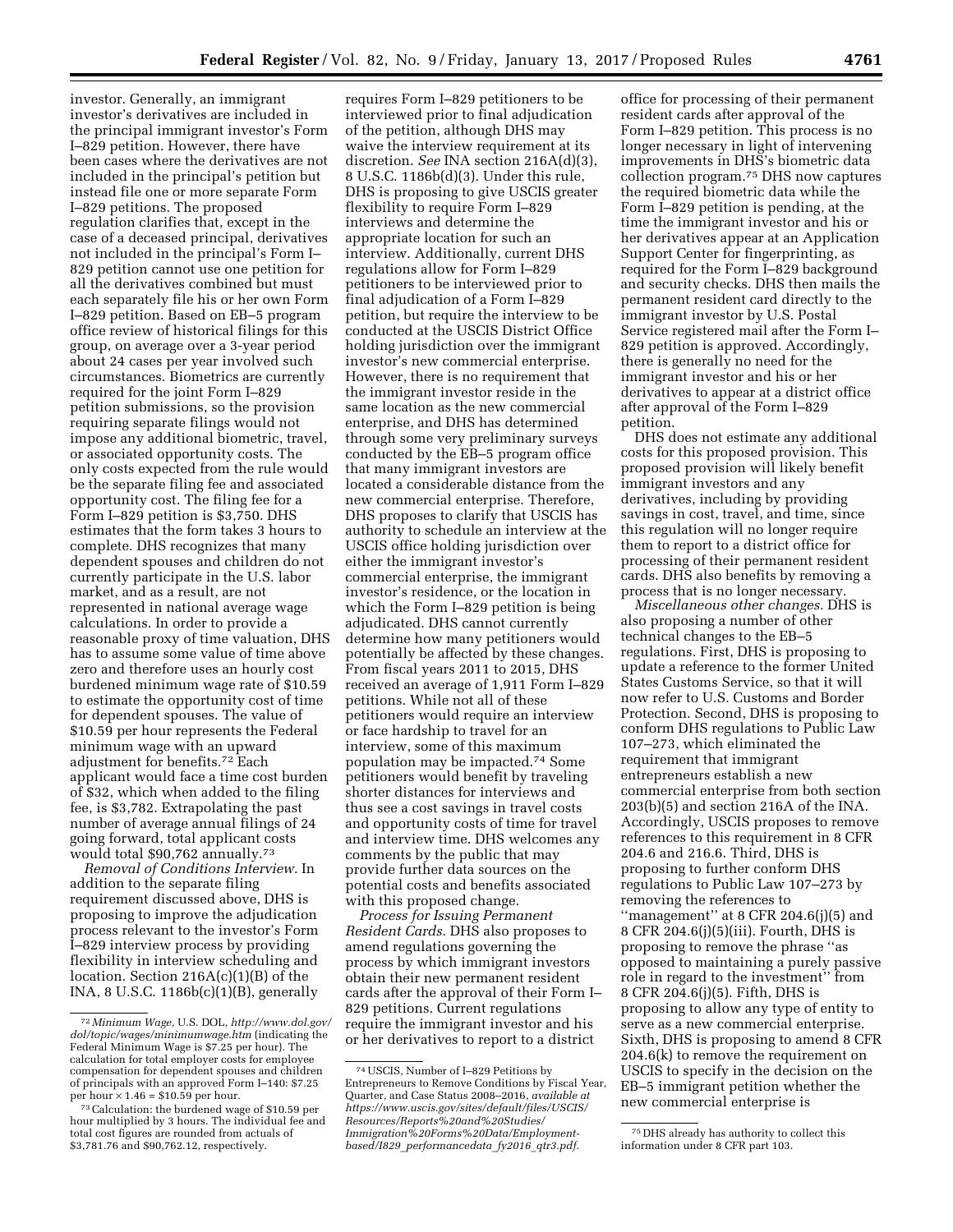principally doing business in a TEA. Finally, DHS is proposing revisions to otherwise unaffected sections of section 204.6 and 216.6 to replace the term ''entrepreneur'' with the term ''investor.'' These provisions are technical changes and will have no impact on investors or the government. Therefore, the benefits and costs for these changes were not estimated.

#### Miscellaneous Costs

Familiarization costs: DHS assumes that there will be familiarization costs associated with this rule. To estimate these costs, DHS relied on several assumptions. First, DHS believes that each approved regional center would need to review the rule. Other than regional centers, the NCEs would also need to be familiar with the proposed rule. Based on the 790 regional centers referenced herein as having approved Forms I–924 and 520 non-regional center NCEs, a total of at least 1,310 identified entities would likely need to review the rule. DHS believes that lawyers would likely review the rule and that it would take about 4 hours to review and inform any additional parties of the changes in this proposed rule. Based on the BLS ''Occupational Employment Statistics (OES)'' dataset, the 2015 mean hourly wage for a lawyer was \$65.51.76 DHS burdens this rate by a multiple of 1.46, consistent with other rulemakings, to account for other compensation and benefits, to arrive at an hourly cost of \$95.64. The total cost of familiarization is \$501,154 annually based on the current number of approved regional centers and nonregional center NCEs in the recent past.77

#### *D. Executive Order 13132*

This proposed rule would not have substantial direct effects on the States, on the relationship between the National Government and the States, or on the distribution of power and responsibilities among the various levels of government. Although DHS has historically deferred to state designations of high unemployment areas, DHS is ultimately responsible for the adjudication of each petition (including TEA designations).78 This

proposed rule would not directly alter the states' rights or obligations under the EB–5 program, and is fully consistent with the federal role in administration of immigration programs. DHS is unaware of any state laws that would be preempted or otherwise affected by this proposed rule.79 Therefore, in accordance with section 6 of Executive Order 13132, it is determined that this rule does not have sufficient federalism implications to warrant the preparation of a federalism summary impact statement. DHS nonetheless welcomes public comment on possible federalism implications of this proposed rule.

#### *E. Regulatory Flexibility Act*

The Regulatory Flexibility Act of 1980 (RFA), 5 U.S.C. 601–612, as amended by the Small Business Regulatory Enforcement Fairness Act of 1996, Public Law 104–121, 110 Stat. 847 (March 29, 1996), requires Federal agencies to consider the potential impact of regulations on small entities. The term ''small entities'' comprises small businesses, not-for-profit organizations that are not dominant in their fields, and governmental jurisdictions with populations of less than 50,000. An ''individual'' is not defined by the RFA as a small entity and costs to an individual from a rule are not considered for RFA purposes. In addition, courts have held that the RFA's regulatory flexibility analysis requirements apply to direct small entity impacts only.80 Consequently, any indirect impacts from a rule to a small entity are not costs for RFA purposes.

However, the changes proposed by DHS to modernize and improve the EB– 5 program may have the potential to affect several types of business entities involved in EB–5 projects. Therefore, DHS has prepared an Initial Regulatory Flexibility Analysis (IRFA) under the RFA because some of the entities

80*See, e.g., Mid-Tex Elec. Coop.* v. *FERC,* 773 F.2d 327, 342 (D.C. Cir. 1985) (concluding that an agency may certify a rule under Section 605(b) of the Regulatory Flexibility Act when the agency determines the rule will not directly impact small entities).

involved may be considered small entities.

Initial Regulatory Flexibility Analysis

EB–5 investment structures are complex and can involve numerous entities involved in project financing and development. The rule proposes to raise the investment levels to account for inflation and reform the way in which TEAs are constructed. It is difficult to determine the small entity status of regional centers because there is a lack of official data on employment, income, and industry classification for these entities. Such a determination is also difficult because regional centers can be structured in a variety of different ways, and can involve multiple business and financial activities, some of which play a direct, and some an indirect, role in linking investor funds to NCEs and job-creating projects or entities. Although DHS does not know if regional centers are small entities, DHS believes some regional center NCEs and some non-regional center NCEs could be small entities. A detailed description of DHS's attempt to identify such entities is provided below. DHS welcomes public comment on the potential impact of the proposed changes on small entities.

a. A Description of the Reasons Why the Action by the Agency Is Being Considered

DHS proposes to update its EB–5 regulations to update aspects of the EB– 5 program in need of reform and to reflect statutory changes and codify existing policies. Elsewhere in this preamble, DHS provides further background and explanation for the proposals contained in the rule.

b. A Succinct Statement of the Objectives of, and Legal Basis for, the Proposed Rule

DHS objectives and legal authority for this proposed rule are discussed in Section II of the preamble.

c. A Description and, Where Feasible, an Estimate of the Number of Small Entities to Which the Proposed Changes Would Apply

DHS believes the changes outlined in the proposed rule could affect the following types of groups that are involved in EB–5 investments: Entrepreneurs, regional centers, and new commercial enterprises (NCEs). Below, DHS identifies which of these groups may qualify as small entities under the RFA.

<sup>76</sup>Bureau of Labor Statistics, May 2015 National Occupational Employment and Wage Estimates United States, *[https://www.bls.gov/oes/current/oes](https://www.bls.gov/oes/current/oes_nat.htm#23-0000)*\_ *[nat.htm#23-0000.](https://www.bls.gov/oes/current/oes_nat.htm#23-0000)* 

<sup>77</sup> Calculation: 1,310 entities  $\times$  4 hours each  $\times$ burdened hourly wage of \$95.64. Final figure is rounded from 501,153.6.

<sup>78</sup>USCIS Policy Manual, 6 USCIS–PM G at 8 (May 30, 2013) (''However, for all TEA designations, USCIS must still ensure compliance with the statutory requirement that the proposed area designated by the state in fact has an

unemployment rate of at least 150 percent of the national average rate.'').

<sup>79</sup>For example, California's Office of Business and Economic Development notes: ''While the EB– 5 visa program is administered by the U.S. Citizenship and Immigration Services and is therefore governed by federal laws and regulations, GO-Biz provides customized TEA certifications for projects that qualify under the \$500,000 special TEA requirements.'' *EB–5 Investor Visa Program,*  California Governor's Office of Business and Economic Development, *[http://](http://www.business.ca.gov/Programs/International-Affairs-and-Business-Development/EB-5) [www.business.ca.gov/Programs/International-](http://www.business.ca.gov/Programs/International-Affairs-and-Business-Development/EB-5)[Affairs-and-Business-Development/EB-5.](http://www.business.ca.gov/Programs/International-Affairs-and-Business-Development/EB-5)*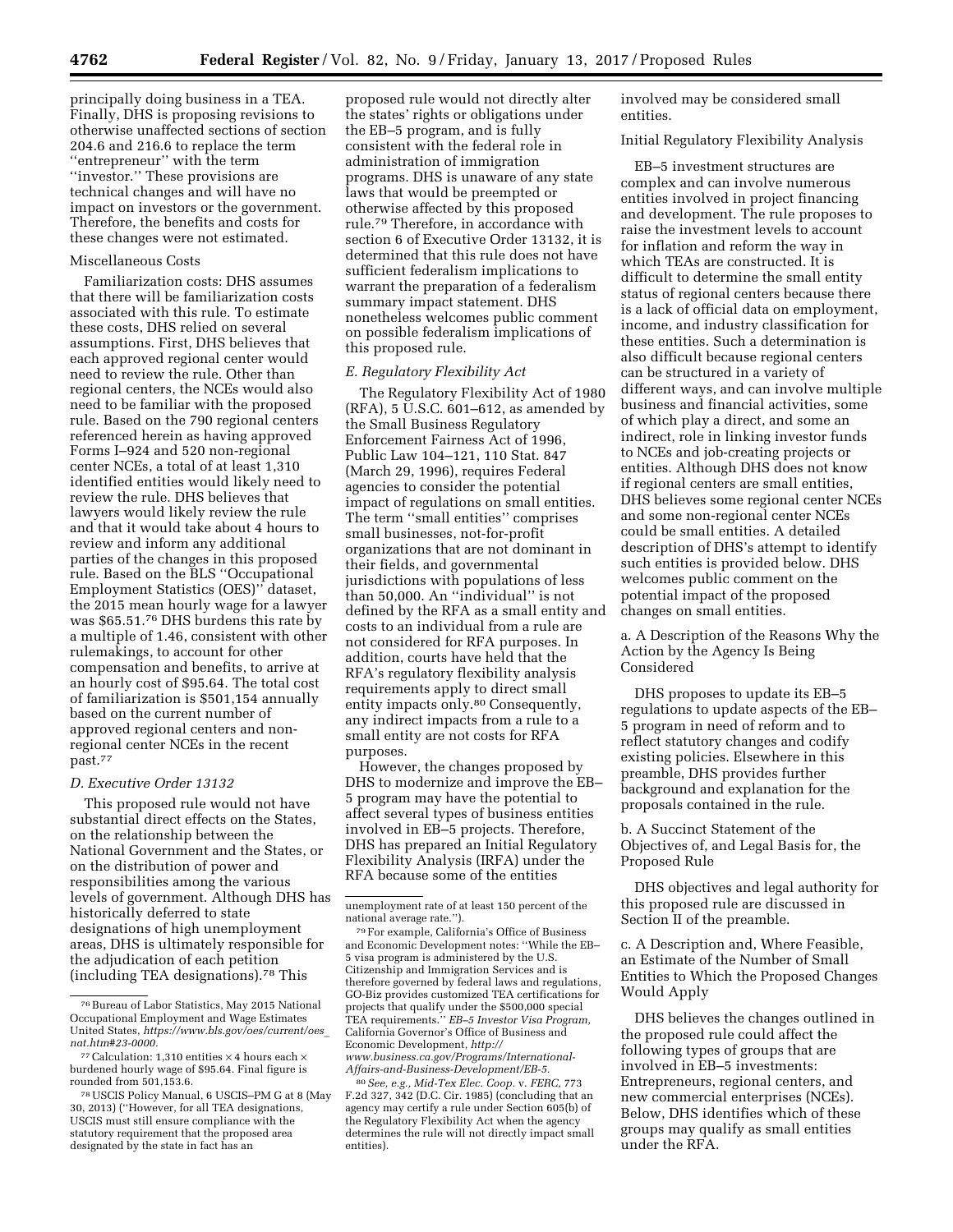## 1. Entrepreneurs

An entrepreneur who wishes to immigrate to the United States must file an Immigrant Petition by Alien Entrepreneur (Form I–526). DHS analysis of filing data for the Form I–526 reveals that for FY 2013–2015 an average of 10,547 EB–5 foreign entrepreneurs filed Form I–526 petitions to DHS annually, and DHS forecasts that over the next ten years the annual average will be about 16,000. Form I– 526 petitions are filed by individuals who voluntarily apply for immigration benefits on their own behalf and thus do not meet the definition of a small entity. Therefore, entrepreneurs were not considered further for purposes of this RFA.

#### 2. Regional Centers

As previously mentioned, the small entity status of regional centers is very difficult to determine because of the lack of official data concerning employment, income, and industry classification of the regional center itself. Regional centers use Form I–924 to obtain regional center designation and use Form I–924A to demonstrate continued eligibility for regional center designation annually. The information provided by regional center applicants as part of the Form I–924 and I–924A processes does not include adequate data to allow DHS to reliably identify the small entity status of individual applicants. Although regional center applicants typically report the North American Industry Classification (NAICS) codes associated with the sectors they plan to direct investor funds toward, these codes do not necessarily apply to the regional centers themselves. In addition, information provided to DHS concerning regional centers generally does not include regional center revenues or employment.

DHS nonetheless attempted to identify how many regional centers may be small entities. DHS obtained a sample of 440 regional centers operating 5,886 projects. At the time of DHS's analysis, there were 790 approved regional centers.81 DHS used subscription and publicly available data to identify those regional centers that may qualify as small entities by trying to obtain revenue information or information on the number of employees and the NAICS codes. Obtaining the revenue or employee count and NAICS codes would allow DHS to determine if the regional center

was a small entity as recommended by the SBA. For the vast majority of the entities in the sample, DHS could not conclusively determine the entity's small entity status. For 15 of the regional centers in the sample, search queries generated preliminary results, but DHS could not confirm them as the entities of interest. This is because regional centers often utilize very broad terms, such as a combination of the term ''regional center'' and the name of the state, city, or geographic area in which the regional center is located. Nonregional center entities, such as local economic development organizations, as well as consultancies and legal units involved in the EB–5 program, often utilize very similar or even exact name syntax, and, as such, the multiple initial results could not be de-conflicted. For about 5 of the target regional centers, DHS could reasonably verify the results of the search query. However, such a low response proportion prevents DHS from drawing statistically valid conclusions.

DHS did not attempt to determine the small entity status of regional centers based on the bundled capital investment amounts available to such regional centers. Such bundled investments are not indicative of whether the regional center is appropriately characterized as a small entity for purposes of the RFA because there is no way to know, based solely on the information available, how much of these bundled investment amounts are used for the investment projects that the regional center may be affiliated with and how much may be used as administrative fees paid to the regional center. DHS assumes that some amount of the administrative fees contribute to a regional center's revenue, and if DHS were able to obtain information on administrative fees, along with industry data, DHS might be able to make a determination on whether the regional center was a small entity. DHS welcomes any public comment on data sources or information on regional centers, including their sources of revenue, their employment data, the industries in which they should be categorized, and other information relevant to their small entity status.

## 3. New Commercial Enterprises (NCEs)

Similar to the challenges with identifying regional centers as small entities, DHS experienced challenges when attempting to identify NCEs as small entities, whether the NCE is affiliated with a regional center or not.

First, NCEs can be involved with the job-creating activity in a variety of ways that create analytical challenges.

Regional center NCEs usually are established to receive EB–5 funding, and then deploy the funding to a separate JCE. They can also engage in the job creating activity directly. Both regional center NCEs and non-regional center NCEs can fund multiple job creating activities. Under USCIS's current regulations at 8 CFR 204.6(e), an NCE can constitute a parent company and its wholly-owned subsidiaries and through these wholly-owned subsidiaries an NCE can also engage in job-creating activities in multiple industries. The multiplicity of ways in which an NCE can engage in the job creating activity make it difficult to assign a NAICS code to any particular entity that constitutes or comprises part of what is considered the NCE.

Second, DHS does not require regional center applicants or petitioners to submit on their applications or petitions the type of revenue and employment data appropriate for analysis, regardless of the type of NCE or how it is structured.82 Although petitioners are required to submit a number of different types of documents to DHS to establish eligibility, DHS does not specifically require revenue or employment data for a specific NCE entity itself. Rather, petitioners relying on future job creation must provide a business plan for the job-creating activity (regardless of which entity is engaged in the activity), and the plan may contain projected revenues, although it is not required to. The business plan or an accompanying economic analysis will also project the expected number of jobs created by the EB–5 investment. However, these are projections only. It is not appropriate to use these projected revenues as a substitute for actual revenues in this analysis. For these reasons, although DHS recognizes that the proposed rule could result in some impacts to NCEs that may be small entities, DHS cannot feasibly or reliably estimate the number of such small entities that could be impacted. DHS requests comments from the public that provide more information how to identify the small entity status of NCEs, what the potential impacts of the rule might be on small entity NCEs, and whether and to what extent those impacts could be transferred to small entity regional centers.

<sup>81</sup> DHS attempted to conduct a small entity analysis on regional centers for another DHS rule in January 2016.

<sup>82</sup> DHS notes that regional centers and individual petitioners provide such information regarding the NCEs with which the regional centers are associated or in which the petitioners have invested.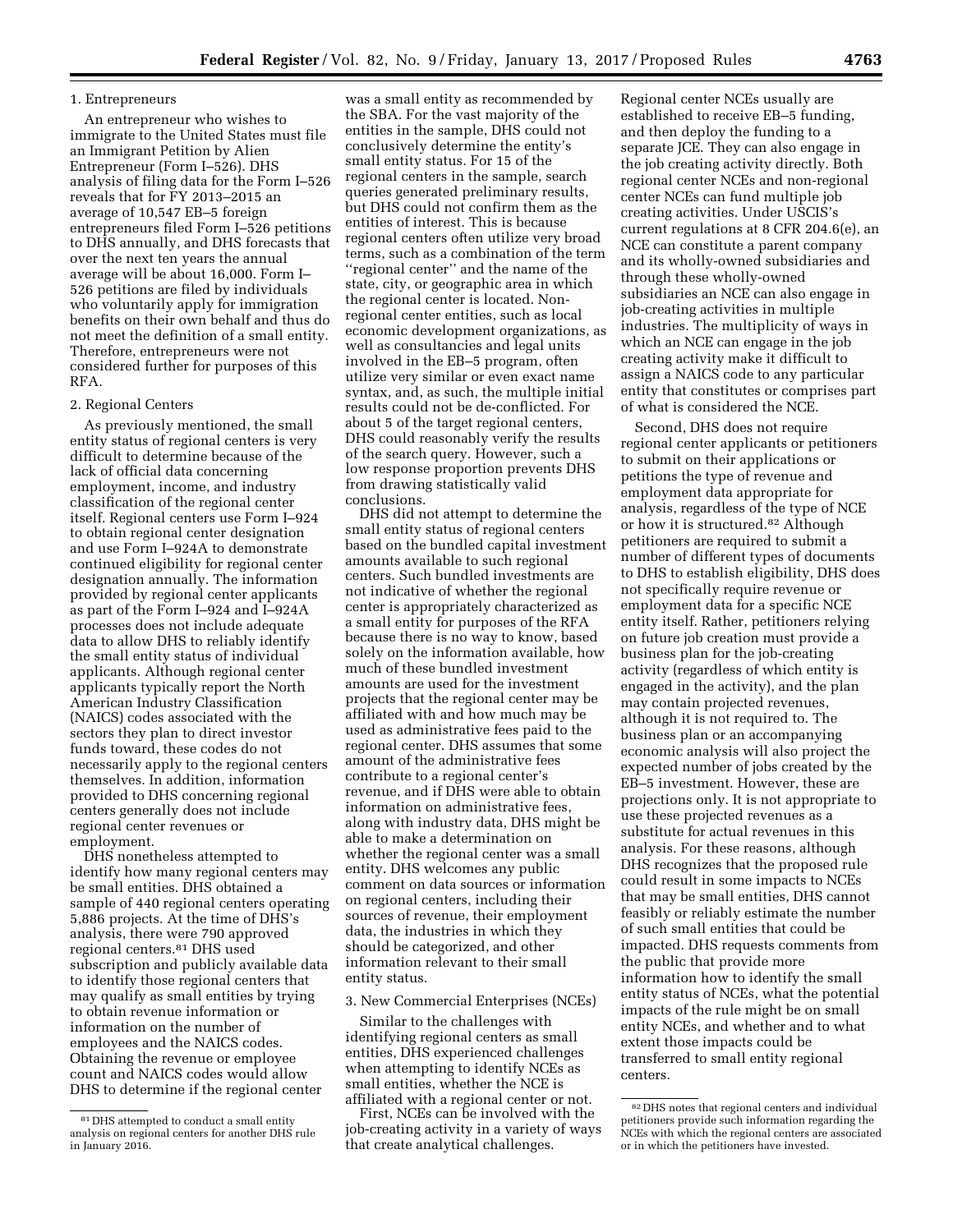## 4. Job-Creating Entities (JCEs)

Due to the complex nature of the EB– 5 program and the various structures involved, DHS assumes that the proposed provisions that would increase the investment amount or change the TEA designation criteria could indirectly impact the JCEs. However, DHS requests public comment on this assumption given the various structures that are possible under the EB–5 program. Due to data capture limitations, it is not feasible for DHS to reliably estimate the number of JCEs at this time. DHS anticipates forthcoming form revisions that may collect additional data on JCEs that receive EB– 5 capital, and expects to be able to examine this more closely in the future.

d. A Description of the Projected Reporting, Recordkeeping, and Other Compliance Requirements of the Proposed Rule, Including an Estimate of the Classes of Small Entities That Will Be Subject to the Requirement and the Types of Professional Skills

The proposed rule does not directly impose any new or additional ''reporting'' or ''recordkeeping'' requirements on filers of Forms I–526, I–829 or I–924. The proposed rule does not require any new professional skills for reporting. However, the proposed rule may create some additional time burden costs related to reviewing the proposed provisions, as is discussed above. As noted above, DHS believes that lawyers would likely review the rule and that it would take about 4 hours to review and inform any additional parties of the changes in this proposed rule. Based on the BLS ''Occupational Employment Statistics (OES)'' dataset, the 2015 mean hourly wage for a lawyer was \$65.51.83 DHS burdens this rate by a multiple of 1.46, consistent with other rulemakings, to account for other compensation and benefits, to arrive at an hourly cost of \$95.64, or \$382.56 per entity.

While DHS has estimated these costs, and assumes that they may affect some small entities, for reasons stated previously, data limitations prevent DHS from determining how many such small entities may be impacted or the extent of the impact to the small entities.

e. An Identification of All Relevant Federal Rules, to the Extent Practical, That May Duplicate, Overlap, or Conflict With the Proposed Rule

DHS is unaware of any duplicative, overlapping, or conflicting Federal rules, but invites any comment and information regarding any such rules.

f. Description of Any Significant Alternatives to the Proposed Rule That Accomplish the Stated Objectives of Applicable Statutes and That Minimize Any Significant Economic Impact of the Proposed Rule on Small Entities

This proposed rule would modernize and make necessary updates to the EB– 5 program. While DHS knows that some regional centers may be considered small entities, DHS does not have enough data to determine the impact that this proposed rule may have on those entities.

With respect to the proposal to reform the TEA designation process, DHS considered several alternatives, but found that they did not feasibly accomplish the stated objective of INA section 203(b)(5)(B)(ii). One alternative DHS considered was limiting the geographic or political subdivision of TEA configurations to an area containing up to, but no more than, 12 contiguous census tracts, an option currently used by the state of California in its TEA designation process.84 However, DHS is not confident that this option is necessarily appropriate for nationwide application, as the limitation to 12 census tracts may be justifiable for reasons specific to California but may not be feasible on a national scale.

Another significant alternative DHS considered that would be relatively straightforward to implement and understand would be to limit the geographic or political subdivision of the TEA to the actual project tract(s). While this option would be easy to put in practice for both stakeholders and the agency, it was considered too restrictive in that it would exclude immediately adjacent areas that would be impacted by the investment.

DHS also considered options based on a ''commuter pattern'' analysis, which focuses on defining a TEA as encompassing the area in which workers may live and be commuting from, rather than just where the investment is made and where the new commercial enterprise is principally doing business. The ''commuter

pattern'' proposal was deemed too operationally burdensome to implement as it posed challenges in establishing standards to determine the relevant commuting area that would fairly account for variances across the country.85 In addition, DHS could not identify a commuting-pattern standard that would appropriately limit the geographic scope of a TEA designation consistent with the statute and the policy goals of this proposed regulation.

With respect to the minimum investment amount provision, DHS also considered an alternative to the proposed increase to the investment amount for TEAs. Specifically, DHS considered the alternative of setting the reduced TEA investment amount to \$900,000 instead of \$1,350,000, consistent with the existing regulatory framework.86 DHS is proposing a 75 percent reduction rather than a 50 percent reduction to better balance the Congressional aim of incentivizing investment in TEAs with the goal of encouraging greater investment in the United States more generally. History has shown that a 50 percent reduction coincides with an extremely large imbalance in favor of TEA investments, at the expense of additional overall investment and therefore economic benefit that may accrue to the U.S. economy more generally. Removing the TEA discount entirely, although allowable by statute, would run the risk of removing the incentive to invest in TEAs altogether. Setting the reduced minimum investment at 75 percent of the standard minimum investment amount (*i.e.,* the midpoint between the maximum discount and no discount)

<sup>83</sup>Bureau of Labor Statistics, May 2015 National Occupational Employment and Wage Estimates United States, *[https://www.bls.gov/oes/current/oes](https://www.bls.gov/oes/current/oes_nat.htm#23-0000)*\_ *[nat.htm#23-0000.](https://www.bls.gov/oes/current/oes_nat.htm#23-0000)* 

<sup>84</sup>*See* Cal. Governor's Office of Bus. and Econ. Dev., EB–5 Investor Visa Program, *available at [http://business.ca.gov/International/](http://business.ca.gov/International/EB5Program.aspx)  [EB5Program.aspx.](http://business.ca.gov/International/EB5Program.aspx)* 

<sup>85</sup> DHS reviewed a proposed commuter pattern analysis incorporating the data table, Federal Highway Administration, CTPP 2006–2010 Census Tract Flows, *available at* (*[http://www.fhwa.dot.gov/](http://www.fhwa.dot.gov/planning/census_issues/ctpp/data_products/2006-2010_tract_flows/) planning/census*\_*[issues/ctpp/data](http://www.fhwa.dot.gov/planning/census_issues/ctpp/data_products/2006-2010_tract_flows/)*\_*products/2006- 2010*\_*tract*\_*[flows/](http://www.fhwa.dot.gov/planning/census_issues/ctpp/data_products/2006-2010_tract_flows/)*) (last updated Mar. 25, 2014). DHS found the required steps to properly manipulate the Census Transportation Planning Product (CTPP) database might prove overly burdensome for petitioners with insufficient economic and statistical analysis backgrounds. Further, upon contacting the agency responsible to manage the CTPP data table, DHS was informed that the 2006–2010 CTPP data is unlikely to be updated prior to FY2018 to incorporate proposed changes to the data table. U.S. Census is currently reviewing the CTPP proposed changes. As an alternate methodology for TEA commuter pattern analysis, DHS reviewed data from the U.S. Census tool, On the Map*, [http://onthemap.ces.census.](http://onthemap.ces.census.gov/) [gov/,](http://onthemap.ces.census.gov/)* which is tied to the U.S. Census Bureau's American Community Survey. Although the interface appeared to be more user-friendly overall, using this data would be operationally burdensome, potentially requiring hours of review to obtain the appropriate unemployment rates for the commuting area.

<sup>86</sup>The current reduced minimum investment amount (\$500,000) is 50 percent of the standard minimum investment amount (\$1,000,000).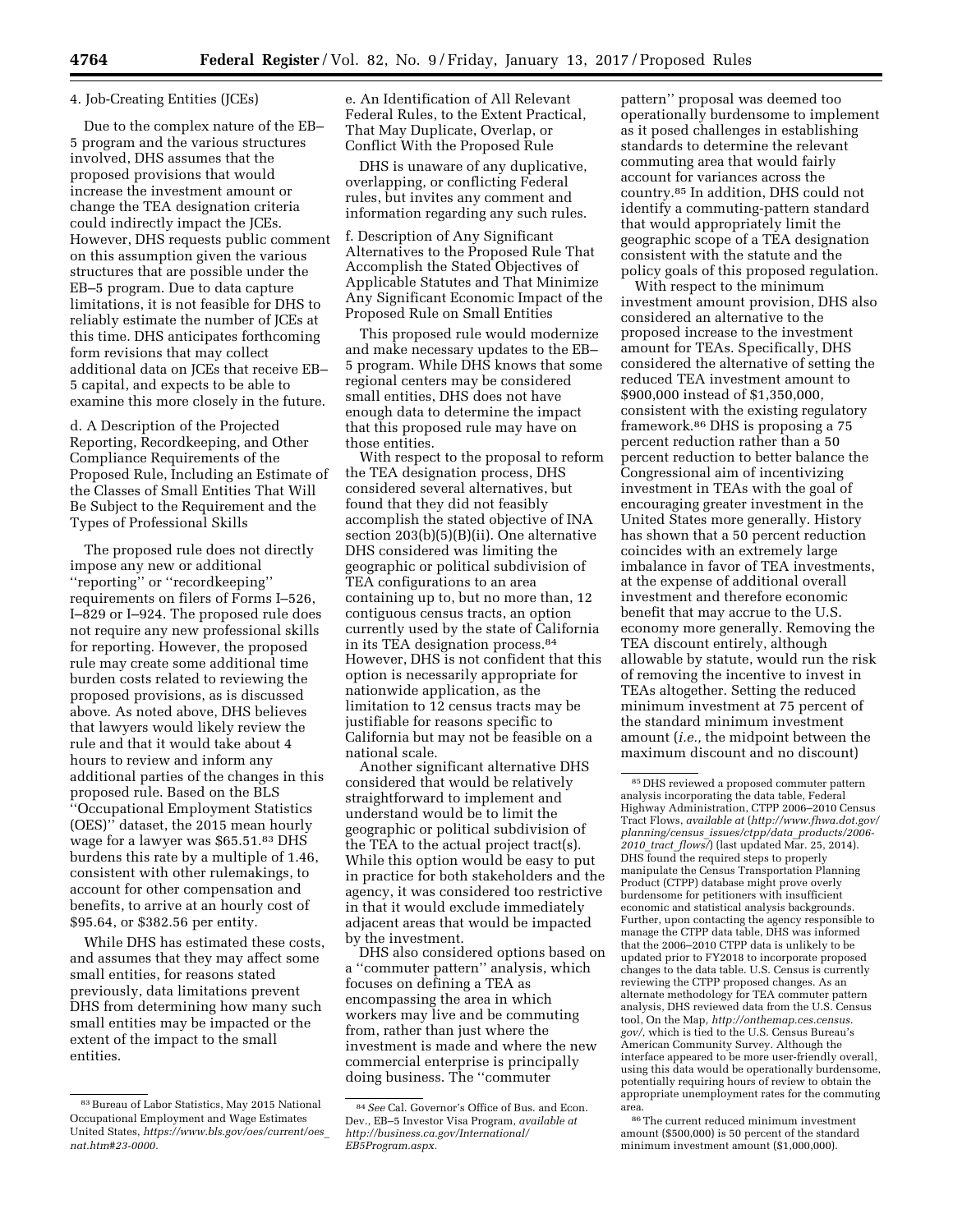likely would produce greater investment levels in absolute terms while still providing, given the very significant imbalance in favor of TEAs produced by the 50 percent discount, a meaningful incentive to invest in TEAs.

DHS is requesting comments on other alternatives that may minimize the impacts to small entities.

### *F. Executive Order 12988*

This rule meets the applicable standards set forth in sections 3(a) and 3(b)(2) of Executive Order 12988.

#### *G. National Environmental Policy Act*

DHS Directive (Dir) 023–01 Rev. 01 establishes the procedures that DHS and its components use to comply with NEPA and the Council on Environmental Quality (CEQ) regulations for implementing NEPA. 40 CFR parts 1500–1508. The CEQ regulations allow federal agencies to establish, with CEQ review and concurrence, categories of actions (''categorical exclusions'') which experience has shown do not individually or cumulatively have a significant effect on the human environment and, therefore, do not require an Environmental Assessment (EA) or Environmental Impact Statement (EIS). 40 CFR 1507.3(b)(2)(ii) and 1508.4. Dir. 023–01 Rev. 01 establishes Categorical Exclusions that DHS has found to have no such effect. Dir. 023–01 Rev. 01 Appendix A Table 1. For an action to be categorically excluded from further NEPA review, Dir. 023–01 Rev. 01 requires the action to satisfy each of the following three conditions: (1) The entire action clearly fits within one or more of the Categorical Exclusions; (2) the action is not a piece of a larger action; and (3) no extraordinary circumstances exist that create the potential for a significant environmental effect. Dir. 023–01 Rev. 01 section V.B(1)–(3).

DHS analyzed this action and does not consider it to significantly affect the quality of the human environment. This proposed rule would change a number of eligibility requirements and introduce priority date retention for certain immigrant investor petitioners. It would also amend existing regulations to reflect statutory changes and codify existing EB–5 program policies and procedures. DHS has determined that this rule does not individually or cumulatively have a significant effect on the human environment because it fits within Categorical Exclusion number A3(d) in Dir. 023–01 Rev. 01, Appendix A, Table 1, for rules that interpret or amend an existing regulation without changing its environmental effect.

This rule is not part of a larger action and presents no extraordinary circumstances creating the potential for significant environmental effects. This rule is categorically excluded from further NEPA review.

#### *H. Paperwork Reduction Act*

Under the Paperwork Reduction Act (PRA) of 1995, all Departments are required to submit to OMB, for review and approval, any reporting requirements inherent in a rule. *See*  Public Law 104–13, 109 Stat. 163 (May 22, 1995). USCIS is revising one information collection and requesting public comments on the proposed change as follows: Immigrant Petitioner by Alien Entrepreneur (Form I–526) to collect additional information about the new commercial enterprise into which the petitioner is investing to determine the eligibility of qualified individuals to enter the United States to engage in commercial enterprises. DHS is requesting comments on the proposed information collection changes included in this rulemaking. Comments on this revised information collection should address one or more of the following four points:

(1) Evaluate whether the collection of information is necessary for the proper performance of the functions of the agency, including whether the information will have practical utility;

(2) Evaluate the accuracy of the agency's estimate of the burden of the collection of information, including the validity of the methodology and assumptions used;

(3) Enhance the quality, utility, and clarity of the information to be collected; and

(4) Minimize the burden of the collection of information on those who are to respond, including through the use of appropriate automated, electronic, mechanical, or other technological collection techniques or other forms of information technology, such as permitting electronic submission of responses.

Overview of Information Collection— Form I–526

a. *Type of information collection:*  Revision to a currently approved information collection.

b. *Abstract:* USCIS uses this information collection to determine if an alien can enter the U.S. to engage in commercial enterprise.

c. *Title of Form/Collection:* Immigrant Petitioner by Alien Entrepreneur.

d. *Agency form number, if any, and the applicable component of the DHS sponsoring the collection:* Form I–526; USCIS.

- e. *Affected public who will be asked or required to respond:* Individuals. f. *An estimate of the total number of*
- *respondents:* 15,990 respondents. g. *Hours per response:* 1 hour and 50

minutes.

h. *Total Annual Reporting Burden:*  29,261 burden hours.

## **List of Subjects**

## *8 CFR Part 204*

Administrative practice and procedure, Adoption and foster care, Immigration, Reporting and recordkeeping requirements.

#### *8 CFR Part 216*

Administrative practice and procedure, Aliens.

#### **Proposed Regulatory Amendments**

Accordingly, DHS proposes to amend chapter I of title 8 of the Code of Federal Regulations as follows:

#### **PART 204—IMMIGRANT PETITIONS**

■ 1. The authority citation for part 204 continues to read as follows:

**Authority:** 8 U.S.C. 1101, 1103, 1151, 1153, 1154, 1182, 1184, 1186a, 1255, 1324a, 1641; 8 CFR part 2.

■ 2. Section 204.6 is amended by: ■ a. Revising the title of the section,

paragraphs (a), (c), and (d); and

■ b. Amending paragraph (e) by:

■ i. Removing the terms "Immigrant Investor Pilot'' and ''Pilot'' and adding in their place the term ''Regional Center'' in the definitions for *Employee*  and *Full-time employment;* 

■ ii. Removing the term "entrepreneur" and adding ''investor'' in the definitions for *Capital, Invest, Qualifying employee,*  and *Troubled business;* 

■ iii. Revising the definitions for *Rural area* and *Targeted employment area;* 

Adding a new definition for *Regional Center Program;* 

■ iv. *Replacing* "*Form I–526*" *with* "*EB*– *5 immigrant petition*''*;* 

 $\blacksquare$  c. Revising paragraphs (f)(1), (f)(2), and (f)(3);

 $\blacksquare$  d. Amending paragraph (g)(1) by removing the term ''entrepreneur'' and adding in its place the term ''investor'' and revising paragraph (g)(2).

■ e. Revising paragraph (i);

 $\blacksquare$  f. Revising the paragraph (j)(2)(iii), (5) introductory text and (5)(iii), (6)(i), and  $(6)(ii)(B);$ 

 $\blacksquare$  g. Revising paragraph (k);

The revisions and addition read as follows:

## **§ 204.6 Petitions for employment creation immigrants.**

(a) *General.* An EB–5 immigrant petition to classify an alien under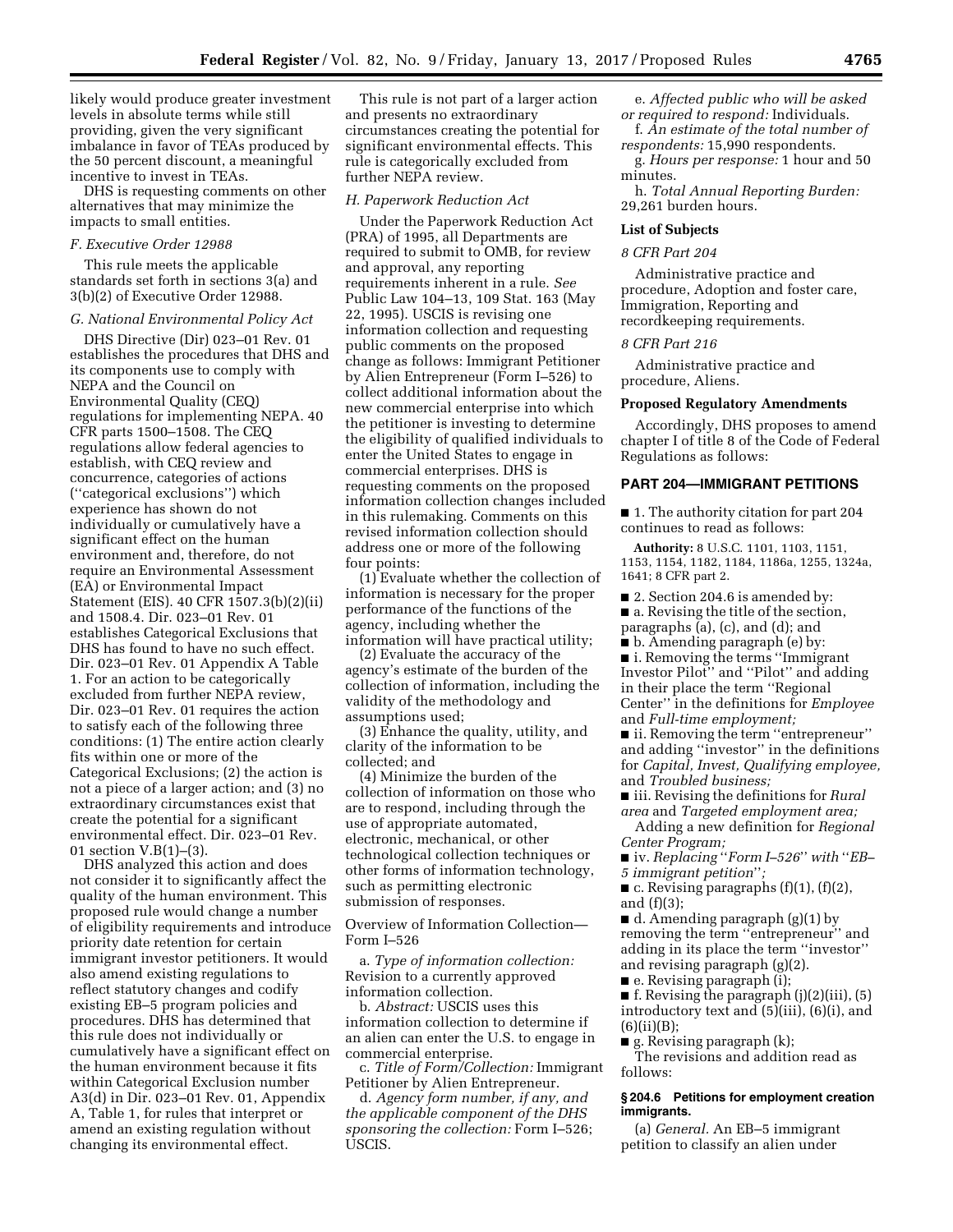section 203(b)(5) of the Act must be properly filed in accordance with the form instructions, with the appropriate fee(s), initial evidence, and any other supporting documentation.

\* \* \* \* \*

(c) *Eligibility to file and continued eligibility.* An alien may file a petition for classification as an investor on his or her own behalf.

(d) *Priority date.* The priority date of an approved EB–5 immigrant petition will apply to any subsequently filed petition for classification under section 203(b)(5) of the Act for which the alien qualifies. A denied petition will not establish a priority date. A priority date is not transferable to another alien. The priority date of an approved petition shall not be conferred to a subsequently filed petition if the alien was lawfully admitted to the United States for conditional residence under section 203(b)(5) of the Act based upon that approved petition or if at any time USCIS revokes the approval of the petition based on:

(1) Fraud, or a willful misrepresentation of a material fact by the petitioner; or

(2) A determination by USCIS that the petition approval was based on a material error.

(e) \* \* \*

*Regional Center Program* means the program established by Public Law 102– 395, Section 610, as amended.

*Rural area* means any area other than an area within a metropolitan statistical area (as designated by the Office of Management and Budget) or within the outer boundary of any city or town having a population of 20,000 or more based on the most recent decennial census of the United States.

*Targeted employment area* means an area that, at the time of investment, is a rural area or is designated as an area that has experienced unemployment of at least 150 percent of the national average rate.

 $(f) * * * *$ 

(1) *General.* Unless otherwise specified, for EB–5 immigrant petitions filed on or after [INSERT EFFECTIVE DATE OF FINAL RULE], the amount of capital necessary to make a qualifying investment in the United States is one million eight hundred thousand United States dollars (\$1,800,000). Beginning on October 1, [INSERT YEAR FIVE YEARS AFTER EFFECTIVE DATE OF FINAL RULE], and every five years thereafter, this amount will automatically adjust for petitions filed on or after each adjustment's effective date, based on the cumulative annual percentage change in the unadjusted All Items Consumer Price Index for All Urban Consumers (CPI–U) for the U.S. City Average reported by the Bureau of Labor Statistics for the previous five years. The qualifying investment amount will be rounded down to the nearest hundred thousand. DHS may update this figure by publication of a technical amendment in the **Federal Register**.

(2) *Targeted employment area.* Unless otherwise specified, for EB–5 immigrant petitions filed on or after [INSERT EFFECTIVE DATE OF FINAL RULE], the amount of capital necessary to make a qualifying investment in a targeted employment area in the United States is one million three hundred and fifty thousand United States dollars (\$1,350,000). Beginning on October 1, [INSERT DATE YEAR FIVE YEARS AFTER EFFECTIVE DATE OF FINAL RULE], and every five years thereafter, this amount will automatically adjust for petitions filed on or after each adjustment's effective date, to be equal to 75 percent of the standard minimum investment amount described in paragraph (f)(1) of this section. DHS may update this figure by publication of a technical amendment in the **Federal Register**.

(3) *High employment area.* Unless otherwise specified, for EB–5 immigrant petitions filed on or after [INSERT EFFECTIVE DATE OF FINAL RULE], the amount of capital necessary to make a qualifying investment in a high employment area in the United States is one million eight hundred thousand United States dollars (\$1,800,000). Beginning on October 1, [INSERT DATE YEAR FIVE YEARS AFTER EFFECTIVE DATE OF FINAL RULE], and every five years thereafter, this amount will automatically adjust for petitions filed on or after each adjustment's effective date, based on the cumulative annual percentage change in the unadjusted All Items Consumer Price Index for All Urban Consumers (CPI–U) for the U.S. City Average reported by the Bureau of Labor Statistics for the previous five years. The qualifying investment amount will be rounded down to the nearest hundred thousand. DHS may update this figure by publication of a technical amendment in the **Federal Register**.

 $(g) * * * *$ 

 $\binom{0'}{1}$  \* \* \*

(2) *Employment creation allocation.*  The total number of full-time positions created for qualifying employees shall be allocated solely to those alien investors who have used the establishment of the new commercial enterprise as the basis for a petition. No allocation must be made among persons

not seeking classification under section 203(b)(5) of the Act or among nonnatural persons, either foreign or domestic. USCIS will recognize any reasonable agreement made among the alien investors in regard to the identification and allocation of such qualifying positions.

\* \* \* \* \* (i) *Special designation of a high unemployment area.* USCIS may designate a particular geographic or political subdivision as an area of high unemployment (at least 150 percent of the national average rate). Such geographic or political subdivision must be composed of the census tract or contiguous census tracts in which the new commercial enterprise is principally doing business, and may also include any or all census tracts contiguous to such census tract(s). The weighted average of the unemployment rate for the subdivision, based on the labor force employment measure for each census tract, must be at least 150 percent of the national average unemployment rate.

\* \* \* \* \*

- (j) \* \* \*
- $(2) * * * *$

(iii) Evidence of property transferred from abroad for use in the United States enterprise, including U.S. Customs and Border Protection commercial entry documents, bills of lading, and transit insurance policies containing ownership information and sufficient information to identify the property and to indicate the fair market value of such property;

\* \* \* \* \* (5) To show that the petitioner is or will be engaged in the new commercial enterprise, either through the exercise of day-to-day managerial control or through policy formulation, the petition must be accompanied by:

\* \* \* \* \* (iii) Evidence that the petitioner is engaged in policy making activities. For purposes of this section, a petitioner will be considered sufficiently engaged in policy making activities if the petitioner is an equity holder in the new commercial enterprise and the organizational documents of the new commercial enterprise provide the petitioner with certain rights, powers, and duties normally granted to equity holders of the new commercial enterprise's type of entity in the jurisdiction in which the new commercial enterprise is organized.

- \* \* \* \* \*
- $(6) * * * *$

(i) In the case of a rural area, evidence that the new commercial enterprise is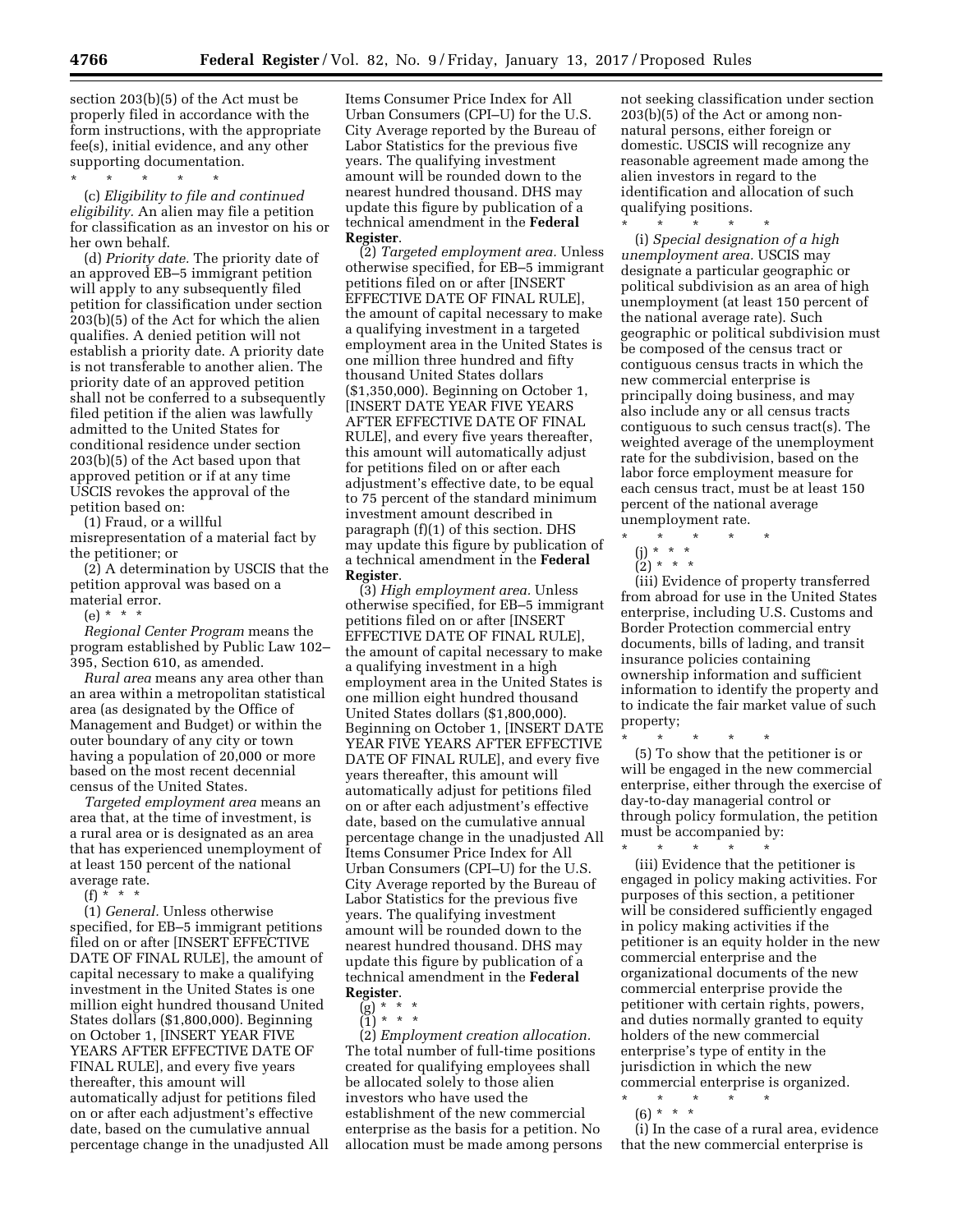principally doing business within a civil jurisdiction not located within any standard metropolitan statistical area as designated by the Office of Management and Budget, nor within any city or town having a population of 20,000 or more as based on the most recent decennial census of the United States; or

(ii) In the case of a high unemployment area:

(A) Evidence that the metropolitan statistical area, the specific county within a metropolitan statistical area, the county in which a city or town with a population of 20,000 or more is located, or the city or town with a population of 20,000 or more, in which the new commercial enterprise is principally doing business has experienced an average unemployment rate of at least 150 percent of the national average rate; or

(B) A description of the boundaries of the geographic or political subdivision and the unemployment statistics in the area for which designation is sought as set forth in 8 CFR 204.6(i), and the reliable method or methods by which the unemployment statistics were obtained.

(k) *Decision.* The petitioner will be notified of the decision, and, if the petition is denied, of the reasons for the denial. The petitioner has the right to appeal the denial to the Administrative Appeals Office in accordance with the provisions of part 103 of this chapter.

\* \* \* \* \*

## **PART 216—CONDITIONAL BASIS OF LAWFUL PERMANENT RESIDENCE STATUS**

■ 3. The authority citation for part 216 continues to read as follows:

**Authority:** 8 U.S.C. 1101, 1103, 1154; 1184, 1186a, 1186b, and 8 CFR part 2.

- 4. Amend § 216.6 by
- $\blacksquare$  a. Revising paragraph (a)(1) introductory text;

■ b. Removing "Form I–829, Petition by Entrepreneur to Remove Conditions'' from paragraph (a)(1)(i);

■ c. Removing and reserving paragraph  $(a)(4)(i)$ :

- d. Replacing "entrepreneur" with ''investor'' in paragraph (a)(4)(iv);
- e. Revising paragraphs (a)(5) and (6);
- f. Revising paragraph (b);

■ g. Removing and reserving paragraph  $(c)(1)(i)$  and revising paragraphs  $(c)(2)$ ; and

■ h. Revising paragraph (d).

The revisions to read as follows:

#### **§ 216.6 Petition by investor to remove conditional basis of lawful permanent resident status.**

 $(a) * * * *$ 

(1) *General procedures.* (i) A petition to remove the conditional basis of the permanent resident status of an investor accorded conditional permanent residence pursuant to section 203(b)(5) of the Act must be filed by the investor with the appropriate fee. The investor must file within the 90-day period preceding the second anniversary of the date on which the investor acquired conditional permanent residence. Before the petition may be considered as properly filed, it must be accompanied by the fee required under 8 CFR 103.7(b)(1), and by documentation as described in paragraph (a)(4) of this section, and it must be properly signed by the investor. Upon receipt of a properly filed petition, the investor's conditional permanent resident status shall be extended automatically, if necessary, until such time as USCIS has adjudicated the petition.

(ii) The investor's spouse and children may be included in the investor's petition to remove conditions. Where the investor's spouse and children are not included in the investor's petition to remove conditions, the spouse and each child must each file his or her own petition to remove the conditions on their permanent resident status, unless the investor is deceased. If the investor is deceased, the spouse and children may file separate petitions or may be included in one petition. A child who reached the age of 21 or who married during the period of conditional permanent residence, or a former spouse who became divorced from the investor during the period of conditional permanent residence, may be included in the investor's petition or must each file a separate petition.

\* \* \* \* \* (5) *Termination of status for failure to file petition.* Failure to properly file the petition to remove conditions within the 90-day period immediately preceding the second anniversary of the date on which the investor obtained lawful permanent residence on a conditional basis shall result in the automatic termination of the investor's permanent resident status and the initiation of removal proceedings. USCIS shall send a written notice of termination and a notice to appear to an investor who fails to timely file a petition for removal of conditions. No appeal shall lie from this decision; however, the investor may request a review of the determination during removal proceedings. In proceedings, the burden of proof shall rest with the investor to show by a preponderance of the evidence that he or she complied with the requirement to file the petition within the designated

period. USCIS may deem the petition to have been filed prior to the second anniversary of the investor's obtaining conditional permanent resident status and accept and consider a late petition if the investor demonstrates to USCIS' satisfaction that failure to file a timely petition was for good cause and due to extenuating circumstances. If the late petition is filed prior to jurisdiction vesting with the immigration judge in proceedings and USCIS excuses the late filing and approves the petition, USCIS shall restore the investor's permanent resident status, remove the conditional basis of such status, and cancel any outstanding notice to appear in accordance with 8 CFR 239.2. If the petition is not filed until after jurisdiction vests with the immigration judge, the immigration judge may terminate the matter upon joint motion by the investor and DHS.

(6) *Death of investor and effect on spouse and children.* If an investor dies during the prescribed 2-year period of conditional permanent residence, the spouse and children of the investor will be eligible for removal of conditions if it can be demonstrated that the conditions set forth in paragraph (a)(4) of this section have been met.

(b) *Petition review.* (1) *Authority to waive interview.* USCIS shall review the petition to remove conditions and the supporting documents to determine whether to waive the interview required by the Act. If satisfied that the requirements set forth in paragraph (c)(1) of this section have been met, USCIS may waive the interview and approve the petition. If not so satisfied, then USCIS may require that an interview of the investor be conducted.

(2) *Location of interview.* Unless waived, an interview relating to the petition to remove conditions for investors shall be conducted by a USCIS immigration officer at the office that has jurisdiction over either the location of the investor's commercial enterprise in the United States, the investor's residence in the United States, or the location of the adjudication of the petition, at the agency's discretion.

(3) *Termination of status for failure to appear for interview.* If the investor fails to appear for an interview in connection with the petition when requested by USCIS, the investor's permanent resident status will be automatically terminated as of the second anniversary of the date on which the investor obtained permanent residence. The investor will be provided with written notification of the termination and the reasons therefore, and a notice to appear shall be issued placing the investor in removal proceedings. The investor may